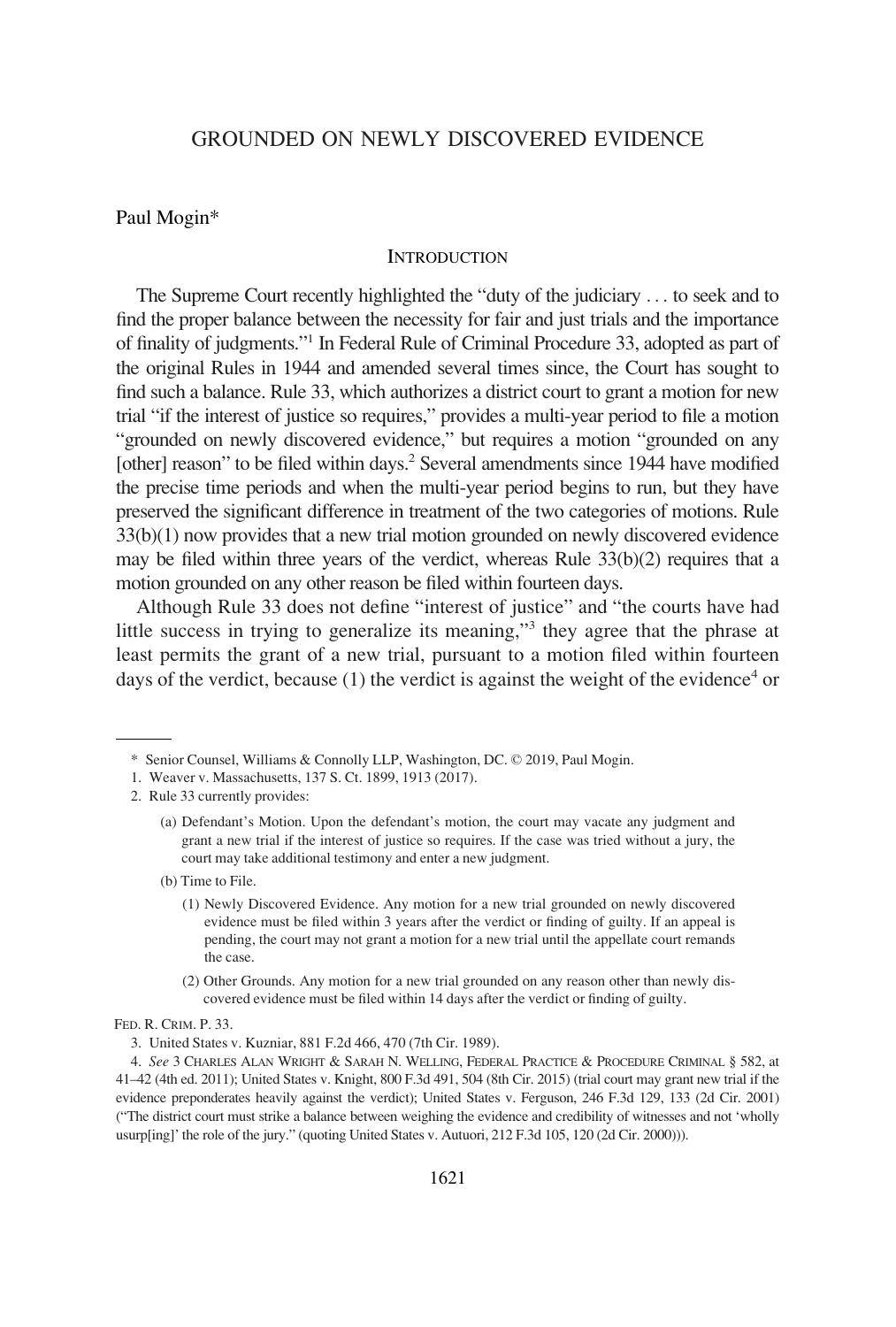$(2)$  substantial legal error occurred at trial.<sup>5</sup> Important questions remain unresolved, however, about motions under Rule 33(b)(1) grounded on newly discovered evidence.<sup>6</sup> Most courts have treated the presentation of newly discovered evidence not as a gateway to invoking the standard applicable when a new trial is sought within fourteen days of the verdict, but as a separate basis for a new trial.<sup>7</sup> It is settled that new trial motions grounded on newly discovered evidence can rest on evidence of innocence, or evidence that the prosecution violated its constitutional duty under *Brady v. Maryland*<sup>8</sup> to disclose exculpatory information or its constitutional duty under *Napue v. Illinois*<sup>9</sup> not to present false evidence (and to correct such evidence when it appears). But what other kinds of claims, if any, can be presented under the rule? And what standard must be met to obtain a new trial?

The case law does not provide uniform answers to these questions. The First,<sup>10</sup> Tenth,<sup>11</sup> and District of Columbia<sup>12</sup> Circuits apparently interpret Rule 33(b)(1) to permit consideration of any newly obtained evidence demonstrating legal error

6. Although Rule 33 was not divided into subsections (a), (b)(1), and (b)(2) until 2002 (a change that was intended to be stylistic only, *see* FED. R. CRIM. P. 33 advisory committee's note to 2002 amendment), for convenience this article refers to motions under the rule's "newly discovered evidence" provision as Rule 33(b) (1) motions regardless of whether the motions were filed before or after the division into subsections.

<sup>5.</sup> *See, e.g.*, United States v. Munoz, 605 F.3d 359, 373 (6th Cir. 2010) ("Rule 33's 'interest of justice' standard allows the grant of a new trial where substantial legal error has occurred"); United States v. Wall, 389 F.3d 457, 474 (5th Cir. 2004) ("[A]ny error of sufficient magnitude to require reversal on appeal is an adequate ground for granting a new trial." (quoting 3 CHARLES ALAN WRIGHT & SARAH N. WELLING, FEDERAL PRACTICE & PROCEDURE CRIMINAL § 556 (3d. ed 2004))); *Kuzniar*, 881 F.2d at 470 (stating that Rule 33 relief is available where "the substantial rights of the defendant have been jeopardized by errors or omissions during trial"). Some decisions construe the "interest of justice" standard as conferring broad authority to grant a new trial. *See, e.g.*, United States v. Vicaria, 12 F.3d 195, 198 (11th Cir. 1994) ("The basis for granting a new trial under Rule 33 is whether it is required 'in the interest of justice.' That is a broad standard. It is not limited to cases where the district court concludes that its prior ruling, upon which it bases the new trial, was legally erroneous."); United States v. Narciso, 446 F. Supp. 252, 304 (E.D. Mich. 1977) ("[T]he very words of the rule—'interest of justice' mandate the broadest inquiry into the nature of the challenged proceeding."); *id.* at 306 ("The question is, not whether any actual wrong resulted . . . but whether [there was] created a condition from which prejudice might arise or from which the general public would suspect that the jury might be influenced to reach a verdict on the ground of bias or prejudice." (quoting Stone v. United States, 113 F.2d 70, 77 (6th Cir. 1940))), *quoted with approval*, United States v. Bowen, 969 F. Supp. 2d 546, 577 (E.D. La. 2013), *aff'd*, 799 F.3d 336 (5th Cir. 2015), *reh'g en banc denied*, 813 F.3d 600 (2016).

<sup>7.</sup> *See, e.g*., United States v. Herrera, 481 F.3d 1266, 1270 (10th Cir. 2007); United States v. Smith, 62 F.3d 641, 648 (4th Cir. 1995); United States v. Bascaro, 742 F.2d 1335, 1344 (11th Cir. 1984); United States v. Williams, 613 F.2d 573, 575 (5th Cir. 1980); *but see* United States v. Bowen, 799 F.3d 336, 349 (5th Cir. 2015) (objecting that "[t]he dissent seems to disconnect Rule 33(b)(1), governing the timing of a new trial for newly discovered evidence, from the overarching principle that for any new trial motion, 'the interest of justice' must be considered."), *reh'g en banc denied*, 813 F.3d 600 (2016).

<sup>8. 373</sup> U.S. 83 (1963).

<sup>9. 360</sup> U.S. 264, 269 (1959); *see* Giglio v. United States, 405 U.S. 150, 153–55 (1972).

<sup>10.</sup> *See* United States v. Lipscomb, 539 F.3d 32, 42 (1st Cir. 2008); United States v. Tibolt, 72 F.3d 965, 971– 73 (1st Cir. 1995).

<sup>11.</sup> *See Herrera*, 481 F.3d at 1270; United States v. Miller, 869 F.2d 1418, 1422 (10th Cir. 1989); Rubenstein v. United States, 227 F.2d 638, 642–43 (10th Cir. 1955).

<sup>12.</sup> *See* United States v. Kelly, 790 F.2d 180, 133–36 (D.C. Cir. 1986); United States v. Thompson, 475 F.2d 931, 932 (D.C. Cir. 1973) (per curiam); Caldwell v. United States, 205 F.2d 879, 880–81 (D.C. Cir. 1953); United States v. Coplon, 191 F.2d 749, 756–57 (D.C. Cir. 1951).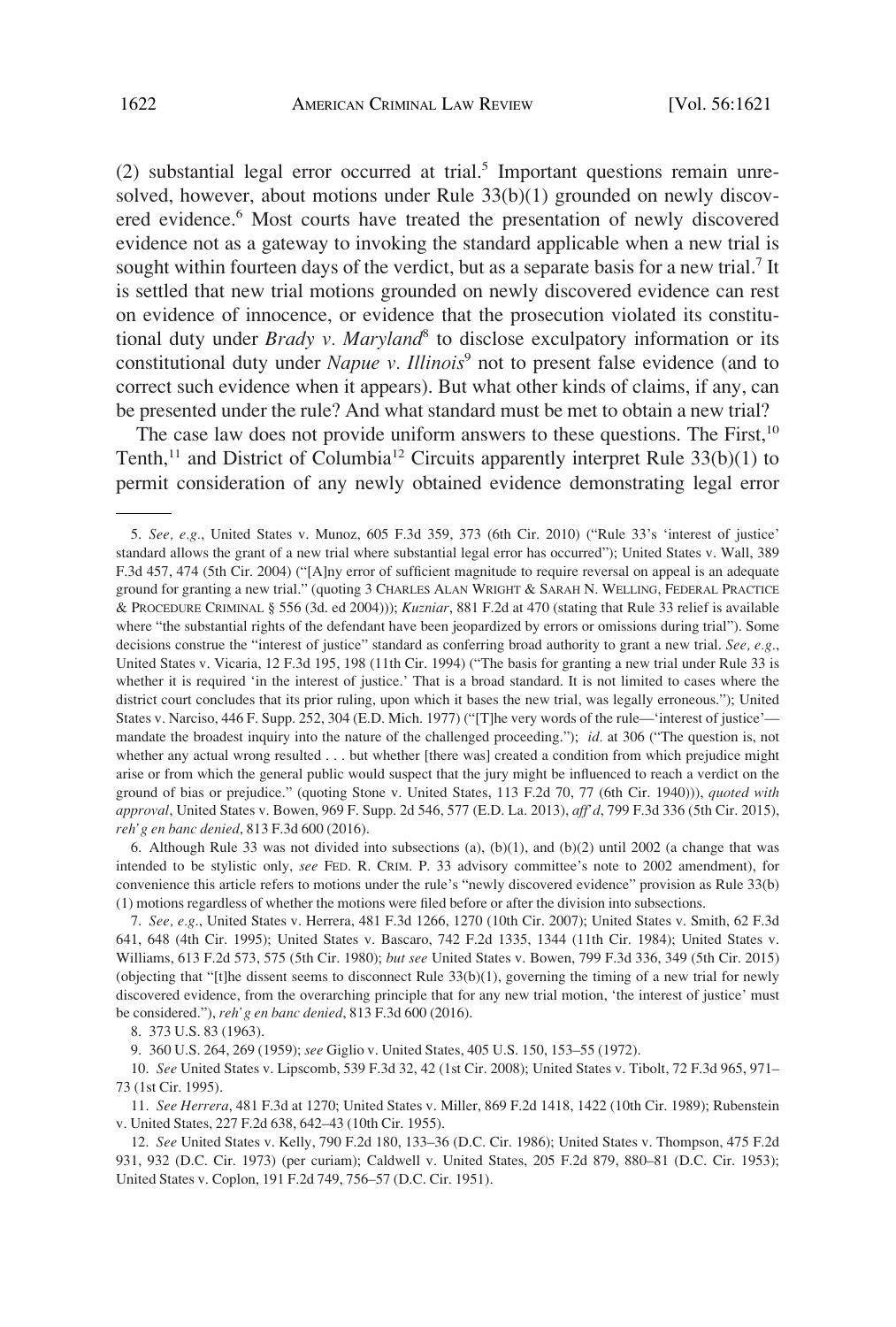that could not have been discovered earlier through due diligence.<sup>13</sup> The Fifth  $Circuit<sup>14</sup> shares that interpretation, except that it requires new evidence of in effective.$ tive assistance of counsel (IAC) to be presented under 28 U.S.C. § 2255 (the analogue for federal prisoners of the federal habeas corpus statute<sup>15</sup> permitting state prisoners to pursue collateral attacks on their convictions).<sup>16</sup> The Second,<sup>17</sup> Fourth,<sup>18</sup> and Ninth<sup>19</sup> Circuits also have barred assertion of IAC claims in Rule 33 (b)(1) motions. The rationale offered by those three circuits—principally that Rule 33(b)(1) is purportedly limited to evidence of innocence—has much broader implications, but in later decisions involving other kinds of claims, those circuits have not carried that rationale to its logical conclusion. They have instead entertained claims of juror misconduct during voir dire,<sup>20</sup> incompetency to stand trial,<sup>21</sup> erroneous failure of the trial judge to grant recusal, $^{22}$  and admission at trial of evidence that should have been suppressed under the Fourth Amendment.<sup>23</sup>

Recent Eighth Circuit precedent seemingly makes Rule 33(b)(1) unavailable for many categories of claims that other circuits would entertain. In *United States v. Rubashkin*, 24 the Eighth Circuit held the rule inapplicable to newly obtained evidence bearing on whether the trial judge was required to recuse herself.<sup>25</sup> Its rationale was that the rule is limited to evidence that "probably will result in an acquittal" at a new trial.<sup>26</sup>

Until recently, the Seventh Circuit adhered to a uniquely restrictive reading of Rule 33(b)(1). In its 2000 decision in *United States v. Evans*, 27 it held that, unless

14. *See Bowen*, 799 F.3d at 349 ("Newly discovered evidence need not relate only to guilt or innocence but may be relevant to any controlling issue of law."); *Beasley*, 582 F.2d at 339.

18. *See, e.g.*, United States v. Smith, 62 F.3d 641, 648 (4th Cir. 1995).

19. *See, e.g.*, United States v. Hanoum, 33 F.3d 1128, 1130–31 (9th Cir. 1994).

- 20. *See* United States v. Parse, 789 F.3d 83, 110 (2d Cir. 2015).
- 21. *See* United States v. McCarthy, 54 F.3d 51, 55 (2d Cir. 1995).
- 22. *See* United States v. Agnew, 147 F. App'x 347, 352–53, 353 n.3 (4th Cir. 2005) (unpublished).
- 23. *See* United States v. Mazzarella, 784 F.3d 532, 534, 537–42 (9th Cir. 2015).
- 24. 655 F.3d 849 (8th Cir. 2011).

<sup>13.</sup> *Cf.* United States v. Scrushy, 721 F.3d 1288, 1304–08 (11th Cir. 2013) (reviewing claims presented in Rule 33(b)(1) motion that government deprived defendant of constitutional right to disinterested prosecutor, and stating that evidence of "judicial misconduct" and "evidence that goes to prosecutorial misconduct or the impartiality of the jury" could support relief under Rule 33(b)(1), but holding that claim of selective prosecution was not cognizable because it "has no bearing on the integrity of the trial or the verdict"); United States v. Campa, 459 F.3d 1121, 1151 (11th Cir. 2006) (en banc) ("Newly discovered evidence need not relate directly to the issue of guilt or innocence to justify a new trial, 'but may be probative of another issue of law.' For instance, the existence of a *Brady* violation, as well as questions regarding the fairness or impartiality of a jury, may be grounds for a new trial." (footnote omitted) (quoting United States v. Beasley, 582 F.2d 337, 339 (5th Cir. 1978) (per curiam))); *id.* at 1151–52 (considering on merits claim of prosecutorial misconduct).

<sup>15. 28</sup> U.S.C. § 2254 (2012).

<sup>16.</sup> *See* United States v. Medina, 118 F.3d 371, 372 (5th Cir. 1997) (per curiam); United States v. Ugalde, 861 F.2d 802 (5th Cir. 1988).

<sup>17.</sup> *See, e.g.*, United States v. Mayo, 14 F.3d 128, 132 (2d Cir. 1994).

<sup>25.</sup> *Id.* at 858.

<sup>26.</sup> *Id.* (quoting United States v. Baker, 479 F.3d 574, 577 (8th Cir. 2007)); *see also* United States v. Winters, 600 F.3d 963, 970 (8th Cir. 2010).

<sup>27. 224</sup> F.3d 670 (7th Cir. 2000).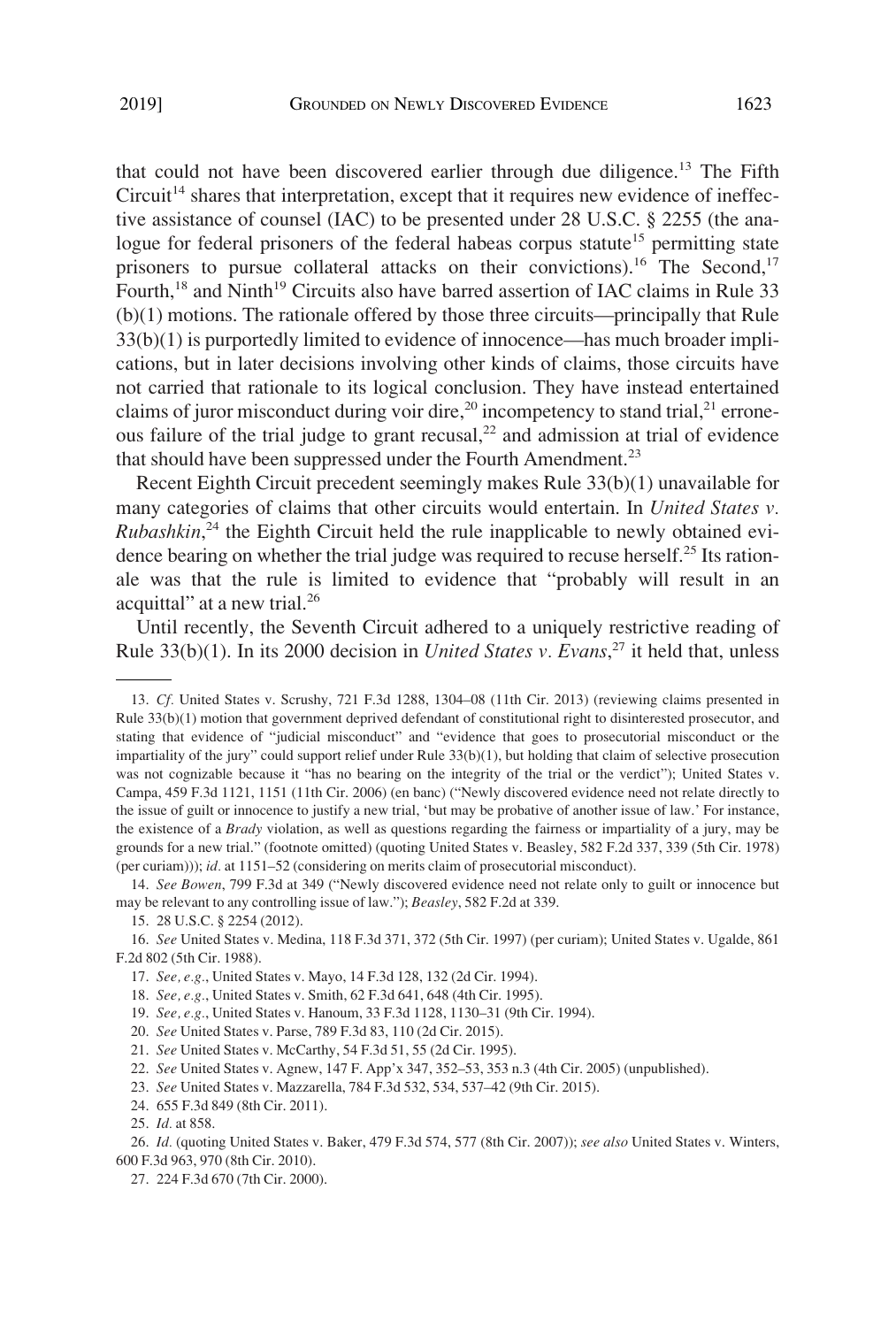the defendant's new trial motion was filed within the short time allotted for filing a notice of appeal, $28$  the rule applied only if the motion (i) contended that newly obtained evidence "supports a claim of innocence"29 but (ii) did "*not contend* that the conviction or sentence violates the Constitution or any statute."30 According to *Evans*, a defendant who maintained "that he ha[d] new evidence of a constitutional violation" necessarily was making a motion under  $\S 2255^{31}$ —a motion not entertained until after any pending appeal has been decided.<sup>32</sup>

In 2016, the Seventh Circuit overruled *Evans*. "We now clarify," the court wrote in *United States v. O'Malley*, 33 "that a motion for a new trial based on newly discovered evidence that demonstrates constitutional or statutory error may indeed be brought under Rule 33 . . . . "<sup>34</sup> "[W]hen overlapping remedies are available, a prisoner is permitted to choose which to invoke,"<sup>35</sup> the court explained, and thus "a postjudgment motion based on newly discovered evidence which happens to invoke a constitutional theory can be brought under Rule  $33(b)(1)$  or § 2255."<sup>36</sup>

But at the same time the Seventh Circuit tore down one barrier, it seemed to erect another. It said in *O'Malley* that Rule 33(b)(1) "encompasses all claims based on newly discovered evidence *which likely would lead to acquittal whether or not because of actual innocence*."37 That likelihood-of-acquittal test is demonstrably overbroad: Settled law establishes that a likelihood of acquittal need not be shown when newly obtained evidence establishes a *Brady* violation or a *Napue* violation.<sup>38</sup> The test is also inconsistent with the many decisions recognizing that newly acquired evidence of extraneous influence upon the jury can support the grant of a new trial under Rule  $33(b)(1)$ .<sup>39</sup> And the test is unsound in principle. Newly acquired evidence that does not suggest the defense would probably win a retrial may nonetheless show that the first trial was completely unfair.

The Seventh Circuit's now-overruled decision in *Evans* is only one of many decisions construing Rule 33(b)(1) that have contained skimpy

<sup>28.</sup> *See id.* at 673. In federal criminal cases, a notice of appeal must be filed within fourteen days of the judgment. FED. R. APP. P. 4(b). When *Evans* was decided in 2000, the period was ten days. *See* FED. CRIM. CODE & RULES 372 (West 2016 Revised Ed.) (describing 2009 amendment).

<sup>29.</sup> *Evans*, 224 F.3d at 674.

<sup>30.</sup> *Id.* at 673–74 (emphasis added).

<sup>31.</sup> *Id.* at 674.

<sup>32.</sup> *See* United States v. Deeb, 944 F.2d 545, 548 (9th Cir. 1991); United States v. Davis, 604 F.2d 474, 484– 85 (7th Cir. 1979).

<sup>33. 833</sup> F.3d 810.

<sup>34.</sup> *Id.* at 815.

<sup>35.</sup> *Id.* 

<sup>36.</sup> *Id.* at 813.

<sup>37.</sup> *Id.* at 814 (emphasis added).

<sup>38.</sup> *See infra* text accompanying notes 308–16. In a post-*O'Malley* decision, the Seventh Circuit, itself, affirmed the grant of a new trial, without requiring proof of a likelihood of acquittal, where newly obtained evidence demonstrated a *Brady* violation. *See* United States v. Ballard, 885 F.3d 500, 504 (7th Cir. 2018).

<sup>39.</sup> *See infra* text accompanying notes 100–111.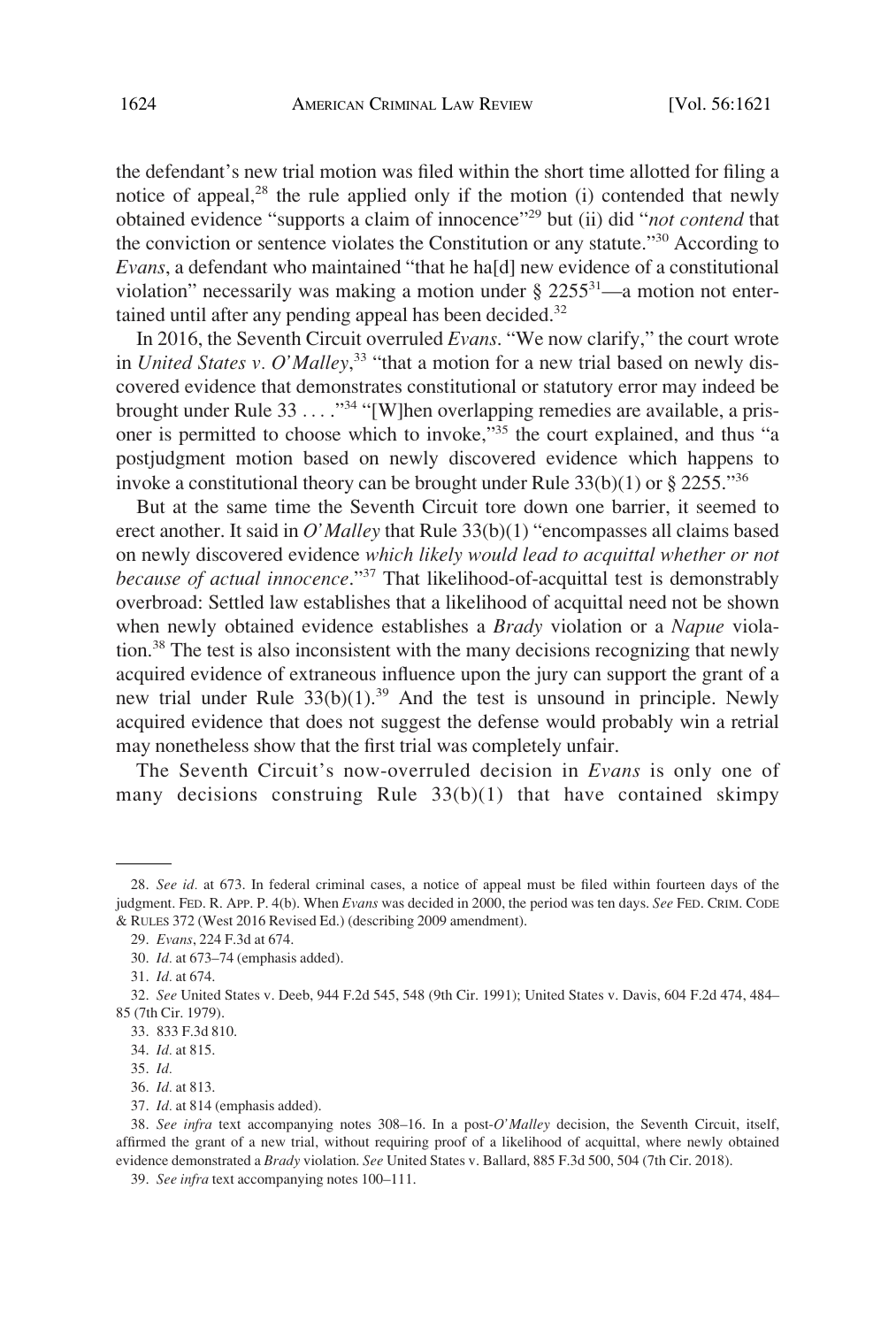reasoning40 or relied upon broad propositions that contradict settled law to one extent or another.<sup>41</sup> In light of the Seventh Circuit's abrupt reversal of direction, the problems with the new test it suggested, and the bar on IAC claims that several circuits have imposed for reasons they have not applied to other claims, a re-examination of the rule is warranted.

Part I of this article discusses the treatment of motions based on newly discovered evidence before the Federal Rules of Criminal Procedure were adopted and examines the drafting history of Rule 33. Part II shows that, until thirty years ago, the federal courts widely agreed that evidence newly obtained after trial, and not available earlier through due diligence, could be presented in a Rule  $33(b)(1)$ motion without regard to whether it was relevant to innocence or to a violation of the defendant's rights. Part III explains that, beginning in 1989, several circuits read IAC claims out of Rule 33(b)(1); that the Seventh Circuit in *Evans*, to broaden the impact of restrictions Congress imposed in 1996 on § 2255 motions, then barred assertion of constitutional or statutory claims in any Rule 33(b)(1) motion filed after the short window for filing an appeal; and that the Eighth Circuit in *Rubashkin* later closed off the rule for evidence that, although relevant to whether the defendant's rights were violated, would not be admissible at a new trial. Part IV discusses the Seventh Circuit's 2016 decision in *O'Malley*, which overruled *Evans* and permitted defendants to raise constitutional and statutory claims in Rule  $33(b)(1)$  motions. Finally, Part V maintains that Rule  $33(b)(1)$ should be construed to allow defendants to seek a new trial based on any evidence that, even if it does not bear on innocence, tends to demonstrate a violation of the accused's constitutional rights, was obtained by the defense after trial, and could not reasonably have been obtained earlier through due diligence. Part V further argues that in many circumstances defendants claiming constitutional violations should not be required to show a probability of acquittal at a new trial.

### I. THE BACKGROUND AND DRAFTING HISTORY OF RULE 33

Motions for a new trial resting on newly discovered evidence long predated the adoption of the Federal Rules of Criminal Procedure. In 1789, the first Congress authorized new trials for "reasons for which new trials have usually been granted in courts of law."42 Federal courts soon recognized that their authority to grant new

<sup>40.</sup> *See, e.g.*, *Mayo*, 14 F.3d at 132 (summarily stating that "[t]he longer period provided by the Rule for a motion based on newly discovered evidence . . . applies only to motions that address the issues raised by the criminal charges, not to motions that raise collateral issues such as the effectiveness of trial counsel").

<sup>41.</sup> *See, e.g.*, *Rubashkin*, 655 F.3d at 858 (stating that "[t]he rule *requires* that the newly discovered evidence 'probably will result in an acquittal,'" but disregarding, among other decisions, *Giglio*, which ordered new trial because prosecution's silence allowing false evidence to stand uncorrected requires relief if there is any reasonable likelihood it affected jury's verdict (quoting *Baker*, 479 F.3d at 577)).

<sup>42.</sup> Act of Sept. 24, 1789, ch. 20, § 17, 1 Stat. 83.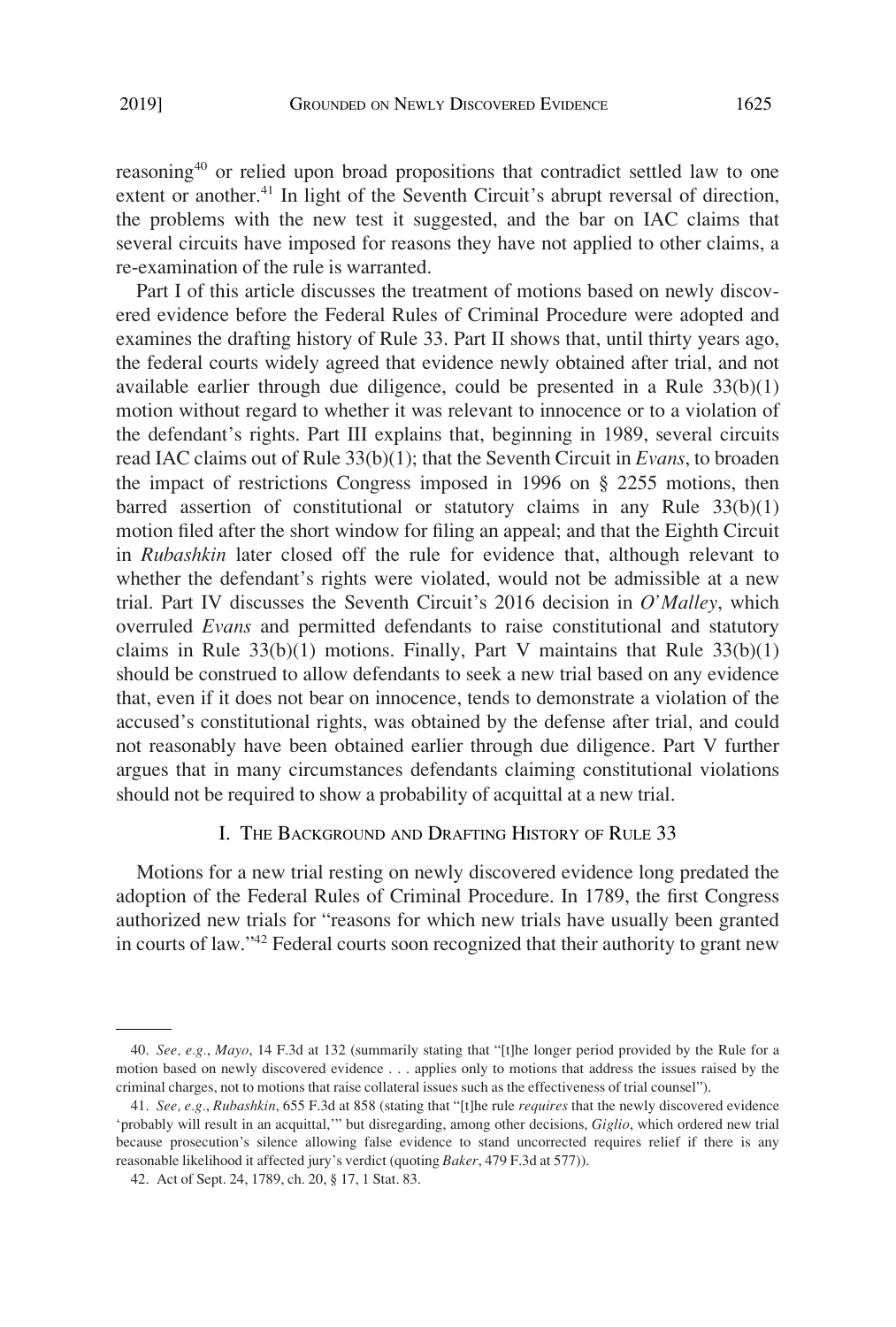trials extended to criminal cases, $43$  and one of the grounds for granting new trials in such cases was newly discovered evidence.<sup>44</sup>

The leading nineteenth-century decision concerning motions for new trial based on newly discovered evidence was *Berry v. Georgia*, 45 decided by the Supreme Court of Georgia in 1851. Citing civil as well as criminal cases from around the country,46 the *Berry* court found "a pretty general concurrence of authority" that "a party who asks for a new trial, on the ground of newly discovered evidence," is required to show the following:

1st. That the evidence has come to his knowledge since the trial. 2d. That it was not owing to the want of due diligence that it did not come sooner. 3d. That it is so material that it would probably produce a different verdict, if the new trial were granted. 4th. That it is not cumulative only . . . . 5th. That the affidavit of the witness himself should be produced, or its absence accounted for. And 6th, a new trial will not be granted, if the only object of the testimony is to impeach the character or credit of a witness.<sup>47</sup>

The third element of the *Berry* standard—that the new evidence would probably result in an acquittal at a new trial—is a difficult hurdle to clear.<sup>48</sup> With minor variations, the *Berry* standard continues to be followed today for the typical motion for a new trial based on newly obtained evidence allegedly demonstrating  $innocence<sup>49</sup>$ 

In 1928, the Seventh Circuit held in *United States v. Larrison*<sup>50</sup> that a different standard applies to newly obtained evidence that a government witness committed perjury.<sup>51</sup>*Larrison* held that a new trial is warranted if, without the perjured testimony, "the jury *might* have reached a different conclusion."<sup>52</sup> Most circuits, however, have rejected *Larrison*, 53 and in 2004 the Seventh

53. *See, e.g.*, *Williams*, 233 F.3d at 594; United States v. Huddleston, 194 F.3d 214, 217–21 (1st Cir. 1999); United States v. Provost, 969 F.2d 617, 622 (8th Cir. 1992); United States v. Petrillo, 237 F.3d 119, 123 (2d Cir.

<sup>43.</sup> *See* Sparf v. United States, 156 U.S. 51, 175 (1895) (Gray, J., dissenting) (citing cases).

<sup>44.</sup> *See* Herrera v. Collins, 506 U.S. 390, 408 (1993).

<sup>45. 10</sup> Ga. 511 (1851); *see* United States v. Johnson, 327 U.S. 106, 110 n.4 (1946) (referring to "the frequently quoted and followed rule announced in *Berry v. Georgia*").

<sup>46.</sup> *Berry*, 10 Ga. at 527–28.

<sup>47.</sup> *Id.* at 527.

<sup>48.</sup> *See* United States v. Agurs, 427 U.S. 97, 111 (1976) (describing that element of "the standard applied to the usual motion for a new trial based on newly discovered evidence" as a "severe burden").

<sup>49.</sup> *See, e.g.*, United States v. McGee, 763 F.3d 304, 321 (3d Cir. 2014); United States v. Moore, 709 F.3d 287, 290–94 (4th Cir. 2013); United States v. Hanna, 661 F.3d 271, 297 (6th Cir. 2011); United States v. Dogskin, 265 F.3d 682, 685 (8th Cir. 2001); United States v. Williams, 233 F.3d 592, 593 (D.C. Cir. 2000) ("Under our usual Rule 33 standard, a defendant is not entitled to a retrial on the basis of newly discovered evidence unless he can show that 'a new trial would *probably* produce an acquittal.' This formulation, common throughout the federal courts, has been used for nearly a century and a half." (citation omitted) (quoting Thompson v. United States, 188 F.2d 652, 653 (D.C. Cir. 1951))); United States v. Freeman, 77 F.3d 812, 816– 17 (5th Cir. 1996).

<sup>50. 24</sup> F.2d 82 (7th Cir. 1928).

<sup>51.</sup> *Id.* at 87–88.

<sup>52.</sup> *Id* at 87.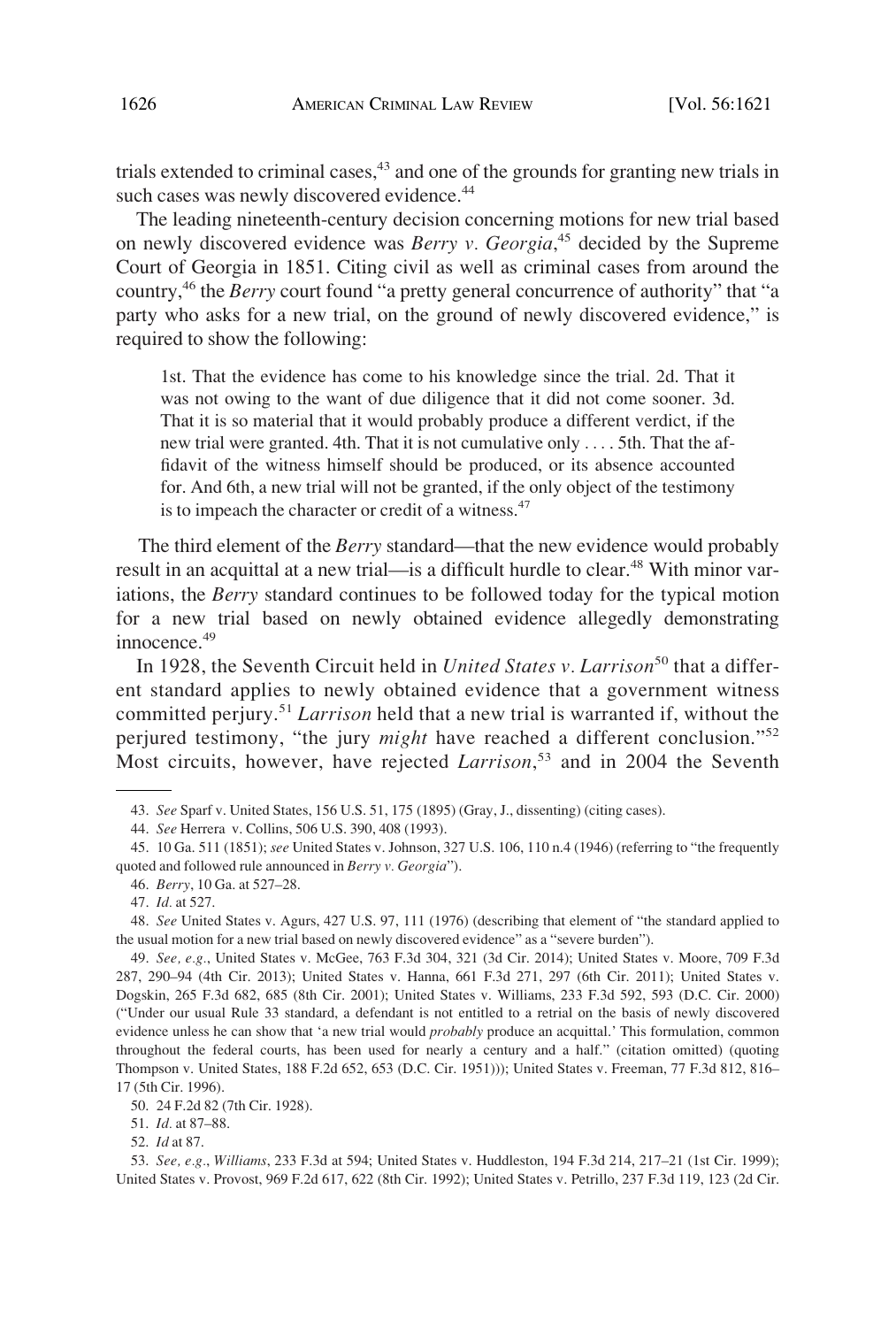Circuit overruled it.<sup>54</sup> In most circuits today, unless the government knew or should have known of the perjury, a defendant seeking a new trial based on new evidence of perjury must show, depending upon the circuit, either that without the perjured testimony the jury probably would have reached a different verdict,<sup>55</sup> or that the defendant probably would be acquitted at a retrial without the perjured testimony.<sup>56</sup>

The reported decisions predating the adoption of the Federal Rules of Criminal Procedure in December 1944 reflect few federal prosecutions in which the defendant moved for a new trial based on newly obtained evidence relating to an issue other than the merits of the charges. One such case was *Paddy v. United States*, 57 a capital case decided by the Ninth Circuit shortly before the Supreme Court adopted the Rules. In a trial in federal court in Alaska, then a federal territory, William James Paddy was found guilty of murder and sentenced to be hanged.<sup>58</sup> He later moved for a new trial based on newly acquired evidence that physical evidence introduced against him at trial had been obtained in an unconstitutional search.<sup>59</sup> In June 1944, six months before the adoption of the Federal Rules, the Ninth Circuit considered that contention on the merits, but held that any error in admitting the physical evidence had been harmless.<sup>60</sup>

Another pertinent case predating the Federal Rules, *Ewing v. United States*, 61 arose from the prosecution of a former member of the Democratic National Committee. Orman Ewing was charged with raping a nineteen-year-old government stenographer from his home state of Utah who had been staying at a rooming house Ewing operated in the District of Columbia.<sup>62</sup> Ewing was found guilty by a jury in 1942 but was spared the death penalty.<sup>63</sup>

New counsel entered the case while a new trial motion was pending;<sup>64</sup> at the time, such motions had to be filed within three days of verdict unless based on newly discovered evidence, in which case they could be filed within sixty days

54. United States v. Mitrione, 357 F.3d 712, 718 (7th Cir. 2004).

57. 143 F.2d 847 (9th Cir. 1944).

<sup>2000);</sup> United States v. Sinclair, 109 F.3d 1527, 1532 (10th Cir. 1997); United States v. Krasny, 607 F.2d 840, 844–45 (9th Cir. 1979); United States v. Stofsky, 527 F.2d 237, 246 (2d Cir. 1975). *But see* United States v. Lofton, 233 F.3d 313, 318 (4th Cir. 2000); United States v. Willis, 257 F.3d 636, 642–45 (6th Cir. 2001); United States v. Wallace, 528 F.2d 863, 866 (4th Cir. 1976); Gordon v. United States, 178 F.2d 896, 900 (6th Cir. 1949).

<sup>55.</sup> *See*, *e.g.*, *Stofsky*, 527 F.2d at 246.

<sup>56.</sup> *See*, *e.g.*, *Williams*, 233 F.3d at 594–95.

<sup>58.</sup> *Id.* at 848.

<sup>59.</sup> *Id.* at 848, 849–50.

<sup>60.</sup> *Id.* at 853. Proceeding *pro se*, Paddy filed a petition for certiorari, which the Supreme Court denied, with Justice Murphy dissenting. 324 U.S. 855 (1945). President Roosevelt later commuted Paddy's sentence to life imprisonment. Averil Lerman, *Capital Punishment in Territorial Alaska: The Last Three Executions*, 9 FRAME OF REFERENCE 1, 6, 19 n.15 (1998).

<sup>61. 135</sup> F.2d 633 (D.C. Cir. 1942).

<sup>62.</sup> *See Ewing Convicted of Rape; Escapes Death Penalty*, CHI. TRIBUNE, Feb. 22, 1942, at 20.

<sup>63.</sup> *See id.* 

<sup>64.</sup> *Ewing*, 135 F.2d at 636.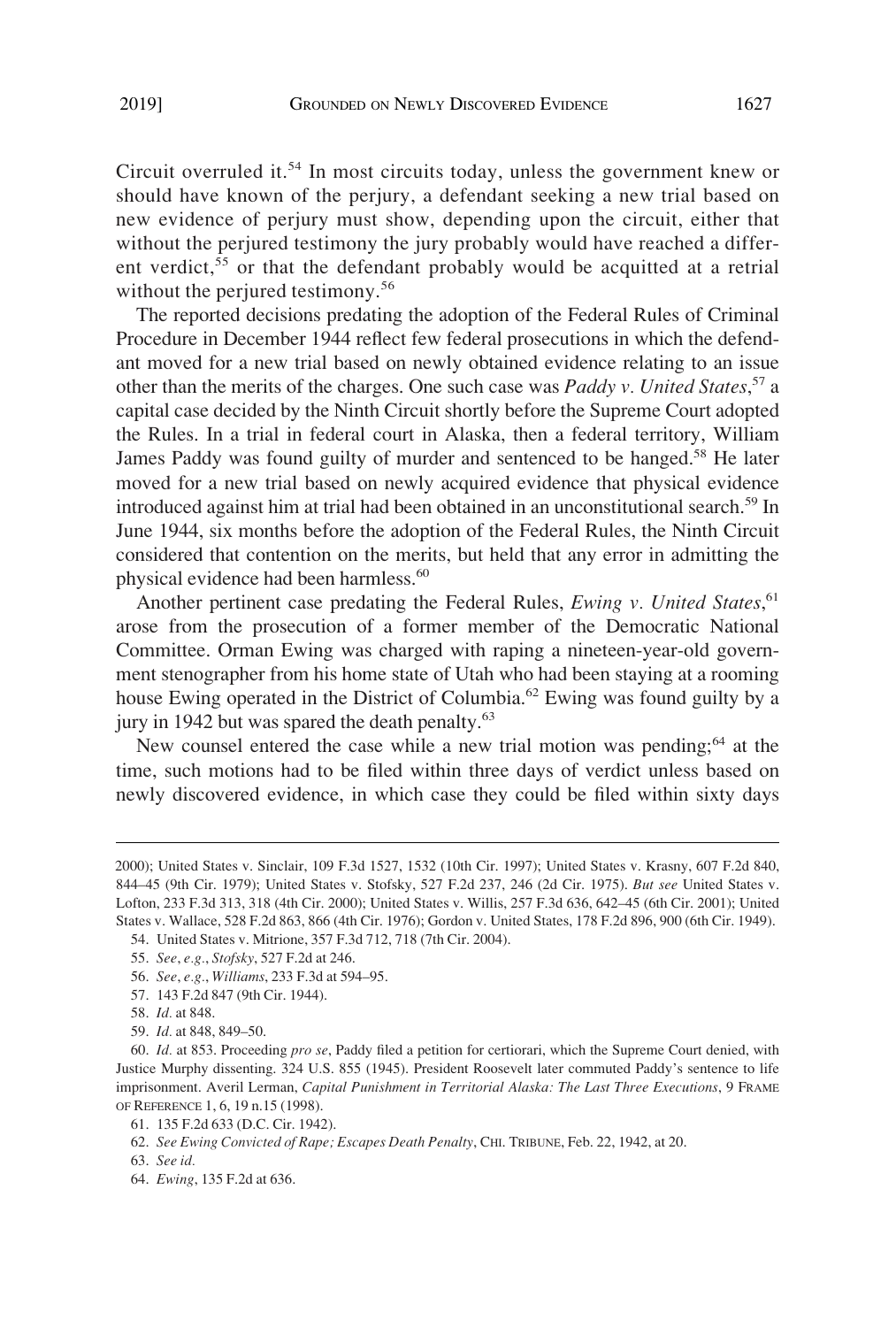after final judgment.<sup>65</sup> In an amendment to the new trial motion, Ewing's new counsel contended that Ewing's trial counsel "conducted the trial in this case incompetently."66 Available records do not reflect whether the new contention was entertained because it was deemed to be based on newly discovered evidence, or because the amendment was deemed to relate back to the time the new trial motion was filed. In either case, the challenge to counsel's performance was decided on the merits: The trial court "heard testimony and argument," denied a new trial, and "filed a memorandum which . . . [gave] the court's reasons for concluding that [trial counsel] did not show incompetence."<sup>67</sup> On appeal, the District of Columbia Circuit also addressed the issue concerning counsel on the merits and decided it in the government's favor.<sup>68</sup> The court's opinion, handed down in December 1942, was written by Wiley Rutledge, then a judge of the circuit court but soon to be nominated to the Supreme Court.

The adoption of the Federal Rules of Criminal Procedure in 1944 followed a lengthy process that began in 1941 when the Supreme Court appointed an Advisory Committee to draft proposed rules.<sup>69</sup> In a second preliminary draft of proposed rules in November 1943, the Committee proposed that ordinarily a motion for a new trial would be due within five days after verdict (or within an extended time set by the court within the five-day period), $70$  but that "at any time before or after final judgment" a defendant could move for a new trial on either of two grounds.<sup>71</sup> The first was "newly discovered evidence."<sup>72</sup> The second was "that the defendant had been deprived of a constitutional right."73 The inclusion of the second ground was prompted by the then-existing practical problems that arose when a federal criminal defendant challenged his conviction through a habeas corpus petition.74 Such a petition had to be filed in the district of confinement, even though the relevant evidence often would be far more accessible in the district of

<sup>65.</sup> *See* Rule II(2) & (3), RULES OF PRACTICE & PROCEDURE, AFTER PLEA OF GUILTY, VERDICT OR FINDING OF GUILT, IN CRIMINAL CASES BROUGHT IN THE DISTRICT COURTS OF THE UNITED STATES AND IN THE SUPREME COURT OF THE DISTRICT OF COLUMBIA, 292 U.S. 661, 662 (May 7, 1934) [hereinafter 1934 Rules]. In a capital case, which the prosecution of Ewing no longer was when he sought a new trial, an amendment approved in 1938 allowed a motion for new trial grounded on newly discovered evidence to be made at any time. *See* Herrera v. Collins, 506 U.S. 390, 408 (1993).

<sup>66.</sup> *Ewing*, 135 F.2d at 637; *see* Br. for the United States in Opp'n, Ewing v. United States, 318 U.S. 776 (1943) (No. 661), at 7 n.3 ("[Petitioner's] present counsel did not enter the case until after the motion for new trial had been filed. . . . [P]resent counsel [then] filed an amendment to the motion for new trial in which he set forth, in support of the motion, that petitioner had been denied effective assistance of counsel." (citations omitted)).

<sup>67.</sup> *Ewing*, 135 F.2d at 637.

<sup>68.</sup> *Id.* 

<sup>69.</sup> *See* Order of Feb. 3, 1941, 312 U.S. 717.

<sup>70. 6</sup> DRAFTING HISTORY OF THE FEDERAL RULES OF CRIMINAL PROCEDURE 129 (Madeleine J. Wilken & Nicholas Triffin eds., 1991) [hereinafter DRAFTING HISTORY].

<sup>71.</sup> *Id.* 

<sup>72.</sup> *Id.* 

<sup>73.</sup> *Id.* 

<sup>74.</sup> *See* United States v. Hayman, 342 U.S. 205, 213 n.17 (1952).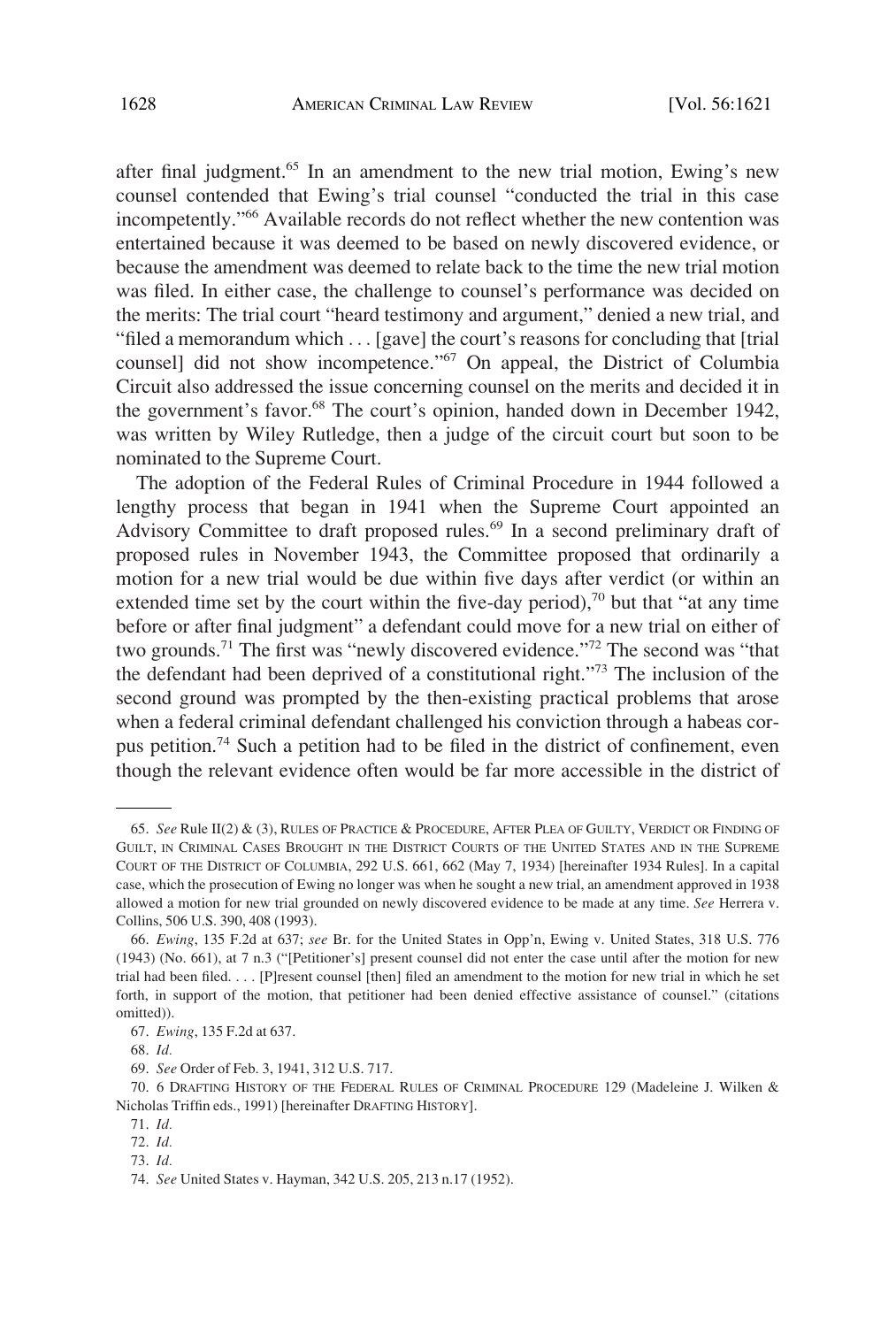prosecution.75 These proposals also appeared in the Committee's final draft, which it submitted to the Supreme Court in July 1944.76

The Supreme Court rejected the notion that there should be no time limit for filing a motion for new trial grounded on newly discovered evidence. Writing on behalf of the Court, Chief Justice Stone observed:

It is suggested that there should be a definite time limit within which motions for new trial based on newly discovered evidence should be made, unless the trial court in its discretion, for good cause shown, allows the motion to be filed. Is it not desirable that at some point of time further consideration of criminal cases by the court should be at an end, after which appeals should be made to Executive clemency alone?<sup>77</sup>

In the rules adopted by the Court in December 1944, the Court provided that, on the defendant's motion, the court may grant a new trial "if the interest of justice so requires."78 It adopted the proposed five-day period for new trial motions grounded on any reason other than newly discovered evidence, but it required motions for new trial grounded on newly discovered evidence to be filed within two years of judgment.<sup>79</sup> No separate language relating to a motion for new trial on the ground of a deprivation of a constitutional right was included; instead, the problem of habeas corpus actions being brought in the district of confinement was addressed in 1948 with the enactment of § 2255, which required that motions under it be brought in the district of prosecution.

The Federal Rules became effective in 1946. In 1966, the five-day period for new trial motions not based on newly discovered evidence was extended to seven days.<sup>80</sup> In 1998, Rule 33 was amended so that the time to move for a new trial on the ground of newly discovered evidence begins running upon a "verdict or finding of guilty," as opposed to "final judgment," but the time period for filing the motion was lengthened from two years to three years.<sup>81</sup> A 2005 amendment eliminated the requirement, applicable to motions not based on newly discovered evidence, that any extension of time for filing be granted within the seven-day period for filing such motions; and in 2009, the period for filing such motions was enlarged from seven to fourteen days.<sup>82</sup>

<sup>75.</sup> *See id.* at 213.

<sup>76. 7</sup> DRAFTING HISTORY 165.

<sup>77. 7</sup> DRAFTING HISTORY 7.

<sup>78.</sup> FED. R. CRIM. P. 33, 327 U.S. 821, 855 (effective March 21, 1946).

<sup>79.</sup> *Id.* at 855–56.

<sup>80.</sup> *See* FED. CRIM. CODE & RULES 147 (Thomson Reuters revised ed. 2018).

<sup>81.</sup> *See id.* 

<sup>82.</sup> *See id.*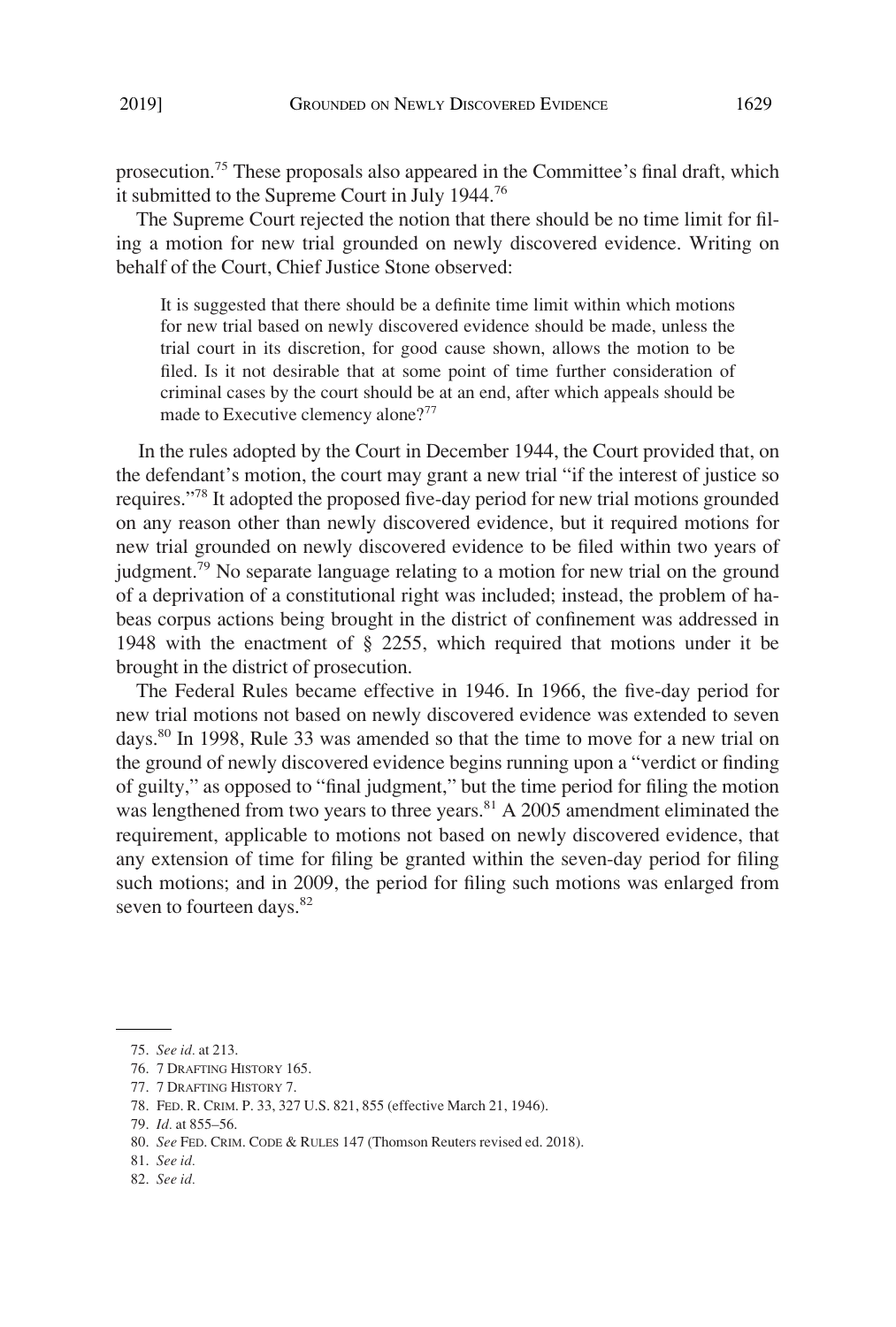#### II. THE INTERPRETATION OF THE RULE BEFORE 1989

Until thirty years ago, Rule 33(b)(1) was almost uniformly construed to permit a defendant to seek a new trial based on newly obtained evidence relevant to the merits of the charges, an alleged violation of the defendant's rights, or both. When the evidence showed a violation of the defendant's rights, the courts, with rare exception, did not make the grant of relief contingent upon a showing of a likelihood of acquittal at a new trial.

The first reported decision to grant a new trial on the ground of newly acquired evidence under Rule 33(b)(1) involved new evidence of improper influence upon the jury. In *United States v. Rakes*, 83 during a trial on charges of violating the National Banking Act, a juror was approached by a man who offered him money if he would cause the jury to "hang."84 The juror reported the offer to the trial judge, who, without informing the defense of what had been reported, allowed the juror to remain on the jury but instructed him not to communicate with anyone about what had happened. The jury later returned a guilty verdict. Months after the trial, the defense learned of the approach to the juror and learned that, contrary to the judge's instruction, the juror had discussed the episode with five other jurors. When the defendants moved for a new trial, the trial judge recused himself, and his replacement concluded that a new trial should be granted.<sup>85</sup> On the defendants' motion, the Fourth Circuit then remanded the case "to the end that a new trial may be granted."86

New evidence relating to the fairness of the proceedings was also the government's undoing in the case of the first American convicted of espionage during the Cold War. Judith Coplon had worked in the Internal Security Section of the Department of Justice. $87$  During her trial in Washington, D.C., defense counsel asked FBI agents on cross-examination whether Coplon's phone calls had been tapped.88 The agents did not deny it but said only that they had "no knowledge" of such tapping. $89$  Coplon was found guilty and sentenced to prison. $90$  While her appeal was pending, evidence disclosed in the prosecution against her in New York on related charges revealed that, both before and during the trial in Washington, FBI agents had intercepted conversations between Coplon and her attorney.<sup>91</sup> The District of Columbia Circuit stayed the appeal to permit the district court to entertain a motion for new trial based on this new evidence.<sup>92</sup> The district court denied the motion, but the District of Columbia Circuit then held that Coplon

<sup>83. 163</sup> F.2d 771 (4th Cir. 1947).

<sup>84.</sup> *See* United States v. Rakes, 74 F. Supp. 645, 646 (E.D. Va. 1947).

<sup>85.</sup> *See id.* at 647–48.

<sup>86.</sup> *Rakes*, 163 F.2d at 773.

<sup>87.</sup> United States v. Coplon, 191 F.2d 749, 750–51 (D.C. Cir. 1951).

<sup>88.</sup> MARCIA MITCHELL & THOMAS MITCHELL, THE SPY WHO SEDUCED AMERICA 88–89 (2002).

<sup>89.</sup> *Id.* at 89, 211, 213.

<sup>90.</sup> *Coplon*, 191 F.2d at 750.

<sup>91.</sup> *Id.* at 757; MITCHELL & MITCHELL, *supra* note 88, at 214.

<sup>92.</sup> *Coplon*, 191 F.2d at 756.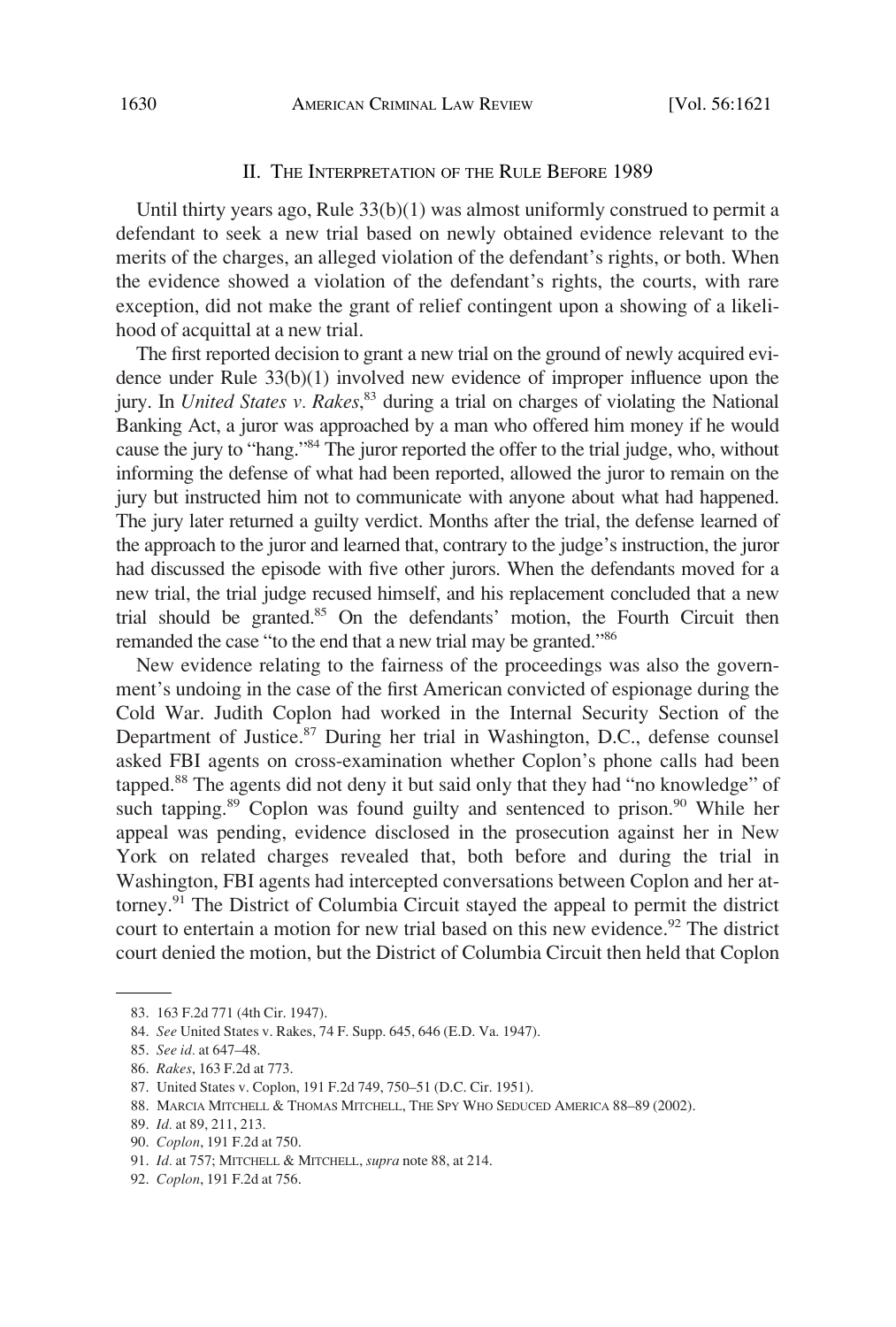was entitled to an evidentiary hearing to determine whether her conversations with her counsel had been intercepted—and to a new trial if they had been.<sup>93</sup> "[A]n accused does not enjoy the effective aid of counsel," said the court, "if he is denied the right of private consultation with him."94 Because in the New York proceedings "the government's own witnesses testified that they had intercepted at least fourteen conversations between the defendant and counsel,<sup>195</sup> the decision doomed Coplon's espionage conviction.<sup>96</sup>

Similarly, in its 1955 decision in *Rubenstein v. United States*,<sup>97</sup> the Tenth Circuit held that the defendant was entitled under Rule  $33(b)(1)$  to a hearing to determine whether the conduct of Treasury Department agents "did affect or reasonably tend to affect the full and free exercise of the calm and informed judgment of any member or members of the jury."98 In moving to vacate a conviction for tax evasion, the defendant had pointed to new evidence that members of the venire had been questioned by Treasury Department agents investigating whether jurors in an earlier tax prosecution had been approached by the defense in that prosecution.<sup>99</sup> Once again, a federal appellate court applied Rule  $33(b)(1)$  to evidence that concerned the fairness of the trial.

The Fourth Circuit followed suit five years later in *Holmes v. United States*.<sup>100</sup> There, the defense learned after trial that, before jury deliberations had begun, a juror had asked a deputy marshal where the two defendants were staying and had been told that one was staying at a nearby jail serving a six-year sentence.<sup>101</sup> The defendants filed a motion for a new trial after the deadline for motions not based

<sup>93.</sup> *Id*. at 757–60.

<sup>94.</sup> *Id.* at 757.

<sup>95.</sup> MITCHELL & MITCHELL, *supra* note 88, at 297.

<sup>96.</sup> *See* Coplon v. United States, 342 U.S. 926 (1952) (denying the government's petition for certiorari). Coplon was found guilty in the New York trial, but that conviction was set aside on appeal on the ground that her arrest was illegal. United States v. Coplon, 185 F.2d 629 (2d Cir. 1950). The government kept both the Washington case and the New York case alive for several years, but in 1957 Attorney General Brownell admitted that the cases were "dead." MITCHELL & MITCHELL, *supra* note 88, at 304. Ultimately the government moved to dismiss both cases. *See id.* at 305. The Supreme Court has since established that interference with the right to counsel, as opposed to outright denial of counsel, is subject to harmless-error analysis. *See* United States v. Morrison, 449 U.S. 361, 365 (1981). Two years after it decided *Coplon*, the District of Columbia Circuit relied upon that decision in reversing the conviction of another defendant because of a similar government intrusion. Caldwell v. United States, 205 F.2d 879, 881 (D.C. Cir. 1953). This time, the improper access had been gained not by wiretapping, but by a government agent who "became intimately acquainted with [the defendant] and his then counsel" and soon "was solicited to work for the defense." *Id.* at 880. The court deemed *Coplon* controlling, and it ruled that the defendant's motion under Rule 33(b)(1) "should have been granted." *Id.* at 881; *see also*  United States v. Kelly, 790 F.2d 130, 133–38 (D.C. Cir. 1986) (remanding for evidentiary hearing where defendant filed Rule 33(b)(1) motion alleging government agent invaded defense strategy sessions and stole relevant and important documents).

<sup>97. 227</sup> F.2d 638 (10th Cir. 1955).

<sup>98.</sup> *Id.* at 643.

<sup>99.</sup> *Id.* at 640.

<sup>100. 284</sup> F.2d 716 (4th Cir. 1960).

<sup>101.</sup> *Id*. at 718.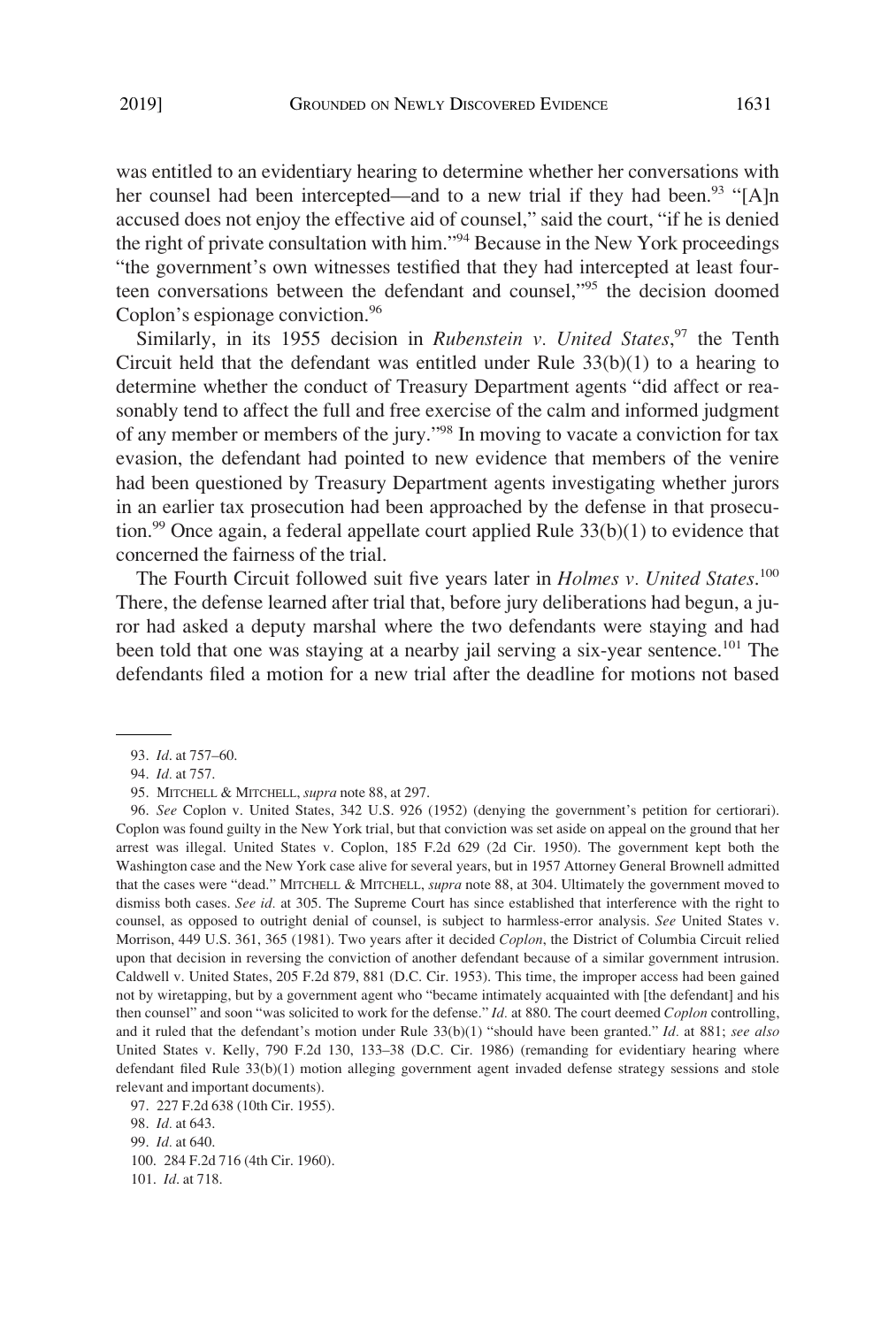on newly discovered evidence had passed. The district court denied the motion, but the Fourth Circuit reversed in an opinion by Judge Clement Haynsworth.<sup>102</sup>

"[I]n every sense," Judge Haynsworth wrote, "the evidence was newly discovered after the trial ...."<sup>103</sup> "When the newly discovered evidence bears upon the substantive issue of guilt," he acknowledged, "we are necessarily concerned with its admissibility upon a subsequent trial and its probable effect upon the result of that trial."104 In the present case, however, "[t]he applicable standards . . . are not those which would govern our decision if the new evidence bore upon the substantive issue of guilt. It bears instead upon the integrity of the jury's verdict  $\dots$ ."<sup>105</sup> This brought into play "a different set of standards to determine its sufficiency to support a timely motion."106

Between the 1960s and the 1980s, the Third, Fifth, and Ninth Circuits also recognized that new evidence of improper influence upon the jury can be presented in a Rule  $33(b)(1)$  motion.<sup>107</sup> For example, in *Richardson v. United States*,<sup>108</sup> a defense motion asserted that during trial the main prosecution witness had "engaged in a private conversation with a member of the trial jury in a corridor adjacent to the courtroom."109 The Fifth Circuit held that the motion "rests squarely upon newly discovered evidence within the purview of Rule 33."<sup>110</sup> It remanded the case "with directions to hold a hearing to determine whether the incident complained of . . . occurred as alleged and, if so, was harmful to [the defendant]."<sup>111</sup>

In other cases decided between the 1950s and the 1980s, circuit courts considered, or directed district courts to consider, claims based on newly obtained evidence that in a tax evasion case the prosecution had used the IRS to inspect the tax returns of members of the venire and had used at trial the fruits of illegal wiretapping and an illegal mail watch, $112$  that the police and the FBI had engaged in misconduct, $113$  that defense counsel had a conflict of interest, $114$  that the government had violated the defendant's Sixth Amendment right to privacy in his

106. *Id*.

<sup>102.</sup> *Id*. at 720.

<sup>103.</sup> *Id*.

<sup>104.</sup> *Id*.

<sup>105.</sup> *Id.* at 720.

<sup>107.</sup> *See* United States v. Endicott, 869 F.2d 452, 457 (9th Cir. 1989); Gov't of V.I. v. Joseph, 685 F.2d 857, 863 n.3 (3d Cir. 1982); United States v. Jones, 597 F.2d 485, 488 (5th Cir. 1979); Richardson v. United States, 360 F.2d 366, 368 (5th Cir. 1966); *see also* United States v. Williams, 613 F.2d 573, 575 (5th Cir. 1980) (new evidence of *ex parte* communication between judge and jury); *cf.* United States v. Gainey, 380 U.S. 63, 68 (1965) ("Our Constitution places in the hands of the trial judge the responsibility for safeguarding the integrity of the jury trial  $\dots$ .").

<sup>108. 360</sup> F.2d at 366.

<sup>109.</sup> *Id.* at 368.

<sup>110.</sup> *Id.* 

<sup>111.</sup> *Id.* at 369.

<sup>112.</sup> *See* United States v. Costello, 255 F.2d 876, 879–84 (2d Cir. 1958).

<sup>113.</sup> *See* United States v. VanMaanen, 547 F.2d 50, 53–54 (8th Cir. 1976).

<sup>114.</sup> *See* United States v. McLain, 823 F.2d 1457, 1463–64 (11th Cir. 1987).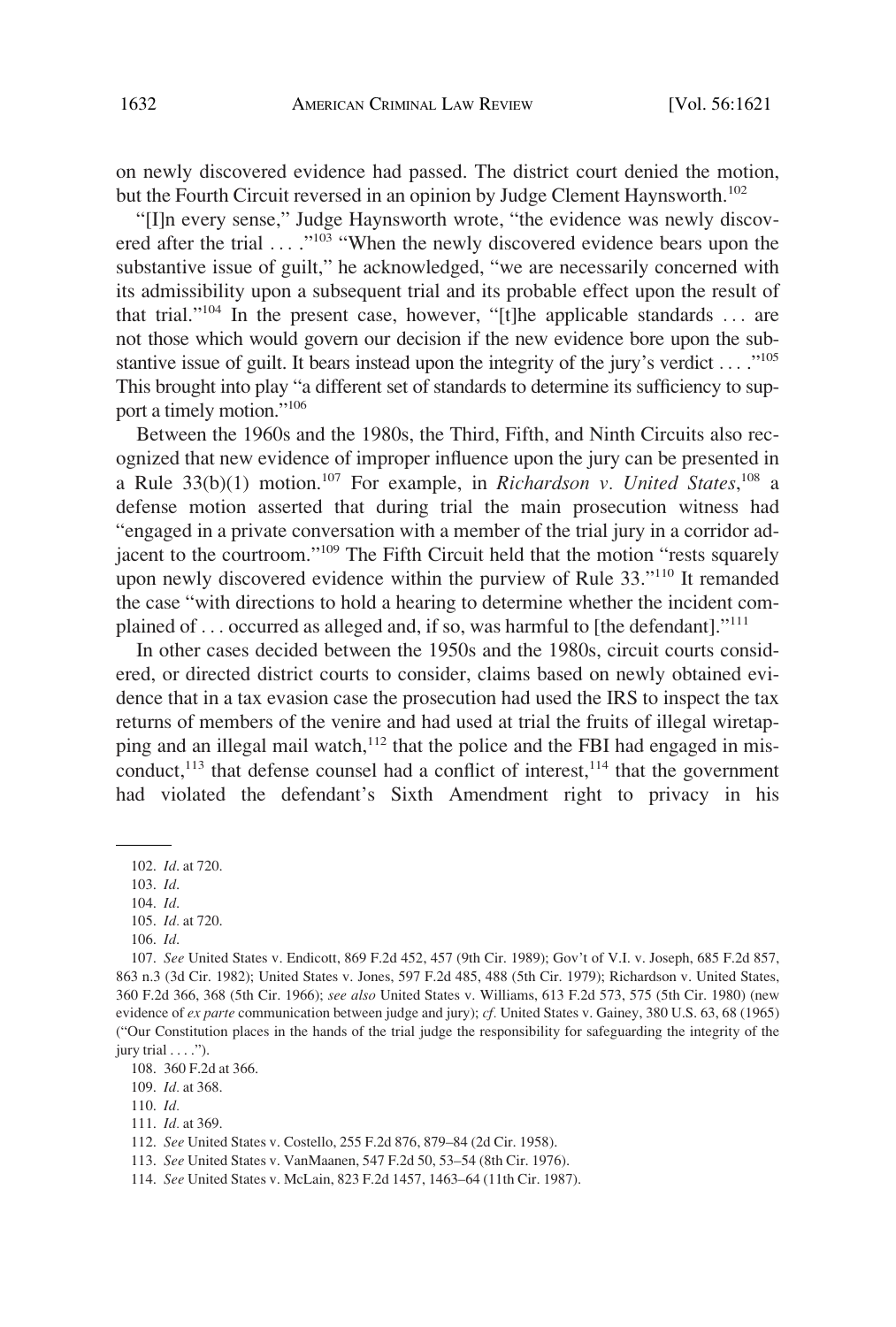communications with his counsel,<sup>115</sup> that the trial judge had engaged in misconduct,<sup>116</sup> and that authorization for a wiretap had been obtained through a false affidavit and therefore the fruits of the wiretap should have been suppressed under the Fourth Amendment.<sup>117</sup> In these cases, too, the new evidence was presented to establish a violation of the defendant's rights, rather than to prove innocence. Frequently the courts did not reach the question of what showing was required to obtain a new trial. But when they did, most did not require the defense to demonstrate a likelihood of acquittal at a new trial. $118$ 

During this period, courts also interpreted Rule  $33(b)(1)$  to reach evidence that *both* related to guilt or innocence *and* suggested a constitutional violation. In a 1978 case, *United States v. Beasley*,<sup>119</sup> the Fifth Circuit explained that newly discovered evidence "need not relate only to the question of innocence but may be probative of another issue of law, such as the existence of a *Brady* violation."120 That proposition was also implicit in the Supreme Court's opinions in *Giglio v.*  United States,<sup>121</sup> decided in 1972, and *United States v. Agurs*,<sup>122</sup> decided four years later.

After John Giglio was found guilty of passing forged money orders and given a five-year prison term, $123$  his attorney "discovered new evidence indicating that the Government had failed to disclose an alleged promise made to its key witness that he would not be prosecuted if he testified for the Government."124 When Giglio moved for a new trial under Rule  $33(b)(1)$ ,<sup>125</sup> the government admitted that it had made such a promise.<sup>126</sup> The lower courts denied relief, but, citing the prosecution's constitutional obligation under *Napue* not to present false evidence (or let such evidence go uncorrected), the Supreme Court reversed by a vote of seven to

<sup>115.</sup> *See* United States v. Rosner, 485 F.2d 1213, 1223–28 (2d Cir. 1973).

<sup>116.</sup> *See* United States v. LaFuente, 991 F.2d 1406, 1408–09 (8th Cir. 1993). In United States v. Conforte, 624 F.2d 869 (9th Cir. 1980), *aff'g* 457 F. Supp. 641 (D. Nev. 1978), then-Circuit Judge Anthony Kennedy wrote for the court in affirming on the merits the denial of a Rule  $33(b)(1)$  motion which had asserted that new evidence showed that the trial judge had been biased and prejudiced against the defendants. *See* 624 F.2d at 878–82.

<sup>117.</sup> United States v. Bascaro, 742 F.2d 1335, 1344 (11th Cir. 1984).

<sup>118.</sup> *Compare McLain*, 823 F.2d at 1463–64 (vacating defendant's conviction in part because he learned after trial of facts establishing that his attorney had labored under conflict of interest), *Rosner*, 485 F.2d at 1227–28 (explaining that relevant question was "whether the defendant was prejudiced in fact"), *and Costello*, 255 F.2d at 884 (holding that inspection of tax returns of members of venire did not justify new trial because there was no indication that jurors selected were biased or prejudiced against defendant), *with Bascaro*, 742 F.2d at 1344 (stating that where new evidence called into question existence of probable cause for search, defense had to show probability of acquittal at new trial and thus at minimum had to show new evidence would warrant suppression of evidence obtained from search).

<sup>119. 582</sup> F.2d 337 (5th Cir. 1978) (per curiam).

<sup>120.</sup> *Id.* at 339.

<sup>121. 405</sup> U.S. 150 (1972).

<sup>122. 427</sup> U.S. 97 (1976), *rev'g* 510 F.2d 1249 (D.C. Cir. 1975).

<sup>123.</sup> *Giglio*, 405 U.S. at 150.

<sup>124.</sup> *Id.* at 150–51.

<sup>125.</sup> *Id.* 

<sup>126.</sup> *Id.* at 152.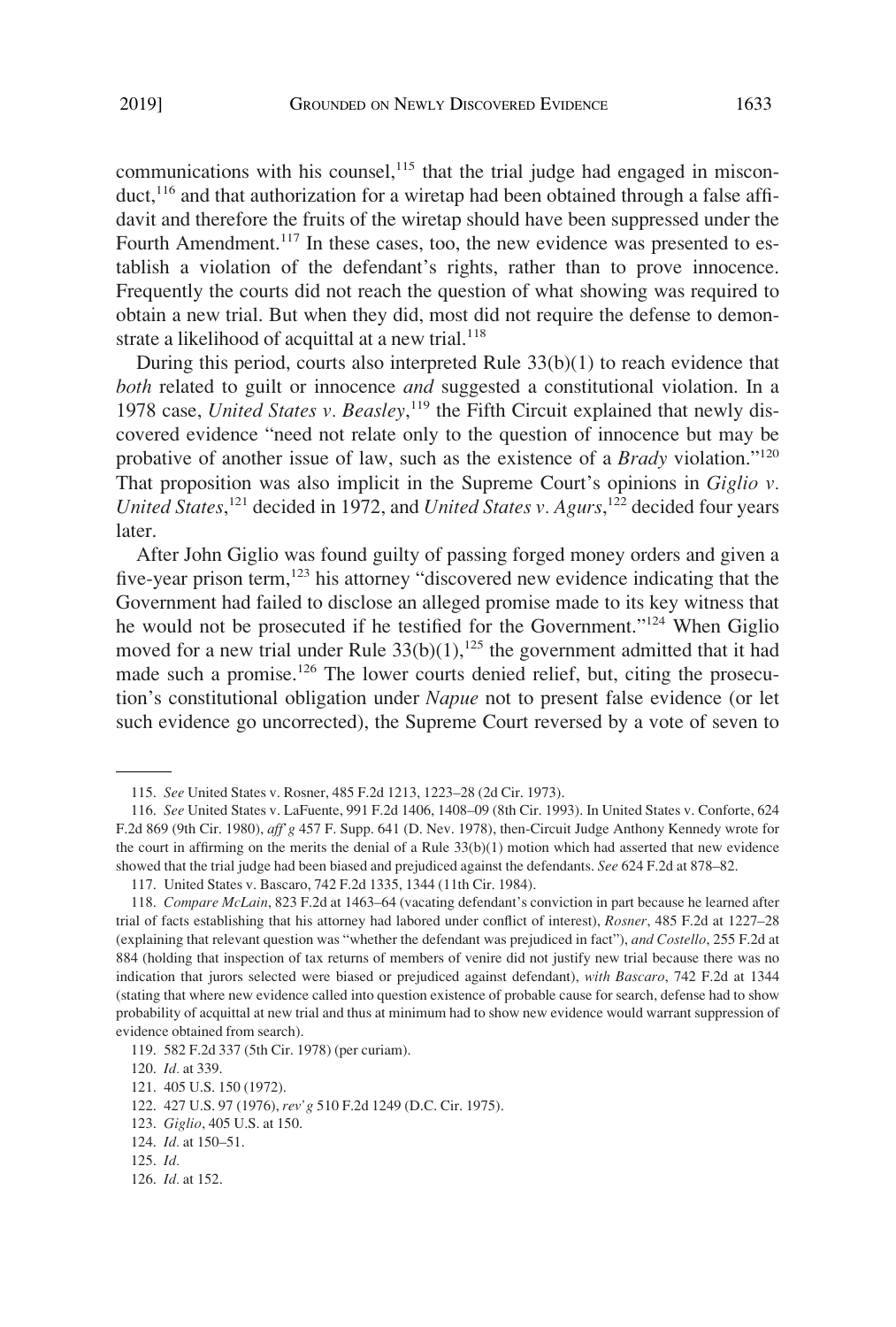zero.<sup>127</sup> Significantly, although Giglio had presented proof of the government's promise to the witness in a Rule 33(b)(1) motion, the Court did not ask whether the undisclosed evidence made it likely that Giglio would be acquitted at a new trial. Instead, the Court, relying on the standard set forth in *Napue*, asked whether "the false testimony could . . . in any reasonable likelihood have affected the judgment of the jury."<sup>128</sup>

*Agurs*, decided in 1976, also involved a Rule 33(b)(1) motion based on newly obtained evidence that the government allegedly had been remiss in not disclosing. Linda Agurs, an alleged prostitute, had killed a man in a motel room with a knife.129 At trial, her self-defense claim was rejected.130 Her new trial motion cited newly obtained proof that the deceased had two prior convictions for offenses involving knives.<sup>131</sup> Although the Supreme Court held on the merits that Agurs was not entitled to a new trial, its opinion implicitly assumed that her motion, which presented new evidence relevant to both innocence and to an alleged constitutional violation, was properly brought under Rule  $33(b)(1)$ .<sup>132</sup>

Moreover, the Court was explicit that Agurs did not have to satisfy the demanding standard applicable to the typical motion for new trial based on newly discovered evidence. The Court distinguished among three situations "involv[ing] the discovery, after trial, of information which had been known to the prosecution but unknown to the defense": $\frac{133}{1}$  (1) information showing that the prosecution presented testimony that it knew or should have known was perjurious;<sup>134</sup> (2) information showing that the prosecution failed to disclose exculpatory evidence that defense had specifically requested;<sup>135</sup> and (3) information showing that the prosecution failed to disclose exculpatory evidence where, as in *Agurs*, there was either no request for such evidence or simply a general request for *Brady* material.136 The Court determined that, even in the third situation, failure to disclose exculpatory evidence is *not* to be judged by "the standard applied to the usual motion for a new

<sup>127.</sup> *Id.* at 153–55. The duty not to present false evidence or, "although not soliciting false evidence, allow it to go uncorrected when it appears," Napue v. Illinois, 360 U.S. 264, 269 (1959), is recognized in a line of cases dating back to the 1930s, in which the Supreme Court has held that a prosecutor must not seek a conviction using evidence he or she knows or should know is false. *See, e.g.*, Pyle v. Kansas, 317 U.S. 213, 216 (1942); Mooney v. Holohan, 294 U.S. 103, 112 (1935).

<sup>128.</sup> *Giglio*, 405 U.S. at 154 (quoting *Napue*, 360 U.S. at 271).

<sup>129.</sup> *Agurs*, 427 U.S. at 98–99.

<sup>130.</sup> *Id.* at 100.

<sup>131.</sup> *Agurs*, 510 F.2d at 1251.

<sup>132.</sup> Early in the oral argument before the Justices, Deputy Solicitor General Andrew Frey, in answering a question from Justice Rehnquist, clarified that the case has been before the court of appeals in the posture of a claim that the district court had erroneously denied a motion for new trial on the ground of newly discovered evidence. Transcript of Oral Argument at 6–7, United States v. Agurs, 427 U.S. 97 (1976) (No. 75-491).

<sup>133.</sup> *Agurs*, 427 U.S. at 103.

<sup>134.</sup> *Id.* at 103–04.

<sup>135.</sup> *Id.* at 104–06.

<sup>136.</sup> *Id.* at 106–07.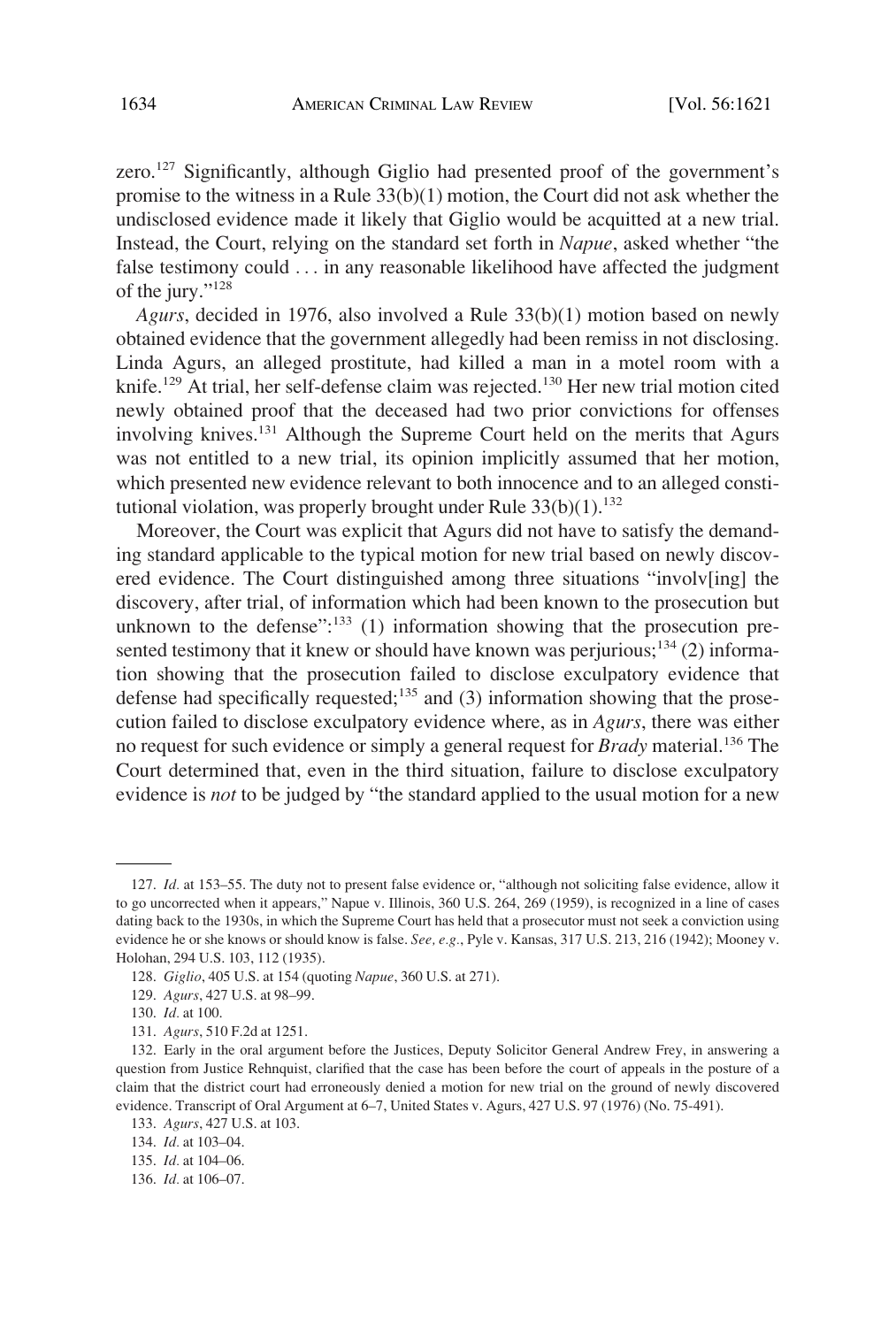trial based on newly discovered evidence,"<sup>137</sup> and thus "[t]he defendant should not have to satisfy the severe burden of demonstrating that newly discovered evidence probably would have resulted in acquittal."138 In short, the Court did not apply the standard governing the typical motion under Rule 33(b)(1) to Agurs's motion, but, instead, applied the standard it deemed appropriate in light of the substance of her constitutional claim. Although the Court has since abandoned the tripartite approach of *Agurs*, 139 it is still the law that, when a failure to disclose exculpatory evidence is asserted in a Rule 33(b)(1) motion, the claim is not subject to the probable-acquittal requirement that applies to the ordinary motion for a new trial based on newly discovered evidence.<sup>140</sup>

*United States v. Cronic* is a third significant Supreme Court decision from the period when Rule  $33(b)(1)$  was liberally interpreted.<sup>141</sup> In *Cronic*, the defendant advanced two independent theories in support of an IAC claim. First, he complained that the young lawyer appointed to represent him after his first attorney withdrew was afforded insufficient time (twenty-five days) to prepare for trial, mainly practiced real estate law, and had never before handled a jury trial.<sup>142</sup> Second, citing what he said was newly obtained evidence, he challenged the lawyer's performance.<sup>143</sup> That evidence was presented to the district court in a motion under Rule 33(b)(1), which the district court refused to entertain while the appeal was pending, and the Tenth Circuit allowed the evidence to be added to the appellate record.<sup>144</sup> With the Rule  $33(b)(1)$  motion still pending, the Tenth Circuit then reversed the conviction, but solely because of the limited time counsel had been afforded to prepare for trial and his lack of experience; the Tenth Circuit did not assess his performance.<sup>145</sup>

Before the Supreme Court, the government, besides arguing that the limited time to prepare and counsel's inexperience did not support the IAC claim, urged the Justices to defer the separate issue of defense counsel's performance to a later motion under § 2255.146 The Court agreed with the government about the lack of

146. *Id.* at 652.

<sup>137.</sup> *Id.* at 111.

<sup>138.</sup> *Id.* 

<sup>139.</sup> Kyles v. Whitley, 514 U.S. 419, 433–34 (1995) (explaining that United States v. Bagley, 473 U.S. 667 (1985), "abandoned the distinction between the second and third *Agurs* circumstances, i.e., the 'specific-request' and 'general- or no-request' situations. *Bagley* held that regardless of request, favorable evidence is material, and constitutional error results from its suppression by the government, 'if there is a reasonable probability that, had the evidence been disclosed to the defense, the result of the proceeding would have been different'" (quoting *Bagley*, 473 U.S. at 682 (opinion of Blackmun, J.))).

<sup>140.</sup> See *infra* text accompanying notes 311–16.

<sup>141. 466</sup> U.S. 648 (1984).

<sup>142.</sup> *Id.* at 663, 665.

<sup>143.</sup> *Id.* at 652, 662 n.6.

<sup>144.</sup> *Id.* at 652.

<sup>145.</sup> *See id.*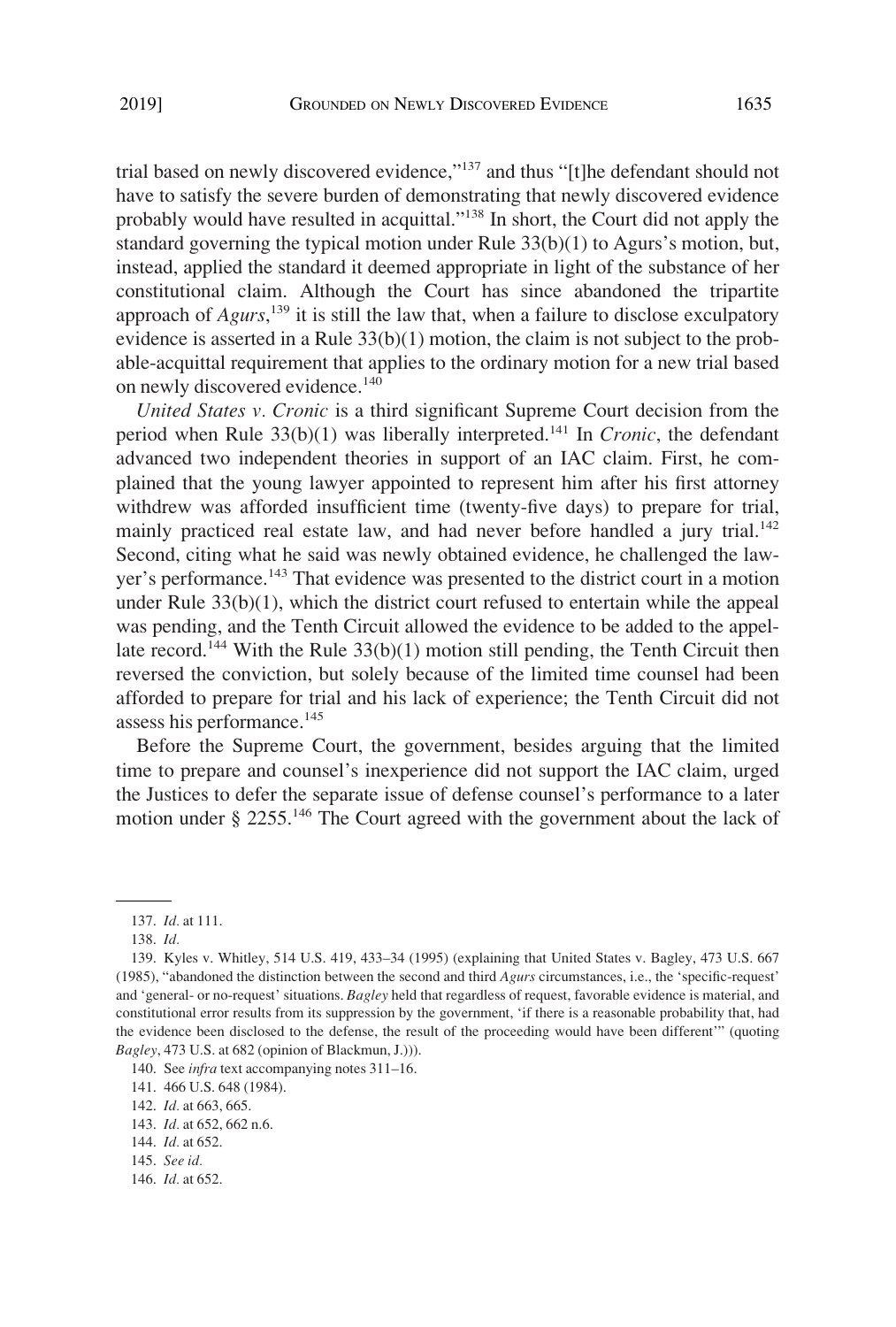time to prepare and counsel's inexperience, and it therefore reversed and remanded.147 In a footnote, however, it firmly rejected the government's argument that the claim of inadequate performance could be considered only under § 2255, and, relying on authority that a Rule  $33(b)(1)$  motion can be filed even while a case is on appeal, noted the district court's error in saying it lacked jurisdiction to consider that motion:

The Government argues that a defendant can attack the actual performance of trial counsel only through a petition for postconviction relief under 28 U.S.C. § 2255, and not through direct appeal, because ineffective assistance claims are generally not properly raised in the District Court nor preserved for review on appeal. Whatever the merits of this position as a general matter, in this case [defendant] did raise his claim in the District Court through his motion for new trial under Federal Rule of Criminal Procedure 33. The District Court denied that motion for lack of jurisdiction because the case was pending on direct appeal at the time, but that ruling was erroneous. The District Court had jurisdiction to entertain the motion and either deny the motion on its merits, or certify its intention to grant the motion to the Court of Appeals, which could then entertain a motion to remand the case. The Court of Appeals did not reach this claim of actual ineffectiveness, since it reversed the conviction without considering counsel's actual performance. Accordingly *this claim remains open on remand*. 148

In a different case, the Tenth Circuit later observed that in *Cronic* "[t]he Supreme Court implicitly recognized that a motion for a new trial on the ground of newly discovered evidence is a proper vehicle for assertion of an [IAC] claim."149

Thus, until thirty years ago, the case law under Rule  $33(b)(1)$  broadly allowed defendants to seek a new trial based on newly obtained evidence, without regard to whether it pertained to the merits of the charges, an alleged violation of the defendant's rights, or both.

We do not hold that [IAC] claims must be reserved for collateral review. There may be cases in which trial counsel's ineffectiveness is so apparent from the record that appellate counsel will consider it advisable to raise the issue on direct appeal. There may be instances, too, when obvious deficiencies in representation will be addressed by an appellate court *sua sponte*.

*Id.* at 508. The Court made no mention of Rule 33(b)(1) motions.

<sup>147.</sup> *Id.* at 667.

<sup>148.</sup> *Id.* at 667 n.42 (emphasis added).

<sup>149.</sup> United States v. Miller, 869 F.2d 1418, 1422 (10th Cir. 1989). Nearly two decades after *Cronic*, the Supreme Court again dealt with a procedural question concerning IAC claims, although this time it did not involve Rule 33(b)(1). In Massaro v. United States, 538 U.S. 500 (2003), the Court rejected the Second Circuit's holding that, when a convicted defendant is represented by new counsel on appeal and his claim that trial counsel was ineffective is based solely on the trial record, the claim must be raised on direct appeal or will be deemed procedurally defaulted for purposes of any later motion under § 2255. *Id.* at 503. The Supreme Court concluded that an IAC claim "may be brought in a collateral proceeding under § 2255, whether or not the petitioner could have raised the claim on direct appeal." *Id.* at 504. In such a proceeding, the Court noted, "[t]he court may take testimony from witnesses for the defendant and from counsel alleged to have rendered the deficient performance." *Id.* at 505. The Court cautioned, however, that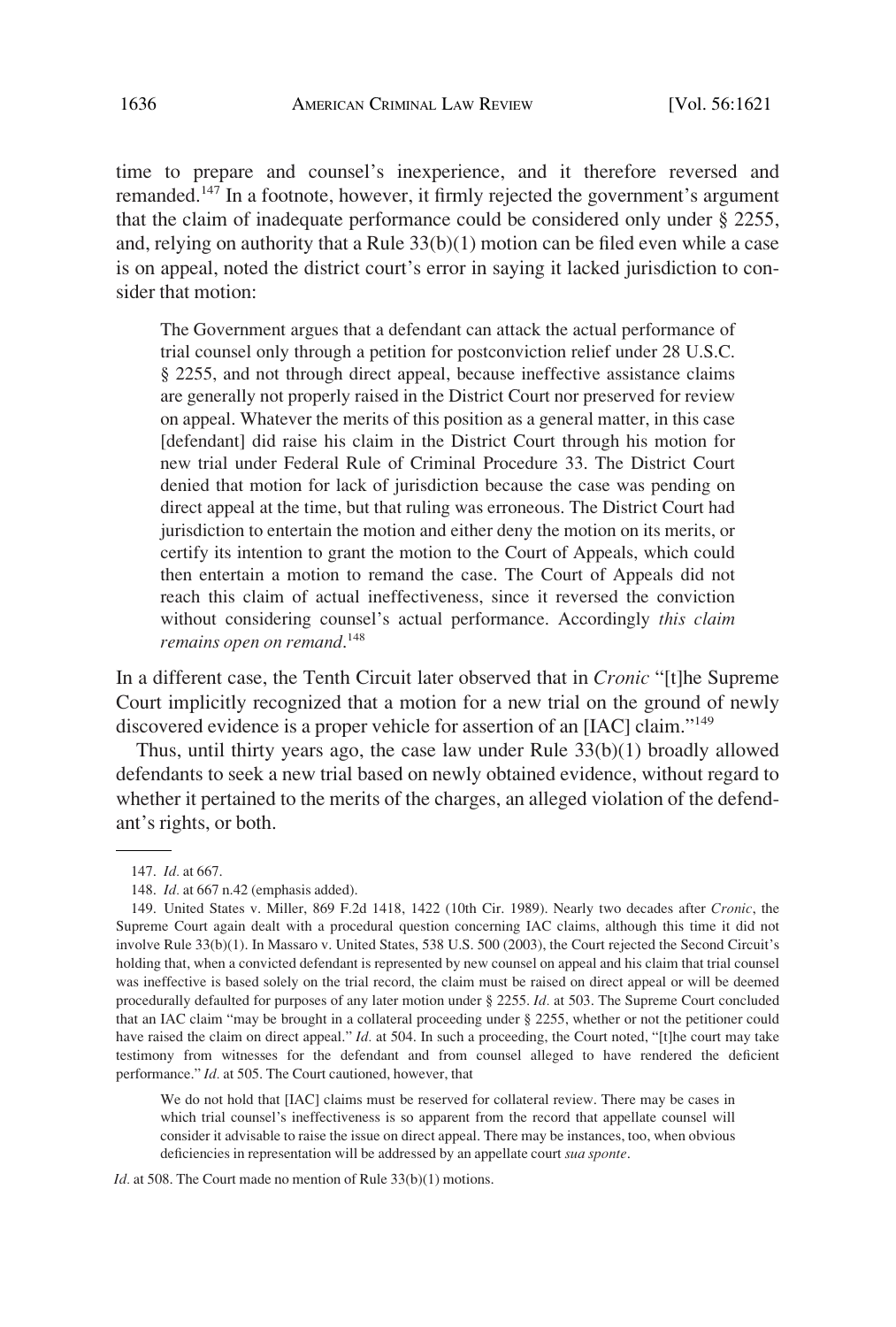## III. THE DECISIONS SINCE 1989 RESTRICTING THE SCOPE OF "NEWLY DISCOVERED EVIDENCE"

In the past three decades, many of the circuits have imposed new restrictions on the types of claims that can be raised in Rule 33(b)(1) motions.

## *A. Decisions Barring Assertion of IAC Claims*

Although the Supreme Court in *Cronic* concluded that the defendant could continue to pursue his motion for a new trial based on newly obtained evidence concerning his counsel's performance—and some circuit courts allow IAC claims to be presented in Rule  $33(b)(1)$  motions<sup>150</sup>—four circuit courts have held since *Cronic* that IAC claims cannot be presented in such motions, even if based on facts that the defendant neither knew nor should have known at the time of trial.<sup>151</sup>

The legal backdrop for these decisions barring assertion of IAC claims under Rule  $33(b)(1)$  was a changed constitutional standard that had made it easier though far from easy—for defendants to prevail on such a claim. In the 1960s, to obtain relief a convicted defendant complaining of counsel's performance had to show that the proceedings had been rendered a "farce" or a "mockery of justice,"

<sup>150.</sup> *See* United States v. Johnson, 12 F.3d 1540, 1548 (10th Cir. 1993) ("[W]here the facts relevant to ineffective assistance are *not* known to defendant until after trial, they may be raised on a 'newly discovered evidence' motion under Rule 33."); United States v. Lema, 909 F.2d 561, 566 (1st Cir. 1990) ("Lema may bypass Rule 33's seven-day time limit only if his claim that his counsel failed to discover and/or review the tapes was based on information unavailable to the defendant at the time of trial."); United States v. McLain, 823 F.2d 1457, 1463–64 (11th Cir. 1987) (reversing one defendant's conviction in part because he demonstrated in Rule 33(b)(1) motion that he learned after trial of facts establishing that his attorney had labored under conflict of interest).

<sup>151.</sup> One can put aside IAC claims resting on evidence that was known to the defendant during trial but whose significance he or she purportedly did not understand. Although courts have acknowledged that "most defendants cannot and do not realize the inadequacies of trial counsel's performance until well after trial," United States v. Dukes, 727 F.2d 34, 39 (2d Cir. 1984), the great weight of authority treats evidence concerning counsel's performance of which the defendant was aware as not "newly discovered." *See, e.g.*, United States v. Laird, 948 F.2d 444, 446 (8th Cir. 1991) ("At the time of trial, appellant was aware of all the information upon which the [IAC claim] is based. Thus, the information about the performance of defense counsel was not 'newly discovered evidence' . . . ."); United States v. Seago, 930 F.2d 482, 489 (6th Cir. 1991) ("[E]vidence of [IAC] is not newly discovered evidence for purposes of a motion for new trial where the facts supporting the claim were within the defendant's knowledge at the time of trial."); *Lema*, 909 F.2d at 566 ( "[An IAC claim] is not newly discovered for the purposes of Rule 33 when based on facts known to the defendant at the time of trial."); *Miller*, 869 F.2d at 1421 ("[IAC] may not serve as the basis for a new trial on the ground of newly discovered evidence under Rule 33 where the facts alleged in support of the motion were within the defendant's knowledge at the time of trial."); *Dukes*, 727 F.2d at 38–40 ("newly discovered evidence" provision of Rule 33 did not extend to defendant's complaints about four errors allegedly made in open court by his court-appointed attorney, as "these alleged errors go to the tactical decisions made by Dukes's lawyer as to how to handle the evidence already in his possession at trial"); United States v. Lara-Hernandez, 588 F.2d 272, 275 (9th Cir. 1978); United States v. Ellison, 557 F.2d 128, 133 (7th Cir. 1977). The District of Columbia Circuit at first concluded that IAC assistance claims could be raised in motions under Rule 33(b)(1) without regard to whether the facts relied upon were unknown to the defendant at the time of trial. *See* United States v. Brown, 476 F.2d 933, 935, 935 n.11 (D.C. Cir. 1973) (per curiam). Ultimately, however, it reversed course and held that "where a defendant knows the facts supporting his [IAC] claim at the time of trial, those facts are not 'newly discovered.'" United States v. Torres, 115 F.3d 1033, 1037 (D.C. Cir. 1997).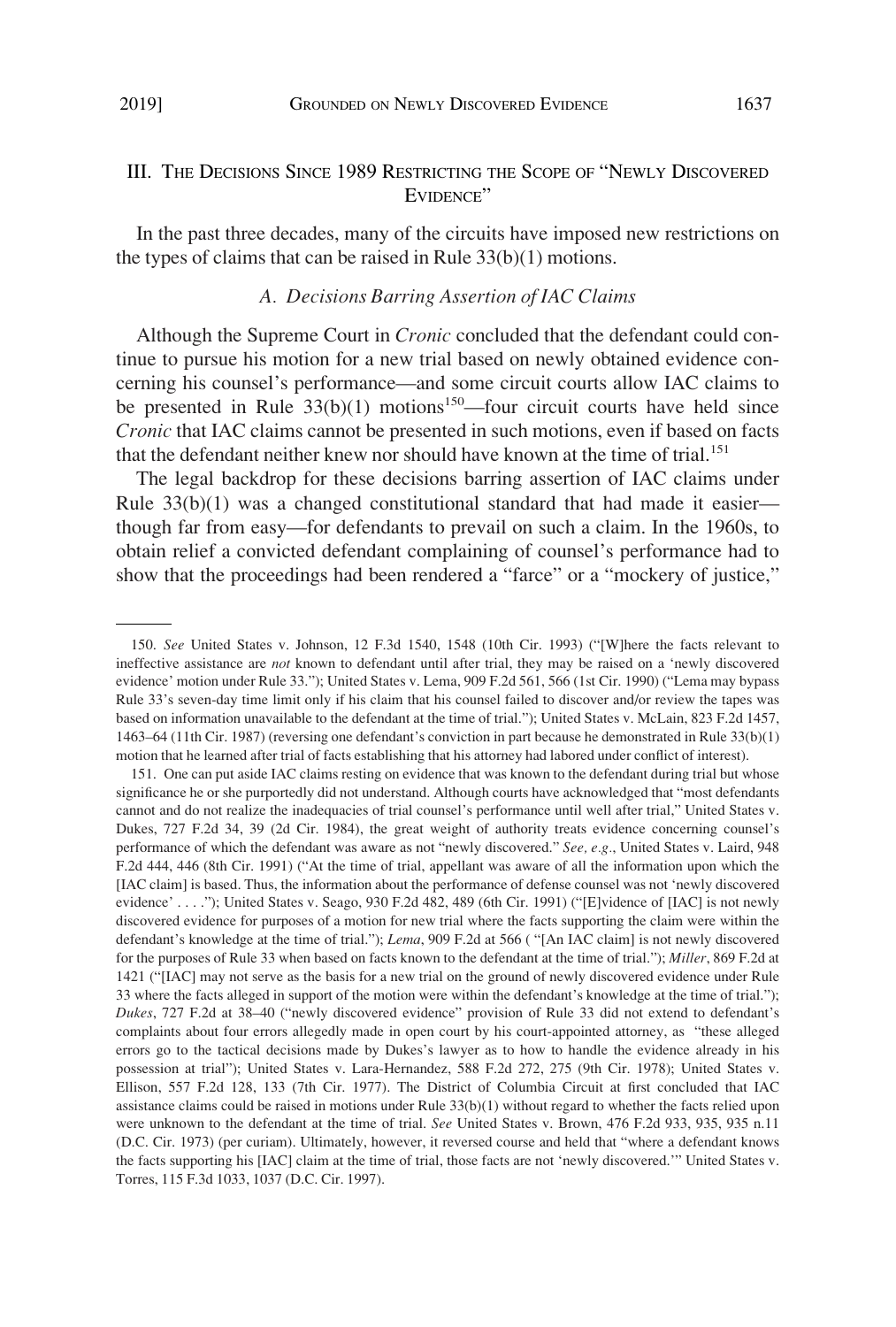or both.152 In 1970, however, the Supreme Court, in *McMann v. Richardson*, 153 for the first time described the Sixth Amendment right to counsel as the right "to *the effective assistance* of *competent counsel*."154 Following *McMann*, the federal courts relaxed their standards governing IAC claims,<sup>155</sup> and in *Strickland v*. Washington,<sup>156</sup> decided in 1984, the Supreme Court definitively superseded the "farce" and "mockery of justice" standards. The two-pronged *Strickland* test requires a defendant to show, first, that counsel's representation fell below an objective standard of reasonableness, and, second, that there is a "reasonable probability that, but for counsel's unprofessional errors, the result of the proceeding would have been different."<sup>157</sup> A "reasonable probability" does not mean that that a different result would have been more likely than not; rather, "[a] reasonable probability is a probability sufficient to undermine confidence in the outcome."158

Ultimately, it has proved to be hard to prevail on an IAC claim under the *Strickland* standard.<sup>159</sup> But in the aftermath of the relaxation of the constitutional standard governing IAC claims, several circuits, conscious of the proliferation of IAC claims and apparently unaware of the Supreme Court's treatment of the defendant's Rule 33(b)(1) motion in *Cronic*, read such claims out of Rule

154. *Id.* at 771 (emphasis added).

155. *See, e.g.*, Marzullo v. Maryland, 561 F.2d 540, 544 (4th Cir. 1977); United States v. Easter, 539 F.2d 663, 665–67 (8th Cir. 1976); United States ex rel. Williams v. Twomey, 510 F.2d 634, 641 (7th Cir. 1975); Beasley v. United States, 491 F.2d 687, 696 (6th Cir. 1974); Herring v. Estelle, 491 F.2d 125, 128 (5th Cir. 1974).

156. 466 U.S. 668 (1984).

157. *Id.* at 694.

A "reasonability probability" of a different outcome need not be shown in all cases of alleged ineffective assistance of counsel. "[P]rejudice is presumed when counsel is burdened by an actual conflict of interest." *Strickland*, 466 U.S. at 692.

159. *See* Jenna C. Newmark, Note, *The Lawyer's Prisoner's Dilemma: Duty and Self-Defense in Postconviction Ineffectiveness Claims*, 79 FORD. L. REV. 699, 705 (2010) ("It is extremely difficult and uncommon for one to prevail on an ineffectiveness claim under the standard announced in *Strickland v. Washington*.").

<sup>152.</sup> For example, in a 1967 case, the Eighth Circuit stated that "a charge of inadequate representation can prevail 'only if it can be said that what was or was not done by the defendant's attorney for his client made the proceedings a farce and a mockery of justice, shocking to the conscience of the Court.'" Cardarella v. United States, 375 F.2d 222, 230 (8th Cir. 1967) (quoting O'Malley v. United States, 285 F.2d 733, 734 (6th Cir. 1961)); *accord* Root v. Cunningham, 344 F.2d 1, 3 (4th Cir. 1965) ("Ordinarily, one is deprived of effective assistance of counsel only in those extreme instances where the representation is so transparently inadequate as to make a farce of the trial."); Williams v. Beto, 354 F. 2d 698, 704 (5th Cir. 1965) ("It is the general rule that relief from a final conviction on the ground of incompetent or ineffective counsel will be granted only when the trial was a farce, or a mockery of justice, or was shocking to the conscience of the reviewing court, or the purported representation was only perfunctory, in bad faith, a sham, a pretense, or without adequate opportunity for conference and preparation.").

<sup>153. 397</sup> U.S. 759 (1970).

<sup>158.</sup> *Id.* The *Strickland* opinion thus necessarily rejected the argument of the United States, advanced in its amicus brief, that the element of the *Berry* standard requiring "that the evidence probably would produce an acquittal in the event of a retrial . . . defines the showing of prejudice required in an ineffective assistance case based on counsel's failure to investigate and produce evidence." Br. of United States as Amicus Curiae Supporting Petitioners at 20–21, Strickland v. Washington, 466 U.S. 668 (1984) (No. 82-1554).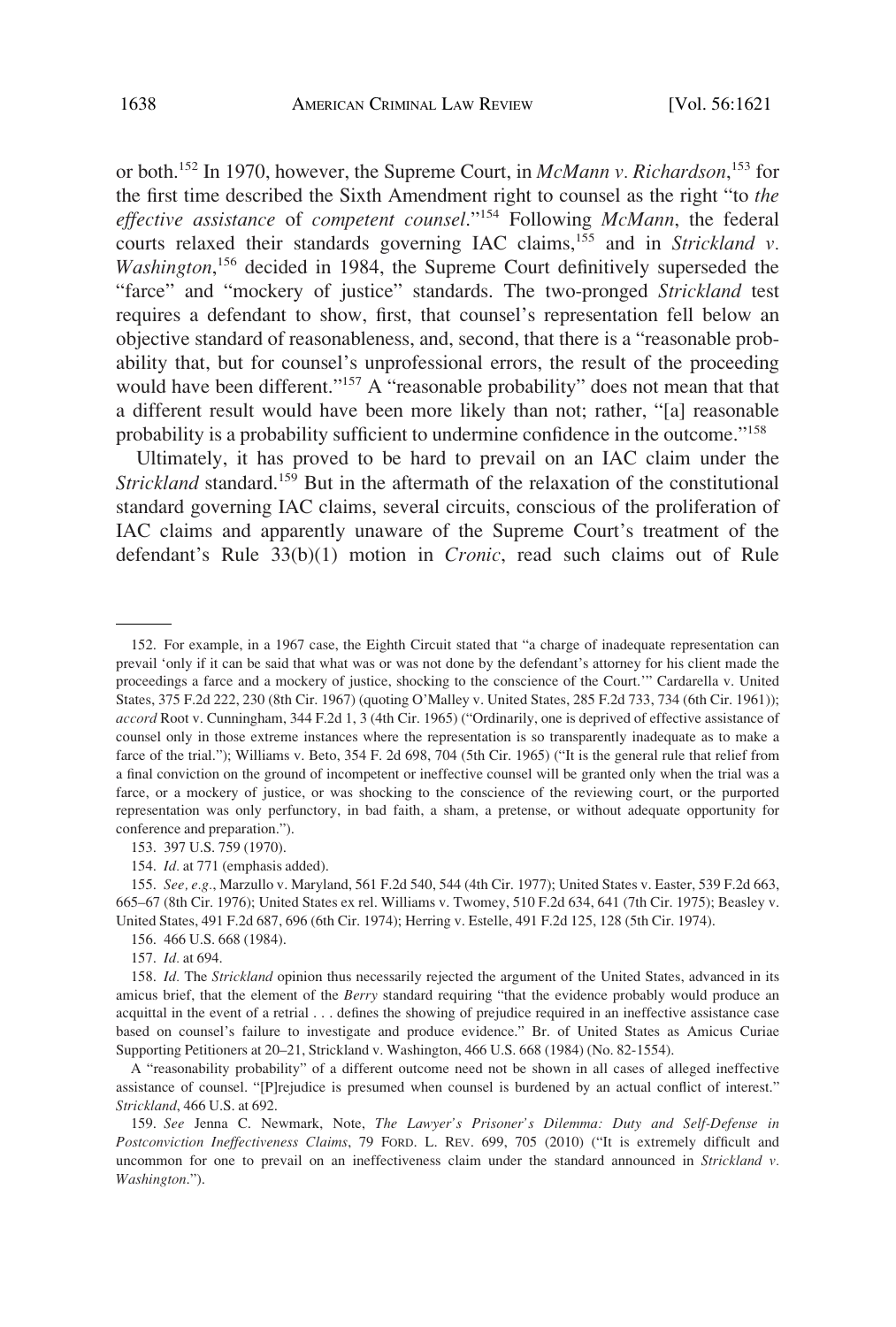$33(b)(1)$ .<sup>160</sup> Four circuits concluded that even an IAC claim resting on facts of which the defendant had neither actual nor imputed knowledge could not be presented in a motion under Rule 33(b)(1). This line of cases began with *Ugalde*,<sup>161</sup> a 1989 decision in which Judge Patrick Higginbotham wrote for the Fifth Circuit.

Months after Raymond Ugalde was convicted of offenses relating to the currency transaction reporting laws, he unsuccessfully filed a Rule 33(b)(1) motion asserting an IAC claim.162 On appeal, the Fifth Circuit concluded that Ugalde did not meet the standard applicable to "*any*" motion based on Rule  $33(b)(1)^{163}$ because "[n]one of the evidence which Ugalde contends is 'newly discovered' would have remained unknown to him had he diligently sought such information."164 The court also opined, however, that "facts about counsel's performance not known to the defendant at the time of trial"165 cannot be "newly discovered evidence" *in any event*. 166

Observing that "[c]riminal procedure seeks results that are fair, final, and speedily obtained," Judge Higginbotham emphasized that these interests "may at times cut in different directions." 167 He described Rule 33(b)(1) as a "narrow, specific remedy."168 While acknowledging that prior decisions had entertained motions based on new evidence of improper influence upon the jury,  $169$  he posited the existence of a "general rule that 'newly discovered evidence' means evidence going to the issue of the defendant's innocence," and said the question was "whether to create a new exception" to that rule.<sup>170</sup> No such exception should be created, he concluded, as it "would greatly expand the opportunities to make a late request for a new trial" and "allow defendants to 'delay . . . the enforcement of just sentences.'"171 Judge Higginbotham also reasoned that "defendants prejudiced by ineffective assistance of counsel have a ready remedy,"172 a "collateral challenge . . . as allowed by 28 U.S.C. § 2255."173

163. *Id.* at 810.

165. *Id.* at 807.

171. *Id.* (quoting United States v. Johnson, 327 U.S. 106, 112 (1946)).

<sup>160.</sup> *See* United States v. Smith, 62 F.3d 641, 648 (4th Cir. 1995); United States v. Hanoum, 33 F.3d 1128, 1130 (9th Cir. 1994); United States v. Mayo, 14 F.3d 128, 132 (2d Cir. 1994); United States v. Ugalde, 861 F.2d 802, 807–10 (5th Cir. 1988).

<sup>161. 861</sup> F.2d at 807–10.

<sup>162.</sup> *Id.* at 804.

<sup>164.</sup> *Id.* at 809.

<sup>166.</sup> *Id.* at 807–10.

<sup>167.</sup> *Id.* at 807.

<sup>168.</sup> *Id.* at 808.

<sup>169.</sup> *Id.* 

<sup>170.</sup> *Id.* at 809.

<sup>172.</sup> *Id.* 

<sup>173.</sup> *Id.* The Fifth Circuit applied *Ugalde* in United States v. Medina, 118 F.3d 371 (5th Cir. 1997) (per curiam). *Id.* at 372. *But cf.* United States v. Bolton, 908 F.3d 75, 98–99 (5th Cir. 2018) (considering on merits claim raised in Rule 33(b)(1) motion that counsel labored under conflict of interest), *aff'g* No. 2:16-CR-7-KS-MTP, 2017 WL 2844171 (S.D. Miss. July 3, 2017).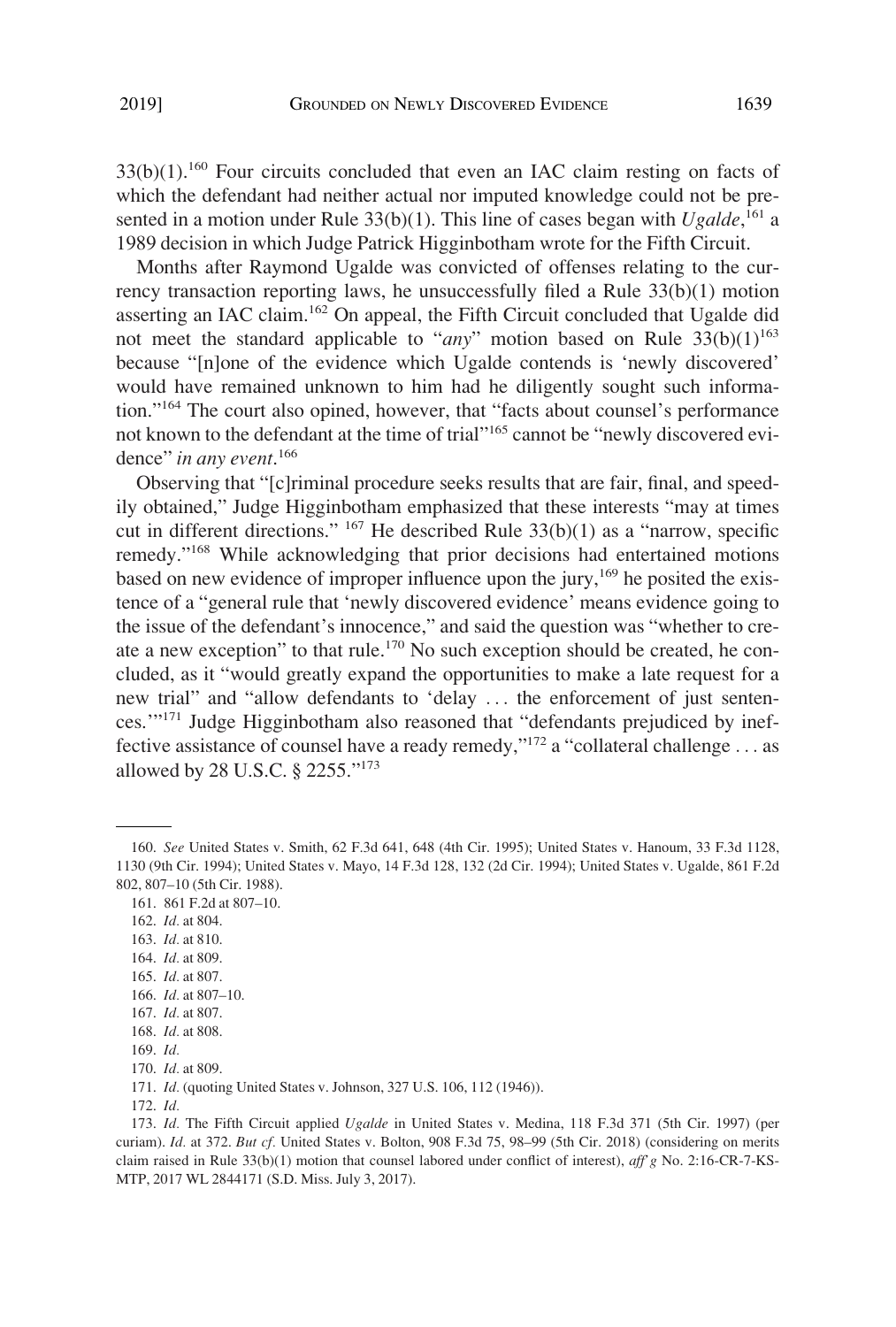Five years later, the Ninth Circuit extended *Ugalde* to an IAC claim based in part on facts that defense counsel was alleged to have deliberately concealed from his client. In *United States v. Hanoum*, 174 the Ninth Circuit quoted with approval Judge Higginbotham's warning against "greatly expand[ing] the opportunities to make a late request for a new trial," since "[d]efendants could easily search out some fact about their lawyer's pre-trial preparation."<sup>175</sup> The court proceeded to hold that Rule 33(b)(1) was unavailable even though the defendant's "claim is based on facts *not* known to the accused at the time of trial, because he had been deliberately misled by his own attorney."176 Noting that an IAC claim can be presented in a  $\S 2255$  motion,<sup>177</sup> the Ninth Circuit barred the assertion of such a claim under Rule 33(b)(1) because the rule, in its view, is confined to new evidence going to the merits of the charges:

We hold that a Rule 33 motion based upon "'newly discovered evidence" is *limited to where the newly discovered evidence relates to the elements of the crime charged*. Newly discovered evidence of [IAC] does not directly fit the requirements that the evidence be material to the issues involved, and indicate that a new trial probably would produce an acquittal.<sup>178</sup>

The same year that the Ninth Circuit decided *Hanoum*, the Second Circuit held in *United States v. Mayo*179 that a district court could not consider an IAC claim presented in a Rule  $33(b)(1)$  motion.<sup>180</sup> Its brief rationale was that the rule "applies" only to motions that address the issues raised by the criminal charges, not to motions that raise collateral issues such as the effectiveness of trial counsel."<sup>181</sup>

Finally, the Fourth Circuit relied in part on *Ugalde* when it held in *United States v. Smith*, 182 a 1995 decision, that "a motion for a new trial predicated on [IAC] must be brought, if at all, within seven days of judgment"—the then-existing time limit for a new trial motion resting on a ground other than newly discovered evidence—"regardless of when the defendant becomes aware of the facts which suggested to her that her attorney's performance may have been constitutionally

<sup>174. 33</sup> F.3d 1128 (9th Cir. 1994).

<sup>175.</sup> *Id.* at 1131 (quoting *Ugalde*, 861 F.2d at 809).

<sup>176.</sup> *Id.* at 1130. Some of the alleged deception related to the attorney's performance. *See id.* The attorney had also allegedly hidden from his client his theft of assets belonging to the client's family and his sexual relationship with the client's wife. *See id.* 

<sup>177.</sup> *Id.* at 1131.

<sup>178.</sup> *Id.* at 1130 (emphasis added). Other Ninth Circuit decisions also treat IAC claims as outside the scope of Rule 33(b)(1). See United States v. Ross, 338 F.3d 1054, 1057 (9th Cir. 2003) (per curiam); United States v. Allen, 153 F.3d 1037, 1045 (9th Cir. 1998); United States v. Mett, 65 F.3d 1531, 1533–34 (9th Cir. 1995). *But cf.*  United States v. Ford, No. CR-06-0083-EFS, 2009 WL 799672, at \*10 (E.D. Wash. Mar. 24, 2009).

<sup>179. 14</sup> F.3d 128 (2d Cir. 1994).

<sup>180.</sup> *Id.* at 132.

<sup>181.</sup> *Id.*; *accord* United States v. Castillo, 14 F.3d 802, 805 (2d Cir. 1994).

<sup>182. 62</sup> F.3d 641 (4th Cir. 1995).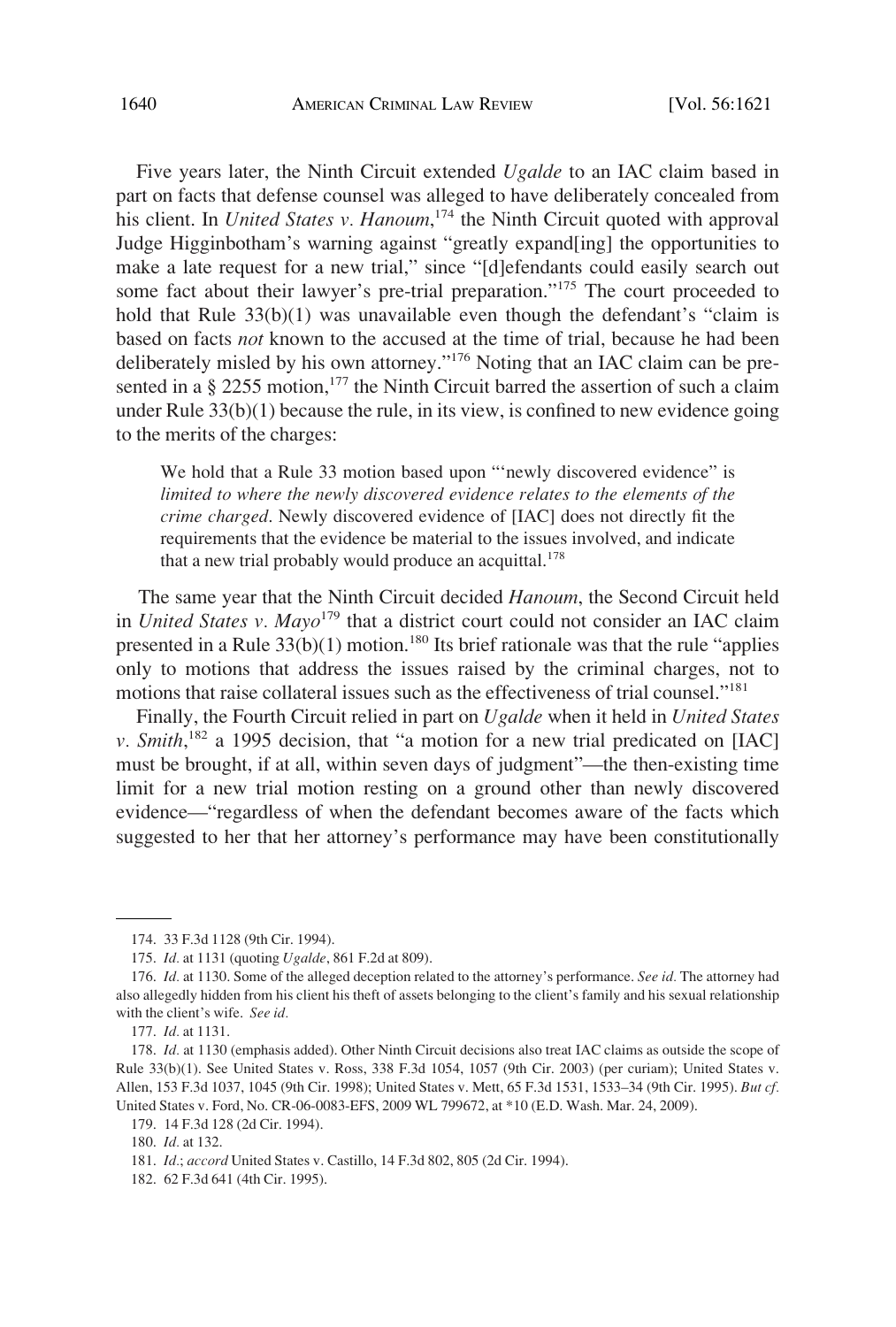inadequate."183 The Fourth Circuit offered the surprising explanation that "information supporting an [IAC] claim is not 'evidence' within the meaning of Rule 33."184

Thus, by the mid-1990s, decisions in four circuits barred the assertion of IAC claims in Rule  $33(b)(1)$  motions.<sup>185</sup>

### B. *The Seventh Circuit's Novel Reading of Rule 33(b)(1) in Evans*

In its 2000 decision in *United States v. Evans*, 186 the Seventh Circuit took a much larger bite out of Rule 33(b)(1). It held that, except in very limited circumstances, a motion asserting a constitutional or statutory error of any kind cannot be brought under Rule  $33(b)(1)$ . The apparent motivation for this decision—which conflicted with *Giglio*, *Agurs*, and *Cronic* as well as numerous circuit court decisions—was to force a high percentage of post-trial attacks on convictions into § 2255 proceedings, where they would be subject to the restrictions on § 2255 motions imposed by Congress in the Anti-Terrorism and Effective Death Penalty Act of 1996 (AEDPA).<sup>187</sup> AEDPA tightly limits the circumstances in which a defendant can file a second or successive § 2255 motion, and it requires permission from the circuit court to file such a motion.<sup>188</sup> It mandates that a defendant obtain a certificate of appealability from a circuit judge or a Supreme Court Justice to appeal from the denial of a  $\S$  2255 motion.<sup>189</sup> And, with some exceptions, it shortens the time for filing a § 2255 motion, to one year from the date the defendant's conviction becomes final.190

186. 224 F.3d 670 (7th Cir. 2000).

188. 28 U.S.C. § 2255(h) (2012).

<sup>183.</sup> *Id.* at 648; *accord* United States v. Russell, 221 F.3d 615, 619, 619 n.5 (4th Cir. 2000). In *Smith*, the Fourth Circuit "accept[ed] as true that Smith did not learn of [defense] Investigator Livingston's employment with the sheriff's department—and therefore of his attorney's potential conflict of interest—until after trial." 62 F.3d at 648.

<sup>184.</sup> *Smith*, 62 F.3d at 648.

<sup>185.</sup> A brief discussion in a 2010 Sixth Circuit decision similarly indicated that IAC claims are not cognizable under Rule 33(b)(1), United States v. Munoz, 605 F.3d 359, 367 (6th Cir. 2010) ("Munoz does not assert that his [IAC] claim is based on 'newly discovered evidence,' and, in any event, that argument is foreclosed in this circuit."), even though the earlier Sixth Circuit decision relied upon was limited to cases "where the facts supporting the claim were within the defendant's knowledge at the time of trial." United States v. Seago, 930 F.2d 482, 489 (6th Cir. 1991); *see also* United States v. Chorin, 322 F.3d 274, 282 n.4 (3d Cir. 2003) ("[T]his Court has expressed a preference that ineffective assistance of trial counsel claims be brought as collateral challenges under 28 U.S.C. § 2255, rather than as motions for new trials or on direct appeal because '[a]ttempting to shoehorn such [an ineffective assistance of counsel] claim into a Rule 33 newly discovered evidence motion is not an easy task.'" (alteration in original) (quoting United States v. DeRewal, 10 F.3d 100, 104 (3d Cir. 1993))).

<sup>187.</sup> Pub. L. No. 104–132, tit. I, §§ 102, 105, 110 Stat. 1214, 1217, 1220 (1996) (codified at 28 U.S.C. §§ 2253, 2255(f)).

<sup>189. 28</sup> U.S.C. § 2253(c)(1)(B) (2012); *see* United States v. Cepero, 224 F.3d 256, 258–59 (3d Cir. 2000) (en banc).

<sup>190. 28</sup> U.S.C. § 2255(f).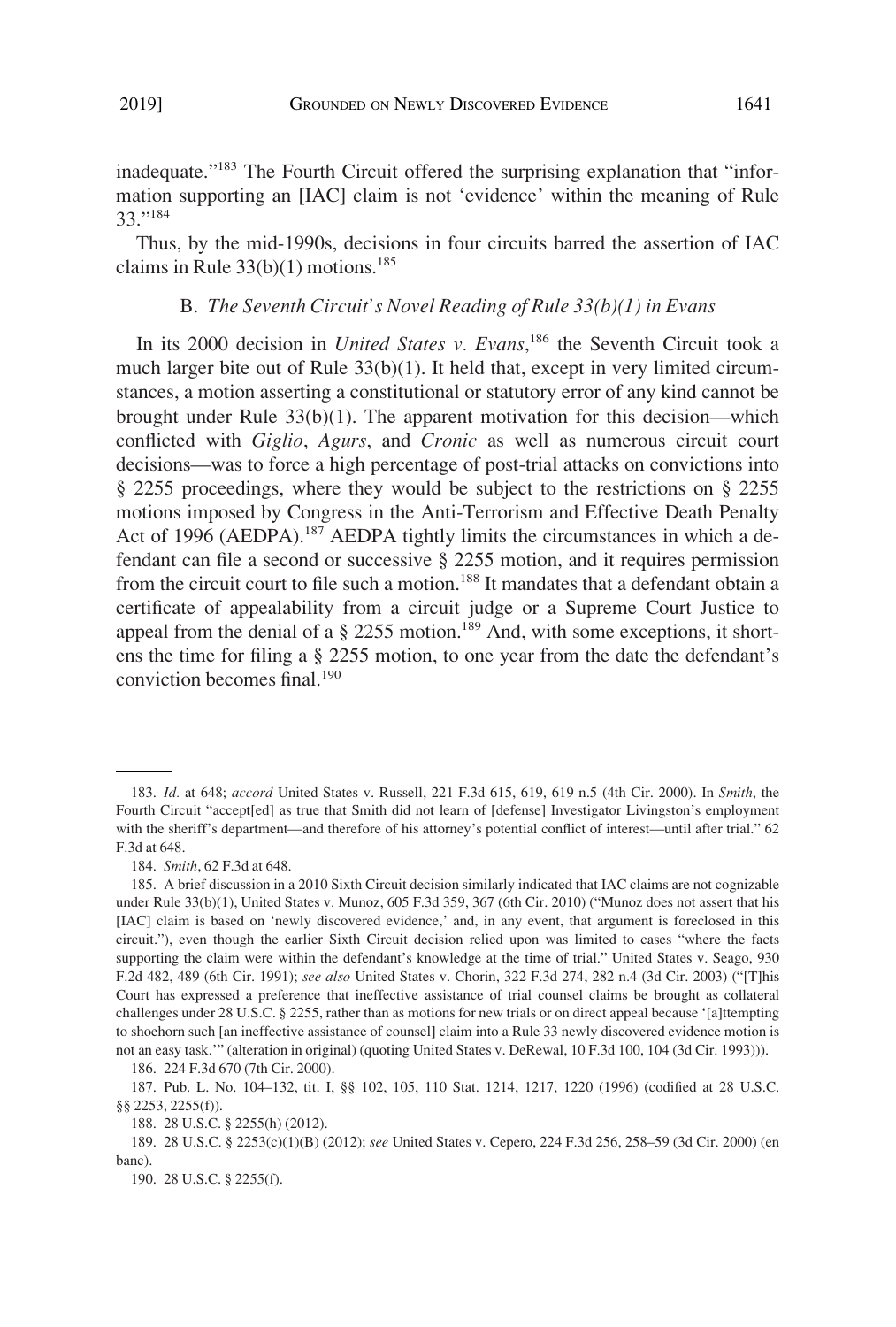Marcus Evans was convicted of offenses involving the sale of cocaine and sentenced to life imprisonment.<sup>191</sup> After his conviction was affirmed on direct appeal,<sup>192</sup> he moved under § 2255 to set it aside.<sup>193</sup> In a subsequent Rule  $33(b)(1)$  motion, Evans sought a new trial based on newly obtained evidence, which purportedly showed that the government had violated its *Brady* obligations by withholding information that the defense could have used to impeach an important government witness as "a drug user" who "was featured in a police report as a suspect in an armed robbery."194 The district court denied both the  $\S$  2255 motion and the new trial motion.<sup>195</sup>

The Seventh Circuit refused to issue a certificate of appealability as to the denial of the § 2255 motion but, because no such certificate is required to appeal from the denial of a Rule 33 motion, Evans was able to appeal from the latter denial.<sup>196</sup> This was to no avail, however, as the Seventh Circuit held that the district court lacked jurisdiction to reach the merits of his Rule  $33(b)(1)$  motion.<sup>197</sup> Judge Frank Easterbrook wrote the opinion, which was joined by Judges Richard Posner and Diane Wood. It was a very distinguished panel, but the opinion would lead the Seventh Circuit astray for many years.

The Seventh Circuit held that, to be valid, a motion under Rule 33(b)(1) cannot allege a constitutional or statutory violation, unless the motion is filed before the deadline for noticing an appeal. "A *bona fide* motion for a new trial on the basis of newly discovered evidence falls outside § 2255 ¶ 1" and thus can be filed under Rule 33(b)(1), Judge Easterbrook reasoned, "because it does *not* contend that the conviction or sentence violates the Constitution or any statute."<sup>198</sup> Judge Easterbrook did not cite support for that proposition in any decision, treatise, law review article, or other authority. He also made no mention of the Supreme Court's decisions in *Giglio*, *Agurs*, or *Cronic*; the Seventh Circuit's own decision in a 1989 case in which it had reached the merits of an appeal from the denial of a Rule 33(b) (1) motion that had asserted a *Brady* claim and had been filed long after the deadline for appealing from the defendant's conviction;<sup>199</sup> or any of the many decisions

<sup>191.</sup> United States v. Evans, 92 F.3d 540, 541 (7th Cir. 1996).

<sup>192.</sup> *Id.* at 546.

<sup>193.</sup> *Evans*, 224 F.3d at 673.

<sup>194.</sup> *Id.* at 674.

<sup>195.</sup> *Id.* 

<sup>196.</sup> *Id.* at 673.

<sup>197.</sup> *Id.* at 674.

<sup>198.</sup> *Id.* at 673–74 (emphasis added). The first paragraph of § 2255 provides:

A prisoner in custody under sentence of a court established by Act of Congress claiming the right to be released upon the ground that the sentence was imposed in violation of the Constitution or laws of the United States, or that the court was without jurisdiction to impose such sentence, or that the sentence was in excess of the maximum authorized by law, or is otherwise subject to collateral attack, may move the court which imposed the sentence to vacate, set aside or correct the sentence.

<sup>28</sup> U.S.C. § 2255(a).

<sup>199.</sup> United States v. Douglas, 874 F.2d 1145, 1161–64 (7th Cir. 1989).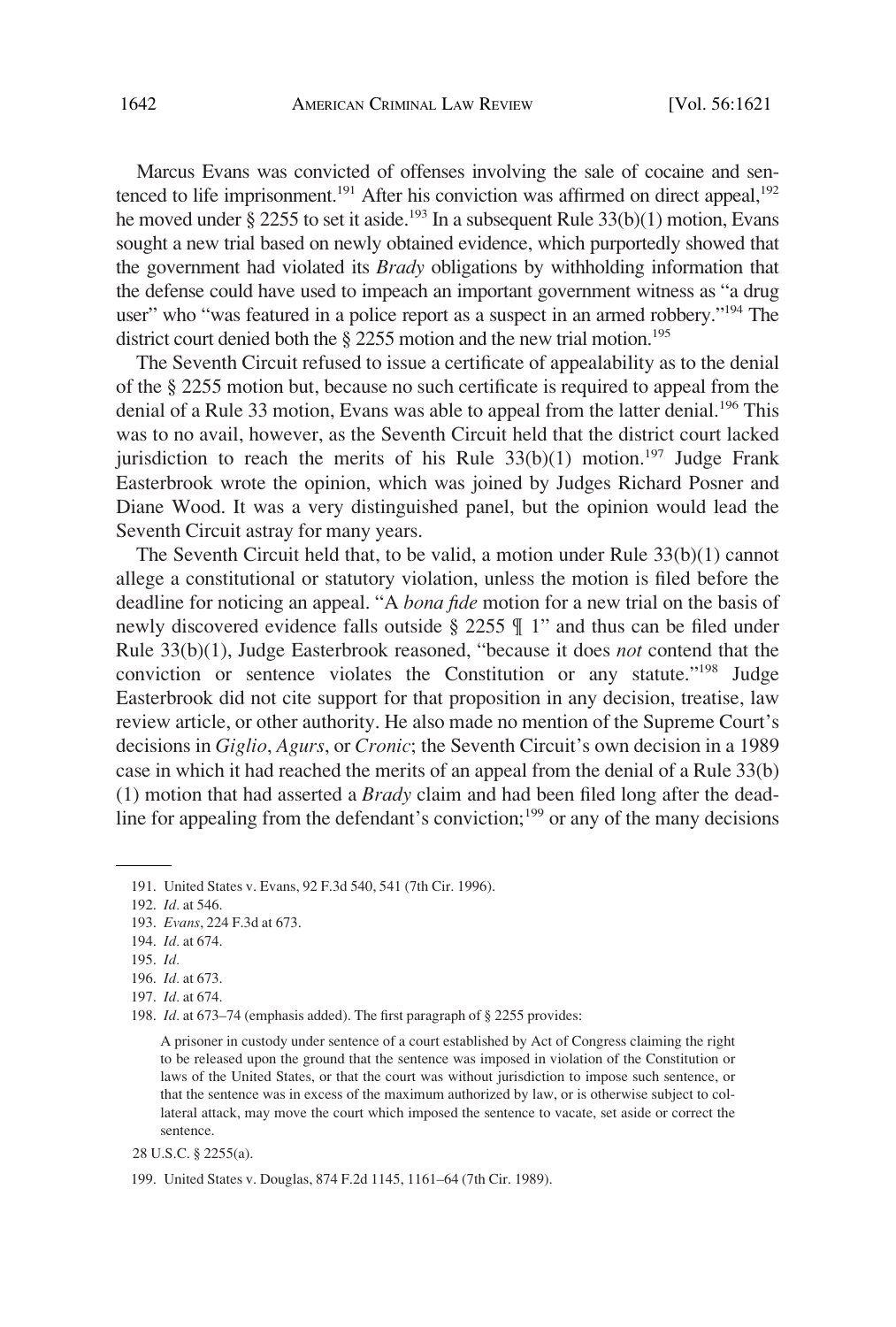in other circuits (including *Coplon*) that had decided the merits of constitutional or statutory claims presented in Rule  $33(b)(1)$  motions filed after the time for appeal.<sup>200</sup>

The corollary of this unprecedented reading of Rule 33(b)(1) was that "[a] defendant whose argument is . . . that he has new evidence of a constitutional violation . . . is making a motion under § 2255 . . . no matter what caption he puts on the document,"201 provided that the defendant's motion is "filed after the expiration of the time for direct appeal."202 Applying its new standard to the facts, the court explained that both Evans's *Brady* claim and a second claim presented "classic grounds of collateral attack" that are governed by  $\S 2255$ <sup>203</sup>. The court concluded that, "because Evans already has had a collateral attack, [those claims] may be pursued only with advance appellate approval."<sup>204</sup>

A year later in *Ruth v. United States*, 205 the Seventh Circuit, speaking through Judge Wood, applied the *Evans* standard. This time, the court concluded that the defendant had *properly* invoked Rule 33(b)(1) because he had *not* asserted a constitutional violation. It held that Ruth's motion invoking Rule  $33(b)(1)$  had been *bona fide* because it asserted that "his new evidence ... supported his claim of innocence," and "[h]e did not argue that the government violated *Brady* by failing to disclose this information . . . . "206"

A decade after *Evans*, the same panel that had decided that case again applied its holding, with Judge Easterbrook again writing for the court. Like *Evans*, *United States v. Rollins*<sup>207</sup> involved a defendant convicted of offenses involving distribution of cocaine.208 After his conviction was affirmed on appeal, the defendant moved under Rule 33(b)(1) for a new trial. The motion presented a *Brady* claim, an IAC claim, a claim that a government agent had given perjured testimony in the grand jury, and a claim that the government's arguments to the petit jury had

<sup>200.</sup> *Evans*, 224 F.3d at 674. Judge Easterbrook cited Herrera v. Collins, 506 U.S. 390 (1993), for the proposition that "a conviction does not violate the Constitution (or become otherwise subject to collateral attack) just because newly discovered evidence implies that the defendant is innocent." *Id.* This proposition sheds no light on the meaning of Rule 33(b)(1), which is not a vehicle for collateral attack. The only other authority Judge Easterbrook cited in support of his reading of Rule 33(b)(1) was Guinan v. United States, 6 F.3d 468 (7th Cir. 1993), in which the court had remarked that "[t]he purpose of granting a new trial on the basis of newly discovered evidence is not to correct a legal error, but to rectify an injustice . . . ." *Id.* at 470. That comment did not at all imply that constitutional claims must be excluded from a motion under Rule 33(b)(1), since many constitutional claims do seek to correct injustices. Because the opinion in *Evans* did not contain any substantial discussion of the pertinent case law, the court's announcement of a new interpretation of Rule 33(b)(1) was more characteristic of rulemaking than adjudication.

<sup>201.</sup> *Evans*, 224 F.3d at 674.

<sup>202.</sup> *Id.* at 673.

<sup>203.</sup> *Id.* at 674.

<sup>204.</sup> *Id.* 

<sup>205.</sup> Ruth v. United States, 266 F.3d 658 (7th Cir. 2001).

<sup>206.</sup> *Id.* at 661.

<sup>207. 607</sup> F.3d 500 (7th Cir. 2010), *vacating* 2009 WL 1010524 (S.D. Ill. Apr. 15, 2009).

<sup>208.</sup> *United States v. Rollins*, 544 F.3d 820, 825 (7th Cir. 2008).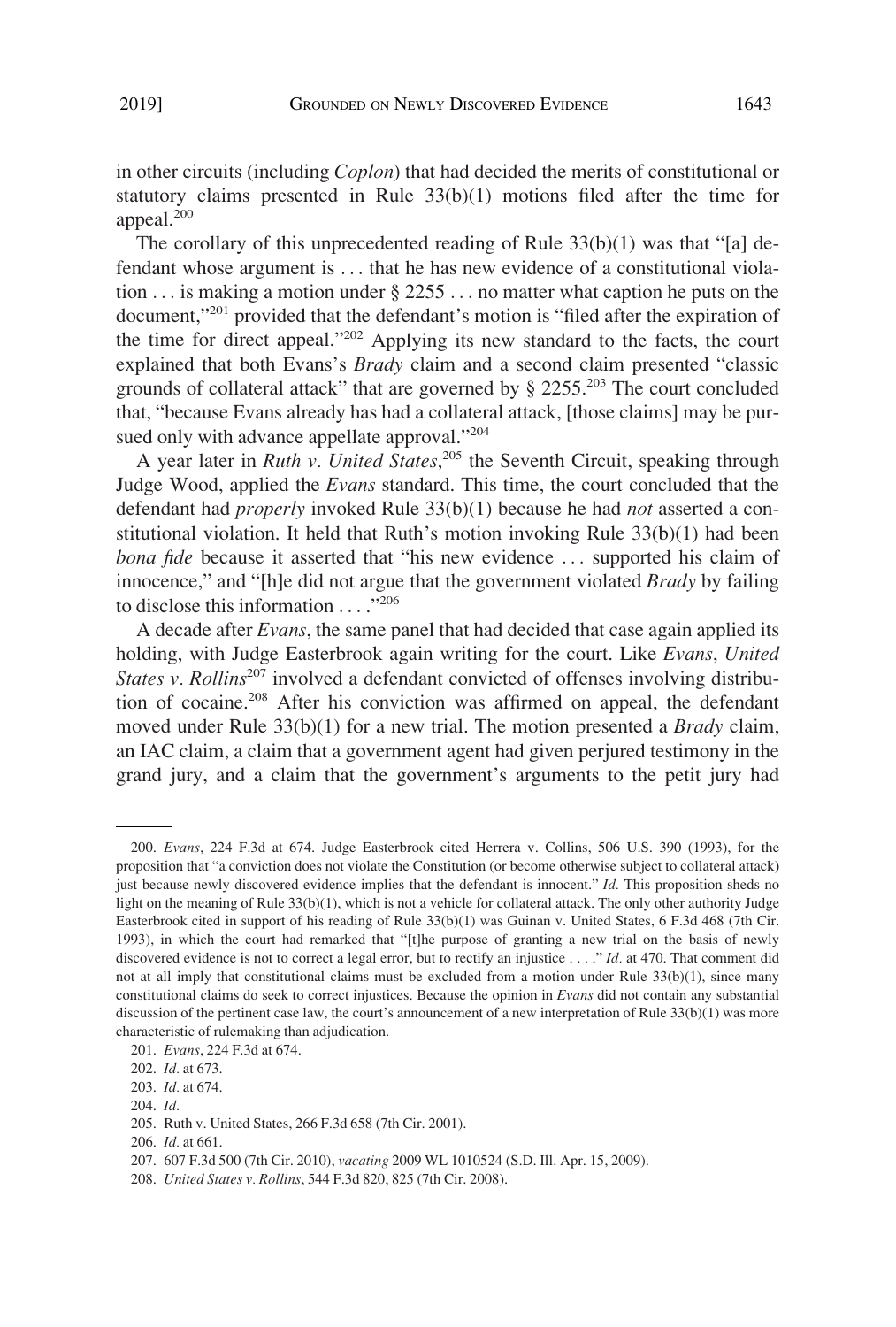reflected racial bias.<sup>209</sup> Rule  $33(b)(1)$  did not apply, the Seventh Circuit concluded, because it "deals with contentions that evidence discovered after trial shows that the accused is innocent," and "Rollins did not advance an argument of this kind."210 Instead, the assertions he made were "standard contentions under 28 U.S.C. § 2255."211

## *C. The Eighth Circuit's Holding that Even Evidence of an Alleged Violation of the Defendant's Rights Must Demonstrate a Probability of Acquittal at a New Trial*

In 2011, the Eighth Circuit also adopted an extremely narrow reading of Rule 33(b)(1). In *United States v. Rubashkin*, 212 it held that "[t]he rule *requires* that the newly discovered evidence 'probably will result in an acquittal.'"<sup>213</sup> The defendant's new evidence in *Rubashkin* concerned circumstances that purportedly required the district judge to recuse herself under 28 U.S.C. § 455(a), which mandates recusal "in any proceeding in which [the judge's] impartiality might reasonably be questioned." The Eighth Circuit held that, because the new evidence did not bear on the probability of acquittal at a new trial, it could not support a new trial; and the court therefore did not have to "consider whether Rubashkin met the other requirements of Rule 33."214

Sholom Rubashkin managed a company that operated a large kosher meatpacking plant in Iowa.<sup>215</sup> In 2008, Immigration and Customs Enforcement (ICE) conducted a raid at the plant and arrested hundreds of its employees for immigration violations.216 Federal prosecutors also notified Rubashkin that he was the target of an investigation into financial and immigration offenses.<sup>217</sup> Rubashkin was later tried and convicted of false statements to a bank, money laundering, willfully violating orders of the Secretary of Agriculture, and bank, wire, and mail fraud.<sup>218</sup> The district judge imposed a twenty-seven-year prison sentence.<sup>219</sup>

At approximately the time of sentencing, Rubashkin obtained records (requested under FOIA more than a year earlier) that reflected meetings about the raid at the plant between the district judge and ICE personnel. Representatives of the United

- 
- 219. *Id.* at 853.

<sup>209.</sup> *See Rollins*, 2009 WL 1010524, at \*1–2.

<sup>210.</sup> *Rollins*, 607 F.3d at 504.

<sup>211.</sup> *Id.* 

<sup>212. 655</sup> F.3d 849 (8th Cir. 2011). The *Rubashkin* decision is criticized by Ellen Rigler Tighe in *Reconcilable Differences: Coordinating the Aims of Rule 33 and Judicial Recusal When Newly Discovered Evidence Speaks to a Trial's Fundamental (Un)Fairness*, 26 GEO. J. LEGAL ETHICS 1029 (2013).

<sup>213. 655</sup> F.3d at 858 (quoting United States v. Baker, 479 F.3d 574, 577 (8th Cir. 2007)).

<sup>214.</sup> *Id.* 

<sup>215.</sup> *Id.* at 853.

<sup>216.</sup> *Id.* at 854.

<sup>217.</sup> *Id.*  218. *Id.*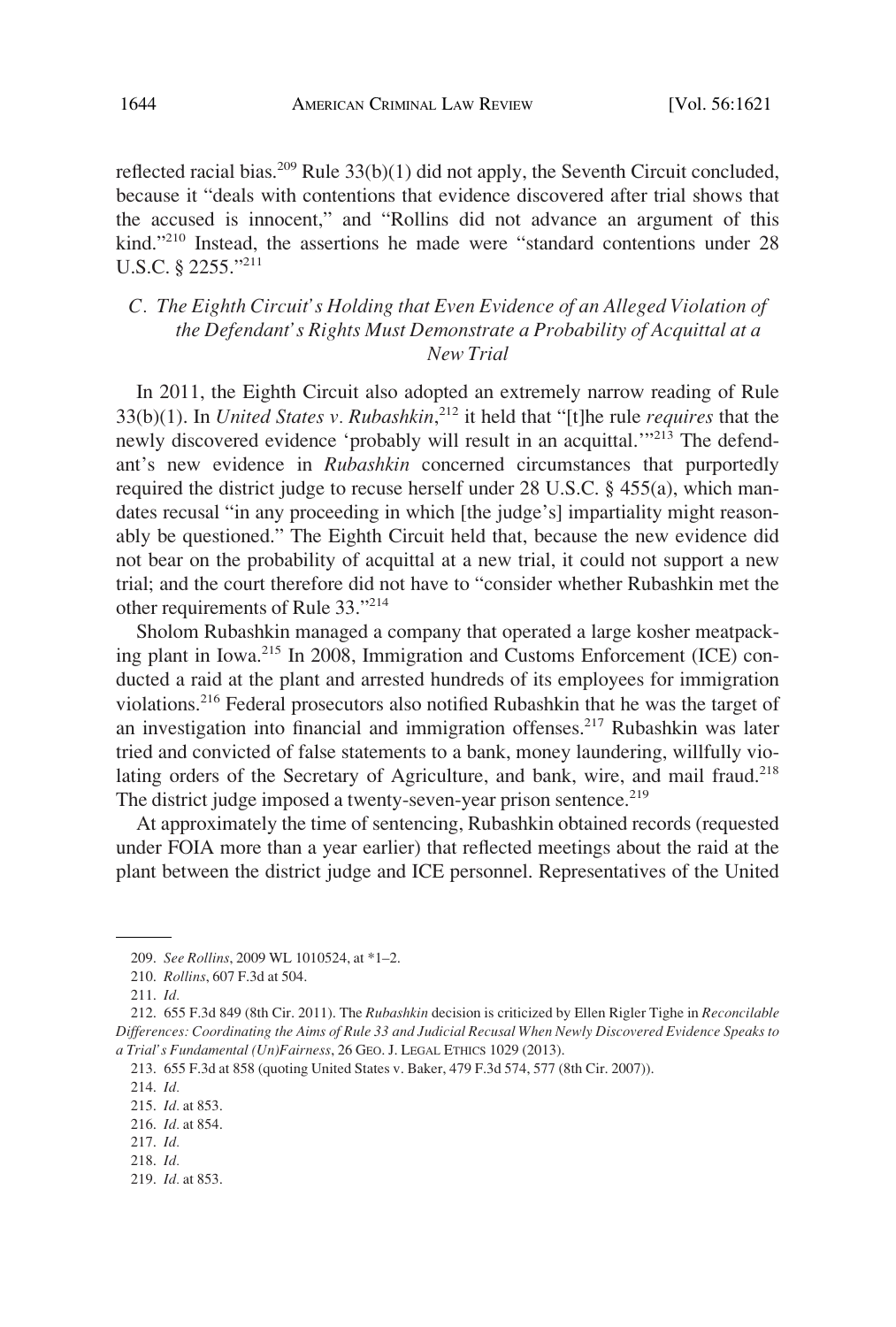States Attorney's Office were also present.<sup>220</sup> ICE employees had prepared minutes of the meetings, and, according to the minutes of one meeting about the planned raid, the judge had said that she was "willing to support the immigration operation in any way possible."221 Other minutes stated that the judge attended a meeting that included "an overview of charging strategies."<sup>222</sup> Contending that these minutes showed that the judge had been required to recuse herself, Rubashkin moved under Rule  $33(b)(1)$  for a new trial.<sup>223</sup> The district judge denied the motion.<sup>224</sup>

The Eighth Circuit affirmed Rubashkin's conviction, sentence, and the denial of his Rule 33(b)(1) motion. Its principal rationale was that Rubashkin failed to satisfy the element of its general standard for Rule  $33(b)(1)$  motions requiring, as other versions of the *Berry* standard do, a showing that "the newly discovered evidence ... probably will result in an acquittal."<sup>225</sup> The court rejected Rubashkin's "argu[ment] that [this] element . . . does not apply to Rule 33 motions when they are based on a trial's fairness as opposed to potential innocence."<sup>226</sup> It distinguished cases involving *Brady* issues on the ground that "such cases are far more likely to result in an acquittal than the court's meetings about facilities for the expected arrestees."<sup>227</sup> Despite the critical importance of an unbiased judge, the court distinguished *Holmes*, the Fourth Circuit's decision involving evidence of improper communication with a juror, on the ground that there "the new evidence bore 'upon the integrity of the jury's verdict,  $\frac{1}{228}$  whereas "Rubashkin has not shown here that the court's pretrial meetings prejudiced the jury's verdict."<sup>229</sup>

222. Brief for Appellant at 18, United States v. Rubashkin, 655 F.3d 849 (8th Cir. 2011) (No. 10-2487) (quoting Joint Appendix 278).

223. *Rubashkin*, 655 F.3d at 856.

229. *Id.* at 857–58. In a petition for certiorari filed by former Solicitor General Paul Clement, Rubashkin asked the Supreme Court to decide whether Rule 33(b)(1)

requires a criminal defendant with newly discovered evidence that goes not to guilt or innocence but to the fundamental fairness of his criminal trial—here, that the trial judge should have been recused under 28 U.S.C. § 455(a)—to show nonetheless that the new evidence would probably lead to his acquittal.

Petition for Writ of Certiorari, Rubashkin v. United States, 568 U.S. 927 (2012) (No. 11-1203). Rubashkin's petition, which also raised an issue about his lengthy sentence, was supported as to both issues by an amicus brief filed on behalf of eighty-six former federal judges and Department of Justice officials. Brief for 86 Former Attorneys General, Senior Department of Justice Officials, United States Attorneys, and Federal Judges as Amici Curiae Supporting Petetitioner, Rubashkin v. United States, 568 U.S. 927 (2012) (No. 11-1203). The Supreme Court denied certiorari, however, with Justice Kagan not participating, presumably because she had had some involvement with the case during her tenure as Solicitor General. 568 U.S. 927. In December 2017, after Rubashkin had been imprisoned for more than eight years, President Trump commuted his sentence. *See* Mitch Smith, *Meatpacking Plant Owner In '08 Iowa Raid Is Freed*, N.Y. TIMES, Dec. 21, 2017, at A21; Luke Nozicka,

<sup>220.</sup> *Id.* at 855–56.

<sup>221.</sup> *Id.* at 856.

<sup>224.</sup> *Id.* at 857.

<sup>225.</sup> *Id.* at 857 (quoting *Baker*, 479 F.3d at 577).

<sup>226.</sup> *Id.* 

<sup>227.</sup> *Id.* 

<sup>228.</sup> *Id.* (quoting Holmes v. United States, 284 F.2d 716, 720 (4th Cir. 1960)).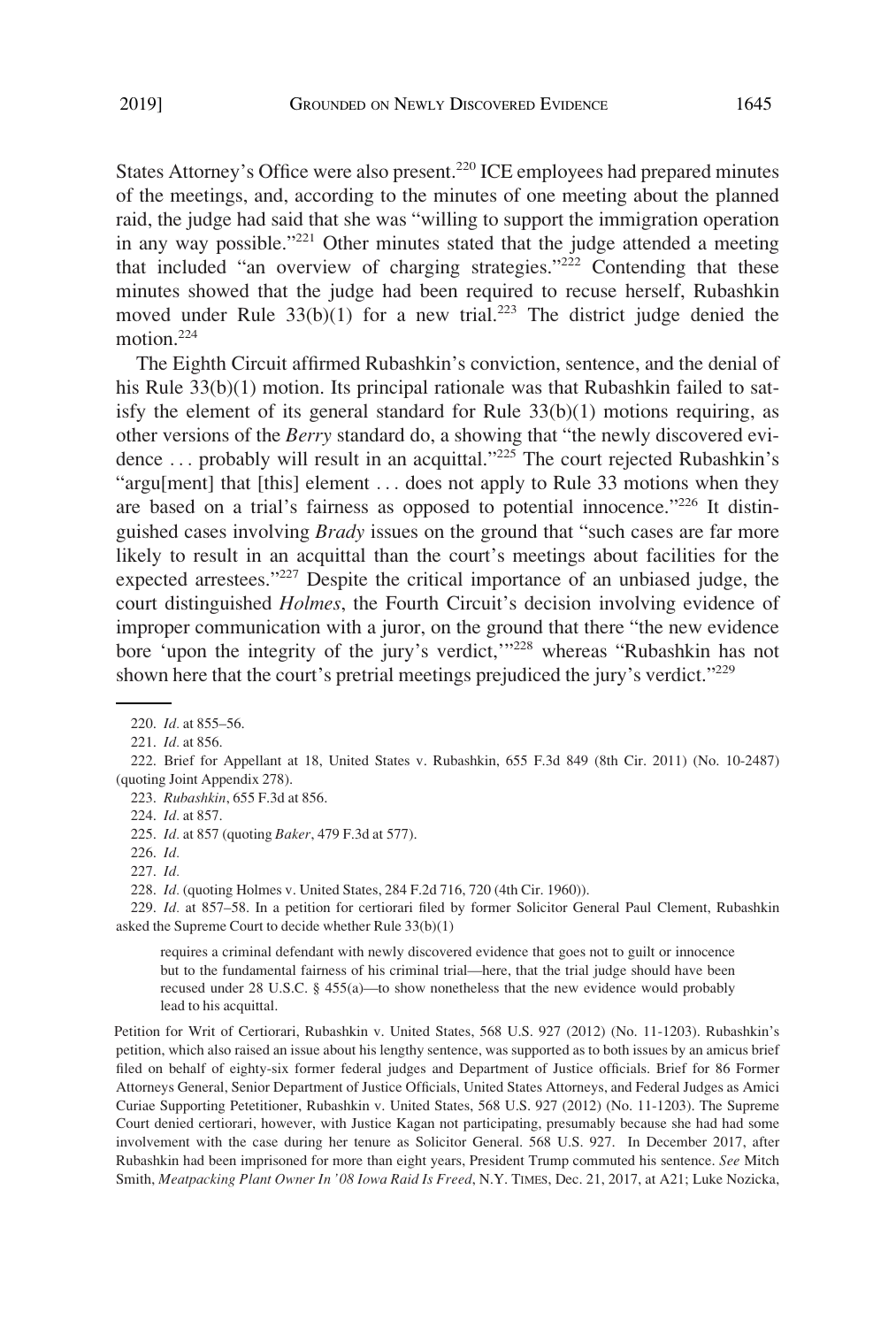Thus, as of 2011, the Seventh and Eighth Circuits had each adopted extremely restrictive readings of Rule  $33(b)(1)$ , and four other circuits had barred defendants from raising IAC claims under the rule.<sup>230</sup>

# IV. THE SEVENTH CIRCUIT'S ABOUT-FACE IN *O'MALLEY*

The case law under Rule 33(b)(1) then remained largely unchanged until 2016, when the Seventh Circuit decided *United States v. O'Malley*. 231 The *O'Malley*  panel consisted of Chief Judge Diane Wood and Judges Richard Posner and Ilana Rovner.<sup>232</sup> Both Chief Judge Wood and Judge Posner had joined the opinions in *Evans* and *Rollins*. Judge Wood had also written the opinion in *Ruth*. In contrast, two decades before *O'Malley*, Judge Rovner had dissented from a decision, written by Judge Posner, that affirmed the dismissal, without any discovery, of a habeas corpus petition filed by two prisoners tried and convicted before a state court judge who took bribes around the same time in other cases.<sup>233</sup> The Supreme Court granted review in that habeas corpus case and reversed.<sup>234</sup> It was probably Judge Rovner's presence that led to the unanimous opinion in *O'Malley*, which she wrote, that abandoned the rule—adopted in *Evans* and applied in *Ruth* and *Rollins*—that a motion under Rule 33(b)(1) cannot assert a constitutional or statutory violation unless the motion is filed before the deadline for noticing an appeal.

Duane O'Malley was found guilty, under the Clean Air Act, of improperly removing and disposing of insulation containing regulated asbestos and was sentenced to ten years' imprisonment.235 He later moved for a new trial on the basis of newly obtained evidence discrediting a key witness against him.236 In part, O'Malley's motion rested on information, purportedly withheld by the government in violation of its *Brady* obligations, that the witness was cooperating with federal authorities investigating the witness's involvement in organized crime.<sup>237</sup> O'Malley also pointed to evidence purportedly showing that the witness had steered him to violate the Clean Air Act unintentionally, and to an appraisal of the witness's property allegedly contradicting the witness's testimony.<sup>238</sup> Relying upon *Evans*, *Ruth*, and *Rollins*, the district court ruled that only the appraisal could be presented under Rule 33(b)(1), and that the other evidence implicated the

234. Bracy v. Gramley, 520 U.S. 899 (1997).

236. *Id.* at 812.

238. *Id.* 

*President Trump commutes sentence of Sholom Rubashkin, ex-Iowa slaughterhouse executive*, DES MOINES REGISTER, Dec. 20, 2017, [https://www.desmoinesregister.com/story/news/crime-and-courts/2017/12/20/](https://www.desmoinesregister.com/story/news/crime-and-courts/2017/12/20/president-trump-commutes-sentence-sholom-rubashkin-ex-iowa-slaughterhouse-executive/971291001/)  [president-trump-commutes-sentence-sholom-rubashkin-ex-iowa-slaughterhouse-executive/971291001/.](https://www.desmoinesregister.com/story/news/crime-and-courts/2017/12/20/president-trump-commutes-sentence-sholom-rubashkin-ex-iowa-slaughterhouse-executive/971291001/)

<sup>230.</sup> *See supra* text accompanying notes 161–229.

<sup>231. 833</sup> F.3d 810 (7th Cir. 2016).

<sup>232.</sup> *Id.* at 811.

<sup>233.</sup> Bracy v. Gramley, 81 F.3d 684, 696 (7th Cir. 1996).

<sup>235.</sup> *O'Malley*, 833 F.3d at 811.

<sup>237.</sup> *Id.*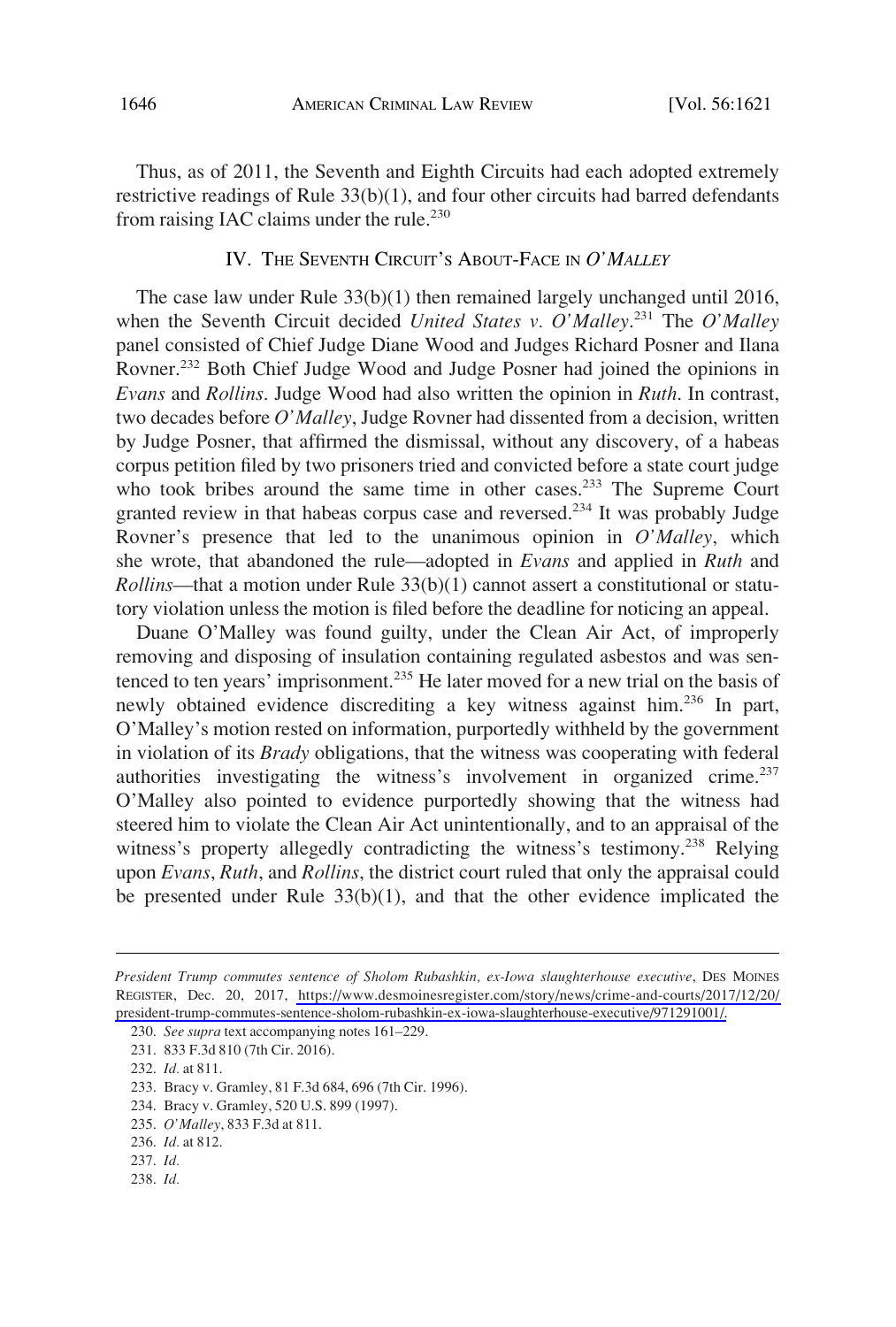constitutional protection recognized in *Brady* and therefore had to be presented under § 2255.<sup>239</sup>

The Seventh Circuit vacated and remanded with directions to allow O'Malley to proceed under Rule  $33(b)(1)$ .<sup>240</sup> Speaking through Judge Rovner, the court held that "a postjudgment motion based on newly discovered evidence which happens to invoke a constitutional theory can be brought under Rule  $33(b)(1)$  or § 2255.<sup>"241</sup> Effectively overruling *Evans*, the court "disavow[ed]" the proposition that "a theory of constitutional or statutory error established through newly discovered evidence could *never* be brought under Rule 33.<sup>3242</sup> Instead, "[a] theory that newly discovered evidence establishes the defendant's innocence is one, not the only, theory that would support relief under Rule 33 . . . . .<sup>"243</sup> Although some of the evidence cited by O'Malley was allegedly "withheld by the government in violation of the rule of *Brady* and *Giglio*" and thus could have been cited in support of a § 2255 motion, that was no obstacle to invoking Rule 33 because, "when overlapping remedies are available, a prisoner is permitted to choose which to invoke."244

Judge Rovner inserted into her opinion, however, a surprising and troublesome formulation describing the reach of Rule 33(b)(1). She wrote that "the rule encompasses *all claims based on newly discovered evidence which likely would lead to acquittal whether or not because of actual innocence*."245 Yet at least some categories of newly obtained evidence, including evidence offered to show a *Brady* violation or a *Napue* violation, indisputably do *not* require showing a likelihood of acquittal at a retrial.<sup>246</sup>

### V. A PROPOSED INTERPRETATION OF RULE 33(B)(1)

At present, three circuits (the First, Tenth, and District of Columbia Circuits) do not restrict the types of claims of legal error that can be presented under Rule  $33(b)(1)$ , and do not require a showing of a probability of acquittal at a new trial, unless the claim is of the kind involved in *Berry*; 247 four circuits (the Second, Fourth, Fifth, and Ninth Circuits) appear to exclude only IAC claims, and similarly do not require a showing of a probability of acquittal at a retrial, unless the claim is of the

245. *Id.* at 814 (emphasis added).

246. Ultimately, O'Malley failed in his bid for a new trial. United States v. O'Malley, No. 10-20042, 2018 WL 1173002 (N.D. Ill. Mar. 6, 2018), *appeal dismissed*, 754 F. App'x 462 (7th Cir. 2019) (nonprecedential).

247. *See supra* text accompanying notes 10–12; United States v. Herrera, 481 F.3d 1266, 1270 (10th Cir. 2007); United States v. Tibolt, 72 F.3d 965, 971–72 (1st Cir. 1995); United States v. Kelly, 790 F.2d 180, 138 (D.C. Cir. 1986); Rubenstein v. United States, 227 F.2d 638, 643 (10th Cir. 1955); Coplon v. United States, 191 F.2d 749, 757–60 (D.C. Cir. 1951).

<sup>239.</sup> *Id.* at 812, 814.

<sup>240.</sup> *Id.* at 816.

<sup>241.</sup> *Id.* at 813.

<sup>242.</sup> *Id.* at 815.

<sup>243.</sup> *Id.* at 814.

<sup>244.</sup> *Id.* at 815; *see also id.* at 816 ("[T]he sequence of events in O'Malley's case allowed him the option of filing a timely Rule 33 motion *or* a timely § 2255 motion, and he several times said that he wanted to use Rule 33 instead of § 2255.").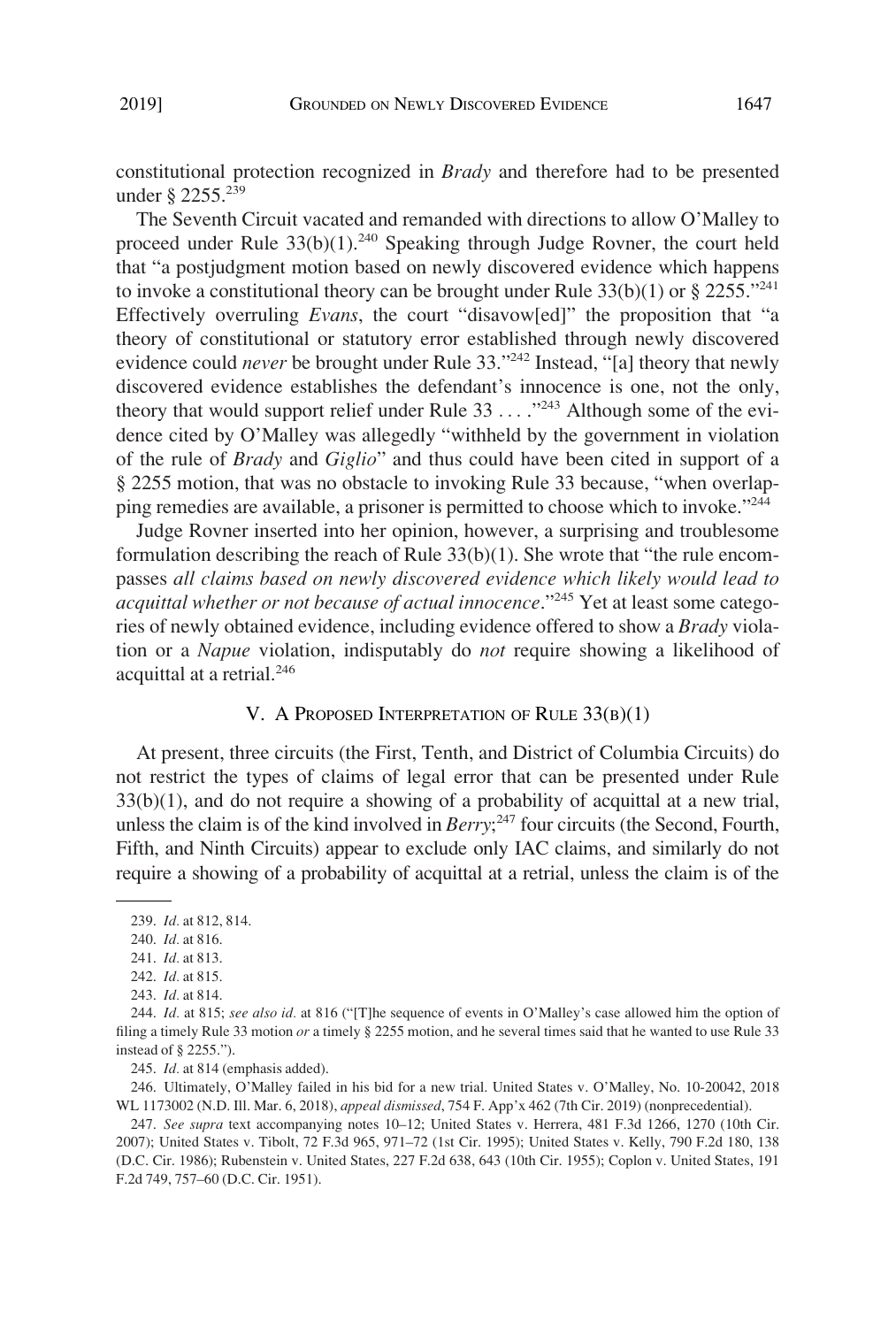kind involved in *Berry*;<sup>248</sup> and the Seventh and Eighth Circuits, except as to a small category of claims, apparently do require a showing of a probability of acquittal.<sup>249</sup>

As discussed below, the three circuits that neither restrict the types of claims of legal error that can be presented under Rule  $33(b)(1)$ , nor require a showing of a probability of acquittal at a retrial, have correctly interpreted the rule. The text of the rule, the Supreme Court's understanding when it adopted the rule, the fundamental nature of most constitutional rights—these and other considerations support the approach taken by those three circuits and support *O'Malley* insofar as it held that newly acquired evidence of a constitutional violation can be presented under Rule 33(b)(1). Moreover, given the critical importance of representation by competent, conflict-free counsel, there is no adequate justification for singling out IAC claims and barring their assertion under the rule. And as to the ultimate standard governing the grant or denial of a Rule  $33(b)(1)$  motion, there is, despite what is said in *Rubashkin* and *O'Malley*, no one-size-fits-all standard applicable to all types of claims.

# *A. Why Rule 33(b)(1) Should Be Construed To Encompass Evidence of an Alleged Constitutional Violation*

All constitutional claims based on newly obtained evidence (assuming the evidence could not have been obtained earlier through due diligence) should be deemed to be cognizable under Rule 33(b)(1) for five reasons.

First, as Judge Rovner pointed out in *O'Malley*, "nothing in the text of Rule 33 excludes claims of newly discovered evidence that rely on a constitutional theory."250 Testimonial or documentary proof of a constitutional violation is "evidence" just as much as testimonial or documentary proof of an alibi is, for example. If proof of a constitutional violation was obtained for the first time after trial and could not have been obtained earlier with due diligence, it fits comfortably within the language of the rule.<sup>251</sup>

<sup>248.</sup> *See supra* text accompanying notes 13–23; United States v. Parse, 789 F.3d 83, 110 (2d Cir. 2015); United States v. Bowen, 799 F.3d 336, 351, 358 (5th Cir. 2015), *reh'g en banc denied*, 813 F.3d 600 (2016); United States v. Mazzarella, 784 F.3d 532, 538, 541, 542 (9th Cir. 2015); United States v. McCarthy, 54 F.3d 51, 55 (2d Cir. 1995); United States v. Endicott, 869 F.2d 452, 457 (9th Cir. 1989); United States v. Rosner, 485 F.2d 1213, 1227–28 (2d Cir. 1973); Richardson v. United States, 360 F.2d 366, 369 (5th Cir. 1966); Holmes v. United States, 284 F.2d 716, 720 (4th Cir. 1960); United States v. Costello, 255 F.2d 876, 884 (2d Cir. 1958).

<sup>249.</sup> *See supra* text accompanying notes 225–26, 245.

<sup>250.</sup> *O'Malley*, 833 F.3d at 813.

<sup>251.</sup> In *United States v. Lipscomb*, 539 F.3d 32, 42 (1st Cir. 2008), the First Circuit rejected the government's argument that new evidence of an alleged constitutional violation somehow was not "evidence" under Rule 33(b) (1). *Id.* at 42. The defendant had moved for a new trial based on newly obtained information that the courtroom had been closed for part of the closing arguments, allegedly in violation of his Sixth Amendment right to a public trial. *Id.* at 41. "The Government argue<sup>[d]</sup> . . . that Lipscomb's Sixth Amendment argument is not based on 'newly discovered evidence,' because it is not 'evidence' in the context of Rule 33(b)(1)." *Id.* at 42. Rejecting the argument, the First Circuit pointed out that it was incongruous for the government to advocate for purposes of Rule 33(b)(1) "a narrow definition of 'evidence' that is limited to evidence pertaining to guilt or innocence, as opposed to evidence relating to collateral issues," even though the government admitted that the information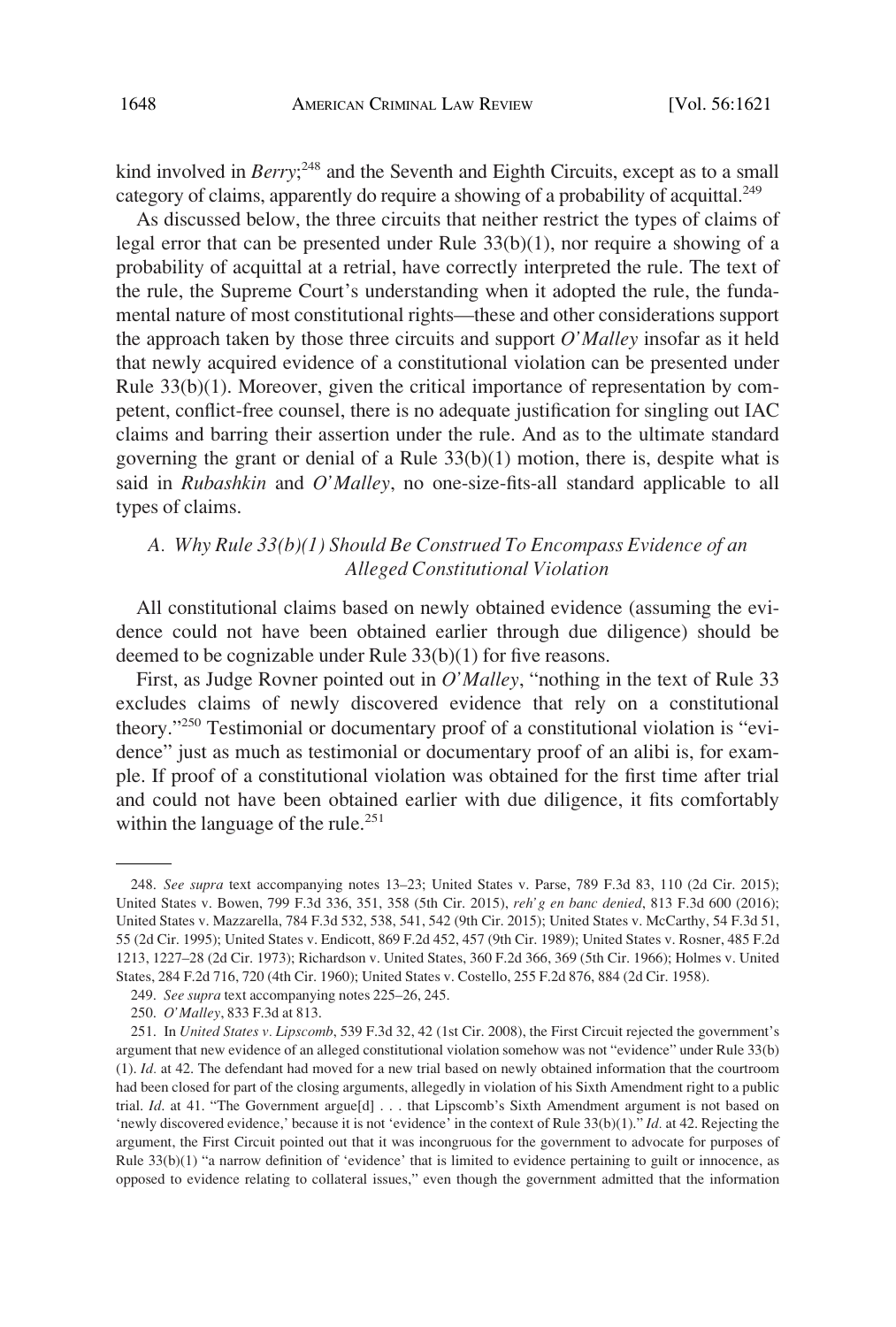Second, interpreting Rule  $33(b)(1)$  to extend beyond evidence of innocence is consistent with the original understanding of the rule. In *United States v. Johnson*, 252 a case decided the same year the Federal Rules of Criminal Procedure went into effect, the Supreme Court, in an opinion by Justice Black, explained that the "extraordinary length of time" for filing a motion grounded on newly discovered evidence "is designed to afford relief where, despite the fair conduct of the trial, it later clearly appears to the trial judge that, because of facts unknown at the time of trial, *substantial justice was not done*."<sup>253</sup> The phrase "substantial justice," then in common use, connoted a concern with whether there had been prejudice, as opposed to a focus on technical errors, but it also contemplated a broader inquiry than one confined to an assessment of whether the fact-finder had reached the correct result.254 *Johnson* was governed by a rule adopted by the Supreme Court in 1934 that provided a shorter time period than Rule 33 for motions based on newly discovered evidence: It required such motions to be filed within sixty days of judgment, or, in the event of an appeal, at any time before final disposition by the appellate court.<sup>255</sup> Nevertheless, the opinion sheds light on the Supreme Court's view of such motions when it adopted Rule 33.

A further indication that the Court did not take a narrow view of grounds for motions based on newly discovered evidence is provided by this statement in a 1947 decision, *United States v. Smith*: 256

252. 327 U.S. 106 (1946).

would have constituted evidence for purposes of Rule 33(b)(2), which permits the grant of a new trial "in the interest of justice" based on a new trial motion filed shortly after the verdict. *Id.* The First Circuit proceeded to decide the Sixth Amendment claim on the merits. *Id.* at 42–43.

<sup>253.</sup> *Id.* at 112 (emphasis added). The Seventh Circuit had determined in *Johnson* that six defendants were entitled to a new trial because evidence they obtained after trial showed that a government witness had perjured himself. *See id.* at 110. Without deciding the correctness of the *Larrison* standard for cases involving perjury, *id.*  at 110 n.4, the Supreme Court reversed because the district court had rejected the allegation of perjury, and some evidence supported its ruling. *Id.* at 111–112 ("While the appellate court might intervene when the findings of fact are wholly unsupported by evidence, it should never do so where it does not clearly appear that the findings are not supported by any evidence.") (citation omitted).

<sup>254.</sup> *See, e.g.*, NLRB v. Cowell Portland Cement Co., 108 F.2d 198, 203 (9th Cir. 1939) ("Nor is there merit in the contention that the A. F. of L. employees may be deprived of their property rights because what the Board calls 'substantial justice' has been done. We do not perceive the validity of such a conclusion before the A. F. of L. employees or their union have been afforded an opportunity to present their case. Substantial injustice may be done if the laborer is not permitted to defend his contract."); Sims v. Chi. Transit Auth., 129 N.E.2d 23, 29 (Ill. App. Ct. 1955) ("Where the error [in instructing the jury] charged has to do with the character of the proof required, there is a strong tendency toward reversal. . . . [U]nless the reviewing court can say that on retrial the result could not be otherwise, the cause must be remanded toward the end that the party bringing error may secure substantial justice."); Smith v. Commonwealth, 190 S.E. 91, 94–95 (1937) (quoting Va. Ry. & Power Co. v. Smith & Hicks, 105 S.E. 532, 535 (Va. 1921)) (reversing murder conviction and remanding for new trial despite sufficiency of evidence to support conviction, under statute barring reversal "for any error . . .where . . . the parties have had a fair trial on merits, and substantial justice has been done," because of failure to instruct that prior statements of witnesses were admissible for purposes of impeachment only).

<sup>255.</sup> Rule II(3), 1934 Rules, 292 U.S. at 662.

<sup>256. 331</sup> U.S. 469 (1947).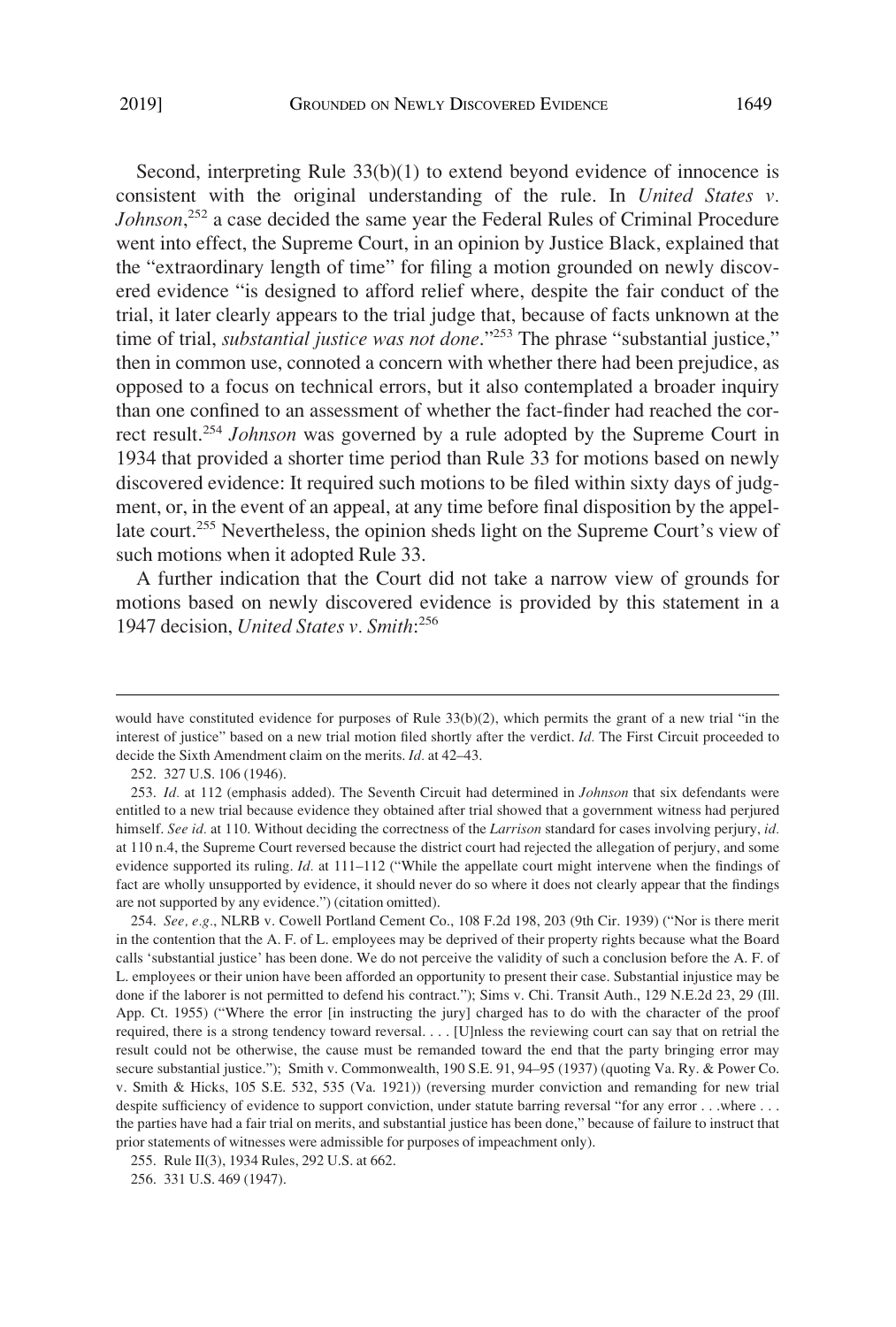New trials . . . may be granted for error occurring at the trial *or for reasons which were not part of the court's knowledge at the time of judgment*. For the latter, the Rules make adequate provision. Newly-discovered evidence may be made ground for motion for new trial within two years after judgment.<sup>257</sup>

The Court referred generally to "reasons which were not part of the court's knowledge at the time of judgment," rather than specifying one or a limited number of bases for relief.

When the Federal Rules of Criminal Procedure were adopted by the Supreme Court in December 1944, there was also a recent capital case decided by the Ninth Circuit, *Paddy v. United States*, 258 in which newly obtained evidence bearing on the lawfulness of a seizure, rather than innocence, was presented in a motion for a new trial under the predecessor of Rule 33, which also provided a longer time period for motions based on "newly discovered evidence"; and the claim based on the evidence about the seizure was decided on the merits.<sup>259</sup> Although it is less clear, the longer time period allowed for such motions under the predecessor of Rule 33 also may well explain why, in *Ewing v. United States*, 260 another case decided shortly before the adoption of the Federal Rules of Criminal Procedure, the district court and the District of Columbia Circuit decided on the merits an IAC claim presented in an amendment to a new trial motion.<sup>261</sup> The Supreme Court was familiar with *Ewing* when it adopted the Rules because it had considered and denied a petition for certiorari<sup>262</sup> in that case twenty-one months earlier. Justice Rutledge, who was a member of the Court when it adopted the Rules, had written the circuit court opinion in *Ewing* before his nomination to the Supreme Court.<sup>263</sup> In light of *Paddy* and *Ewing*, it is unlikely that, when the Supreme Court adopted Rule 33, it viewed the phrase "newly discovered evidence" as limited to evidence going to the merits of the charges.

Third, where newly obtained evidence is presented to demonstrate a violation of a constitutional right, construing Rule 33(b)(1) to reach beyond evidence of innocence makes sense because, with rare exception, constitutional rights are *fundamental* rights. As the Supreme Court observed in *McDonald v. City of Chicago*, 264 beginning in the 1960s the Court, in deciding whether a right guaranteed by the Bill of Rights applies to the States through the Due Process Clause of the Fourteenth Amendment, "inquired whether a particular Bill of Rights guarantee is fundamental to our scheme of ordered liberty and system of justice."<sup>265</sup> As the

<sup>257.</sup> *Id.* at 475 (emphasis added).

<sup>258. 143</sup> F.2d 847 (9th Cir. 1944).

<sup>259.</sup> *See id.* at 849–51; *supra* text accompanying note 60.

<sup>260. 135</sup> F.2d 633 (D.C. Cir. 1942).

<sup>261.</sup> *See id.* at 634–37; *supra* text accompanying notes 67–68.

<sup>262.</sup> *Ewing v. United States*, 318 U.S. 776 (1943).

<sup>263.</sup> *Ewing*, 135 F.2d at 633.

<sup>264. 561</sup> U.S. 742 (2010).

<sup>265.</sup> *Id.* at 764 (emphasis omitted) (citing Duncan v. Louisiana, 391 U.S. 145, 149 (1968)).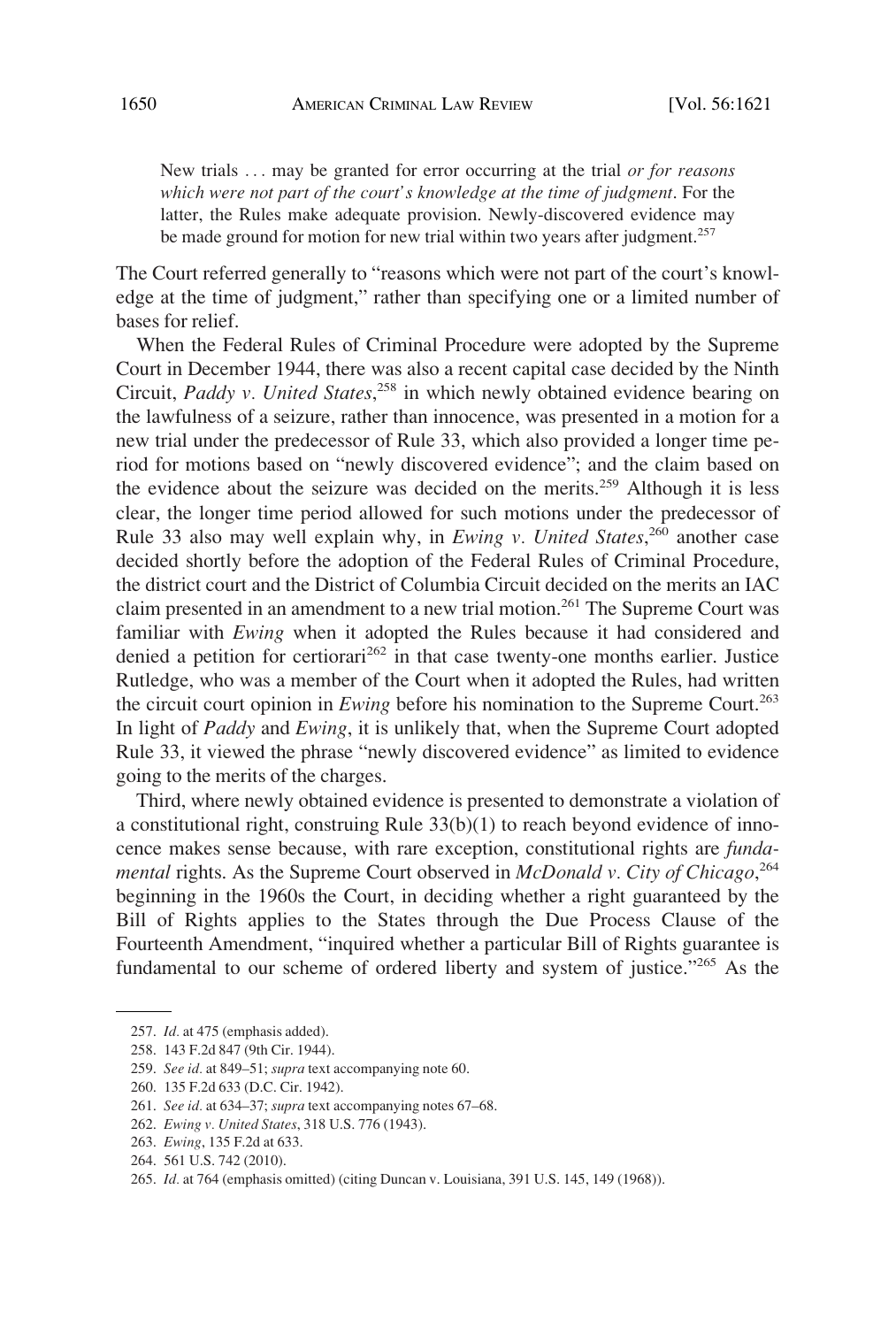*McDonald* Court also noted, "[t]he Court eventually incorporated almost all of the provisions of the Bill of Rights."<sup>266</sup> Thus, if a Rule  $33(b)(1)$  motion asserts a constitutional violation, in most instances it is asserting a violation of a guarantee deemed fundamental to the country's scheme of ordered liberty and system of justice.<sup>267</sup> A defendant who has acquired new evidence of a violation of so important a right presumptively ought to be able to present such evidence promptly and not have to await the conclusion of his or her appeal.

Fourth, the opportunity in a criminal case to seek a new trial on the basis of newly obtained evidence of a constitutional violation is vitally important because the opportunity for pretrial discovery is far more limited in criminal cases than in civil cases. "There is no general constitutional right to discovery in a criminal case."268 Although the prosecution has a constitutional duty to disclose exculpatory information and information that could be used to impeach prosecution witnesses, the decision whether to disclose such evidence is almost exclusively within the prosecutor's control.269 Whereas discovery depositions are routine in civil cases, in criminal cases there is a "general prohibition on taking depositions for discovery purposes," $^{270}$  and rarely are exceptions made. $^{271}$  "In ... the federal system the disclosure of the witness list is generally within the discretion of the trial court."<sup>272</sup> Although Federal Rule of Criminal Procedure 16(a)(1)(E) entitles a defendant to discovery of documents "material to preparing the defense," the Supreme Court

268. Weatherford v. Bursey, 429 U. S. 545, 559 (1977).

<sup>266.</sup> *Id.* 

<sup>267.</sup> In *McDonald*, the Court identified five rights that had not been fully incorporated. *Id.* at 765 n.13. One of them, the Seventh Amendment right to jury trial in civil cases, has no application to criminal cases and thus could not be the basis for a Rule 33(b)(1) motion. A second right, the Eighth Amendment right not to be subject to an excessive fine, also could not be the basis of such a motion but in any event recently has been incorporated. *See*  Timbs v. Indiana, 139 S. Ct. 682, 686–87 (2019). That leaves only (i) the other three rights identified in *McDonald*, the Third Amendment protection against quartering of soldiers, the Fifth Amendment grand jury requirement, and the Sixth Amendment right to a unanimous jury verdict; (ii) the Sixth Amendment's requirement of trial in the district where the crime was committed, which most courts have held does not apply to the States, *see* Stevenson v. Lewis, 384 F.3d 1069, 1071 (9th Cir. 2004) (citing cases); Caudill v. Scott, 857 F.2d 344, 345–46 (6th Cir. 1988); Cook v. Morrill, 783 F.2d 593, 594–96 (5th Cir. 1986); Zicarelli v. Dietz, 633 F.2d 312, 320–26 (3d Cir. 1980); and (iii) rights based on provisions of the Constitution other than the Bill of Rights. Very seldom have any of these rights been the basis of a motion under Rule 33(b)(1).

<sup>269.</sup> *See* Kyles v. Whitley, 514 U.S. 419, 437 (1995) ("[T]he prosecution, which alone can know what is undisclosed, must be assigned the consequent responsibility to gauge the likely net effect of all such evidence and make disclosure when the point of 'reasonable probability' is reached."); *see also* Daniel S. Medwed, *Brady's Bunch of Flaws*, 67 WASH. & LEE L. REV. 1533, 1535 (2010) ("[T[he ideals of *Brady* have not gained much traction in practice."); Eugene Cerruti, *Through the Looking-Glass at the* Brady *Doctrine: Some New Reflections on White Queens, Hobgoblins, and Due Process*, 94 KY. L.J. 211, 211 (2006) ("*Brady* . . . has never actually required the prosecutor to do what is so manifestly the right thing to do").

<sup>270.</sup> William J. Brennan, Jr., *The Criminal Prosecution: Sporting Event or Quest for Truth? A Progress Report*, 68 WASH. U.L.Q. 1, 12 (1998).

<sup>271.</sup> *See* United States v. Zuno-Arce, 44 F. 3d 1420, 1424 (9th Cir. 1995) ("In criminal cases, depositions may be taken only in 'exceptional circumstances.'" (quoting FED. R. CRIM. P. 15(a))).

<sup>272.</sup> Nora R. Demleitner, *Witness Protection in Criminal Cases: Anonymity, Disguise or Other Options*, 46 AM J. COMP. L. SUPP. 641, 647 (1998); *see also* Brennan, *supra* note 270, at 13 ("The argument that disclosure may lead to witness intimidation has proved a major obstacle to discovery of witness lists . . . .").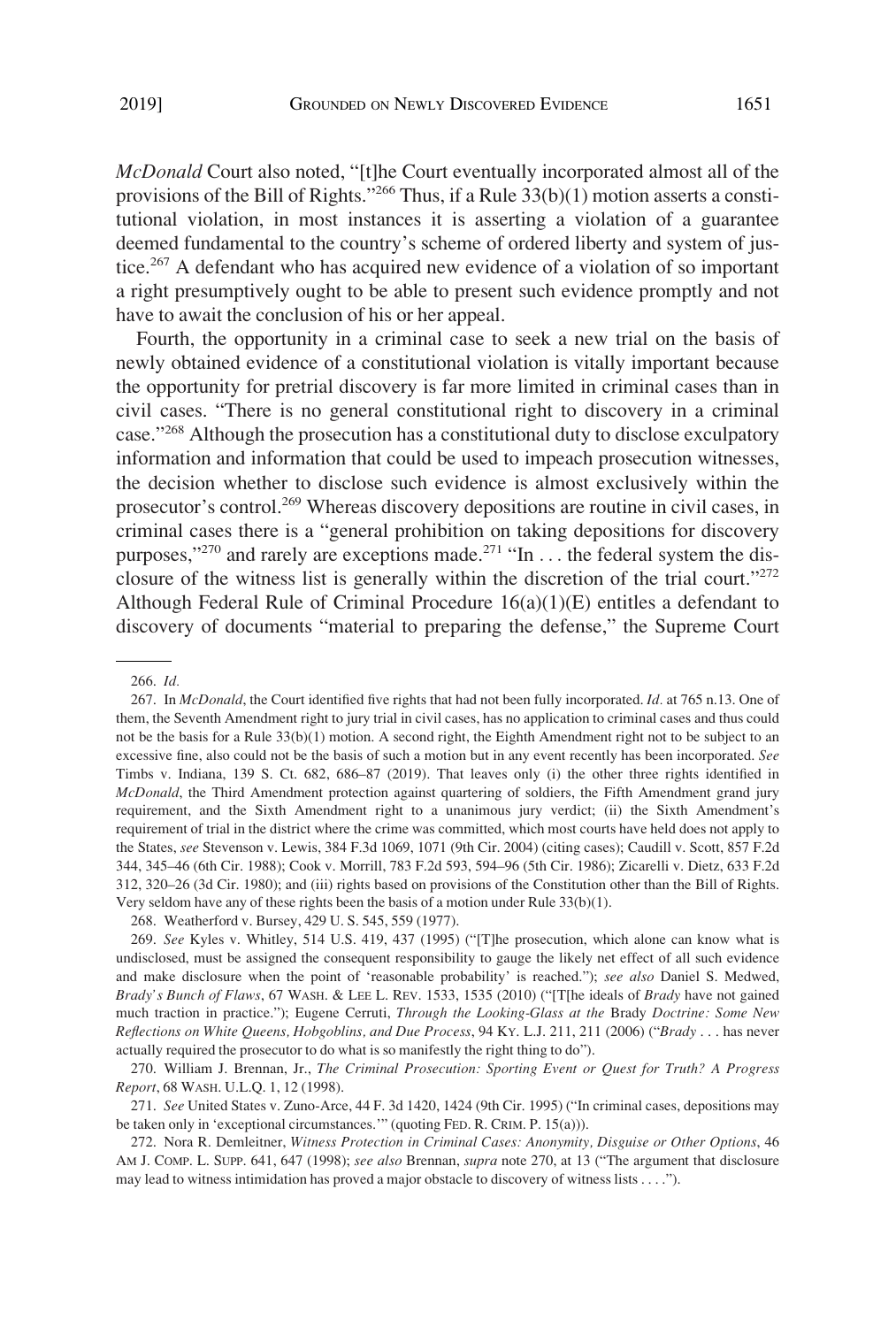held in *United States v. Armstrong*<sup>273</sup> that "defense" in this Rule "means the defendant's response to the Government's case in chief"<sup>274</sup> and thus does not require disclosure of documents material to whether the government engaged in selective prosecution. "A selective-prosecution claim is not a defense on the merits to the criminal charge itself," the Court wrote, "but an independent assertion that the prosecutor has brought the charge for reasons forbidden by the Constitution."275 In light of *Armstrong*, whether a defendant is entitled under Rule  $16(a)(1)(E)$  to obtain documents relating to other constitutional defenses not going to the merits of the charge is highly uncertain.

Finally, as demonstrated in the next Section, there is no justification for carving IAC claims out of Rule 33(b)(1).

### *B. Why IAC Claims Should Be Entertained Under Rule 33(b)(1)*

As the Supreme Court said in *Cronic*, "[o]f all the rights that an accused person has, the right to be represented by counsel is by far the most pervasive for it affects his ability to assert any other rights he may have."<sup>276</sup> Indeed, the Court has recognized that "[e]ven the intelligent and educated layman . . . requires the guiding hand of counsel in every step in the proceedings against him," and that "*[w]ithout it, though he be not guilty, he faces the danger of conviction because he does not know how to establish his innocence*."277 The right to competent assistance from conflict-free counsel goes directly to the ability of the trial process to produce trustworthy results. As the Court observed in *Strickland v. Washington*, 278 "[a]n [IAC] claim asserts the absence of one of the crucial assurances that the result of the proceeding is reliable . . . ."279 Perhaps an argument could be made for not entertaining Fourth Amendment claims under Rule 33(b)(1), on the grounds, *inter alia*, that they do not implicate the reliability of the trial process.280 But the reasons courts have given for reading IAC claims out of Rule 33(b)(1) are not sound.

277. Powell v. Alabama, 287 U.S. 45, 69 (1932) (emphasis added).

278. 466 U.S. 668 (1984).

279. *Id.* at 694; *see* Kimmelman v. Morrison, 477 U.S. 365, 374 (1986) ("The right to counsel is a fundamental right of criminal defendants; it assures the fairness, and thus the legitimacy, of our adversary process. The essence of an ineffective-assistance claim is that counsel's unprofessional errors so upset the adversarial balance between defense and prosecution that the trial was rendered unfair and the verdict rendered suspect.") (citation omitted).

280. *See* Withrow v. Williams, 507 U.S. 680, 691 (1993) (explaining that Fourth Amendment exclusionary rule "'is not a personal constitutional right,' but serves to deter future constitutional violations," and cannot "be

<sup>273. 517</sup> U.S. 456 (1996).

<sup>274.</sup> *Id.* at 462.

<sup>275.</sup> *Id.* at 463.

<sup>276.</sup> United States v. Cronic, 466 U.S. 648, 654 (1984) (quoting Walter V. Schaefer, *Federalism and State Criminal Procedure*, 70 HARV. L. REV. 1, 8 (1956)); *see* Martinez v. Ryan, 566 U.S. 1, 12 (2012) ("The right to the effective assistance of counsel at trial is a bedrock principle in our justice system. . . . [T]he right to counsel is the foundation for our adversary system. Defense counsel tests the prosecution's case to ensure that the proceedings serve the function of adjudicating guilt or innocence, while protecting the rights of the person charged.").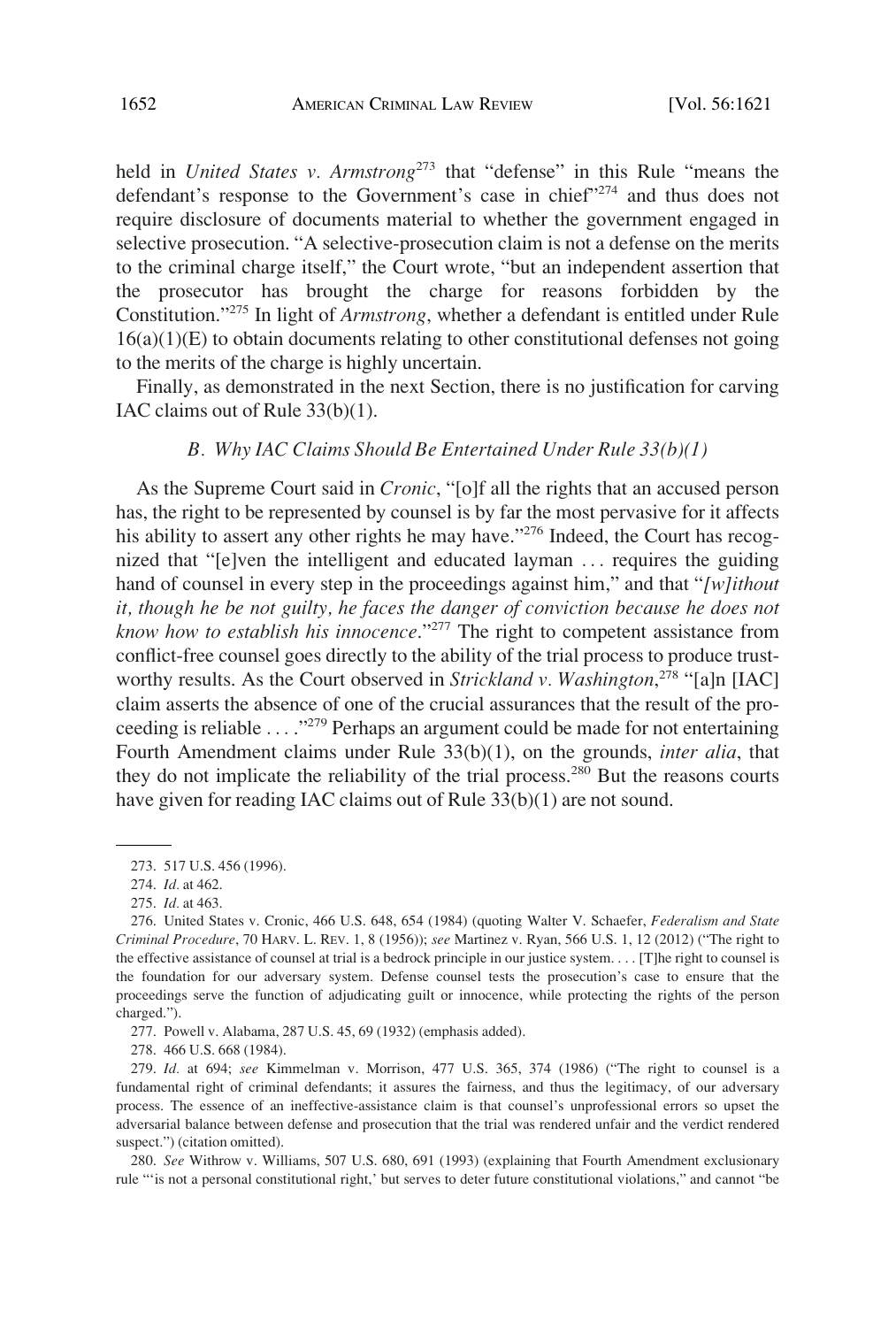### *1. The Fear of Delay in the Enforcement of Sentences*

Judge Higginbotham wrote in *Ugalde* that entertaining IAC claims in Rule 33  $(b)(1)$  motions would "allow defendants to 'delay ... the enforcement of just sentences.'"281 Seldom, however, does a Rule 33(b)(1) motion permit a defendant to remain out on bail. If the motion is filed after sentencing but before any decision on direct appeal, in all probability the defendant will be in prison (or will soon have to report to prison) and will remain there unless and until the appeal succeeds or the motion is granted. In Judge Boudin's words:

Under the Bail Reform Act of 1984, there is no presumption in favor of release pending appeal; on the contrary, even when the conviction does not involve a crime of violence or drug offense, detention (following conviction and sentencing) is mandatory unless the judicial officer finds *inter alia* "that the appeal is not for the purpose of delay and raises a substantial question of law or fact likely to result in" a reversal, new trial, or reduced term of imprisonment that would expire during the expected duration of the appeal process.<sup>282</sup>

Similarly, if a defendant files a Rule 33(b)(1) motion after his or her conviction has been affirmed on appeal, the filing of the motion will not entitle the defendant to release on bail.

Only in limited circumstances is a Rule  $33(b)(1)$  motion likely to delay the commencement of a prison sentence. That could occur if the defendant was granted bail earlier in the case, was permitted to remain on bail after being found guilty at trial,<sup>283</sup> and moved for a new trial under Rule  $33(b)(1)$  before sentencing. Pending dispositive motions usually should be ruled on before sentencing unless the motions were filed very shortly before the date set for sentencing.<sup>284</sup> But taking the time necessary to consider a Rule 33(b)(1) motion is entirely appropriate and should not be regarded as unwarranted delay. The interest in finality cannot come into play before there is a final judgment, $285$  which in a criminal case does not

thought to enhance the soundness of the criminal process by improving the reliability of evidence introduced at trial . . . [T]he evidence excluded . . . 'is typically reliable and often the most probative information bearing on the guilt or innocence of the defendant.'" (quoting Stone v. Powell, 428 U.S. 465, 486, 490 (1976))).

<sup>281.</sup> United States v. Ugalde, 861 F.2d 802, 809 (5th Cir. 1988) (quoting United States v. Johnson, 327 U.S. 106, 112 (1946)).

<sup>282.</sup> United States v. Colon-Munoz, 292 F.3d 18, 20 (1st Cir. 2002) (quoting 18 U.S.C. § 3143(b)(1) (1994)).

<sup>283.</sup> Under the Bail Reform Act, prior to sentencing generally a defendant found guilty of an offense for which the applicable guideline recommends a term of imprisonment is to be detained unless found by clear and convincing evidence not to be a flight risk or to pose danger. *See* 18 U.S.C. § 3143(a)(1) (2012). Bail is much harder to obtain for those convicted of a crime of violence or a drug offense. *See* 18 U.S.C. §§ 3142(f)(1)(A)–(C), 3143(a)(2) (2012).

<sup>284.</sup> *See, e.g.*, United States v. Jackson, 572 F.2d 636, 642 (7th Cir. 1978); United States v. Bell, 572 F.2d 579, 581 (7th Cir. 1978).

<sup>285.</sup> *See, e.g*., United States v. Brown, 623 F.3d 104, 113 (2d Cir. 2010) (holding, in case in which IAC claim was presented in new trial motion under Rule 33(b)(2), that, "when [an IAC claim] is first raised in the district court prior to the judgment of conviction, the district court may, and at times should, consider the claim at that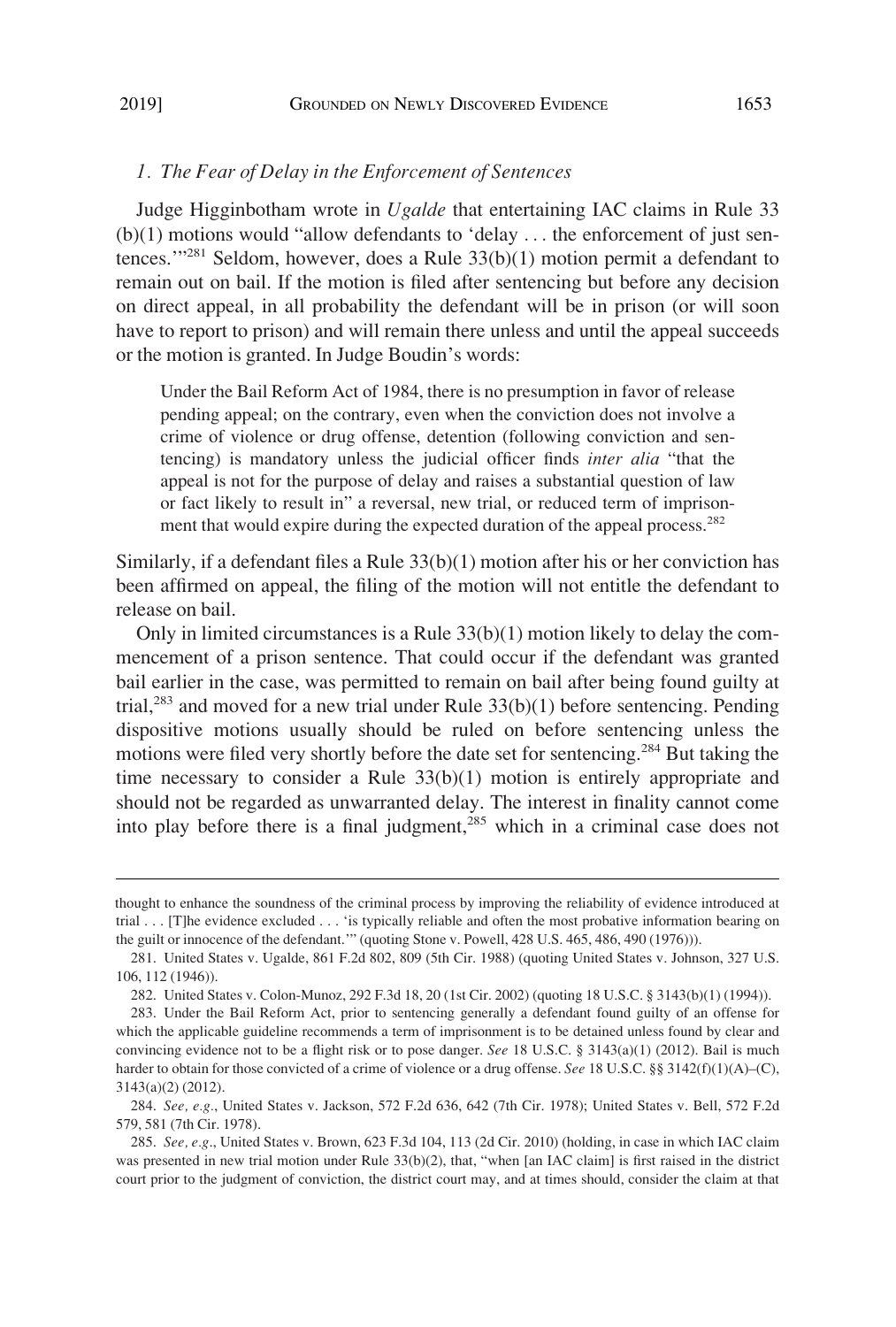occur until sentencing.<sup>286</sup>

#### *2. The Fear of Vastly Expanding Chances To Make a Late Bid for a New Trial*

In *Ugalde*, Judge Higginbotham reasoned that permitting the assertion of IAC claims in Rule 33(b)(1) motions "would greatly expand the opportunities to make a late request for a new trial."287 But the Supreme Court struck a balance between finality and the interest in setting aside improperly obtained judgments, both when it adopted Rule 33(b)(1) with its original two-year time limit, and when it adopted an amendment in 1998 extending the limit to three years, but making the time run from the verdict rather than from final judgment.<sup>288</sup> The Court did not regard as "late" motions grounded on newly obtained evidence, which could not have been obtained at the time of trial by due diligence, if the motions were filed within the limits it specified. In light of the balance struck by the Court, the reach of the Rule should not be curtailed on the theory that motions resting on certain kinds of newly obtained evidence are "late" even if filed within the specified time limit.

### *3. The Purported Adequacy of a § 2255 Motion as an Alternative Remedy*

The opinions in *Ugalde*, *Hanoum*, and *Smith* point to the availability of a § 2255 motion as a reason not to entertain IAC claims under Rule  $33(b)(1)$ <sup>289</sup> Even when those cases were decided, however, a § 2255 motion often was not an adequate substitute for a motion under Rule  $33(b)(1)$ . If a district court states that it intends to grant a motion for a new trial based on newly discovered evidence, the defendant may move the court of appeals to remand the case so that the district court can grant a new trial.<sup>290</sup> In contrast, a  $\S$  2255 motion will not be entertained while an appeal from the defendant's conviction is pending<sup>291</sup> and cannot be brought before sentencing.<sup>292</sup> IAC claims become harder to prove with the passage of time following trial.293 An indigent defendant in a noncapital case also must rely upon the

point in the proceeding"); United States v. Steele, 733 F.3d 894, 897 (9th Cir. 2013) (citing *Brown* with approval); *see also* United States v. Ortiz-Vega, 860 F.3d 20, 30 (1st Cir. 2017) (same).

<sup>286.</sup> *See* Berman v. United States, 302 U.S. 211, 212 (1937) ("Final judgment in a criminal case means sentence.").

<sup>287.</sup> *Ugalde*, 861 F.2d at 809.

<sup>288.</sup> *Cf.* United States v. Munchak, 338 F. Supp. 1283, 1291 (S.D.N.Y. 1972) ("Motions for a new trial bring into play two factors, one that there should be finality of judgments and the other that a defendant must not be deprived of a fair trial.").

<sup>289.</sup> United States v. Smith, 62 F.3d 641, 649 (4th Cir. 1995); United States v. Hanoum, 33 F.3d 1128, 1130 (9th Cir. 1994); *Ugalde*, 861 F.2d at 809.

<sup>290.</sup> *See* FED. R. CRIM. P. 33(b)(1).

<sup>291.</sup> *See, e.g.*, United States v. Deeb, 944 F.2d 545, 548 (9th Cir. 1991); United States v. Davis, 604 F.2d 474, 484–85 (7th Cir. 1979).

<sup>292.</sup> *See, e.g.*, United States v. Stockstill, 26 F.3d 492, 497 n.10 (4th Cir. 1994).

<sup>293.</sup> *See* Eve Brensike Primus, *Procedural Obstacles to Reviewing Ineffective Assistance of Trial Counsel Claims in State and Federal Postconviction Proceedings*, CRIM. JUST., Fall 2009, at 6, 7 ("A defendant's ability to reinvestigate the case and demonstrate that the trial attorney was ineffective dwindles with time. Witnesses die or disappear. Evidence is lost. Memories fade.").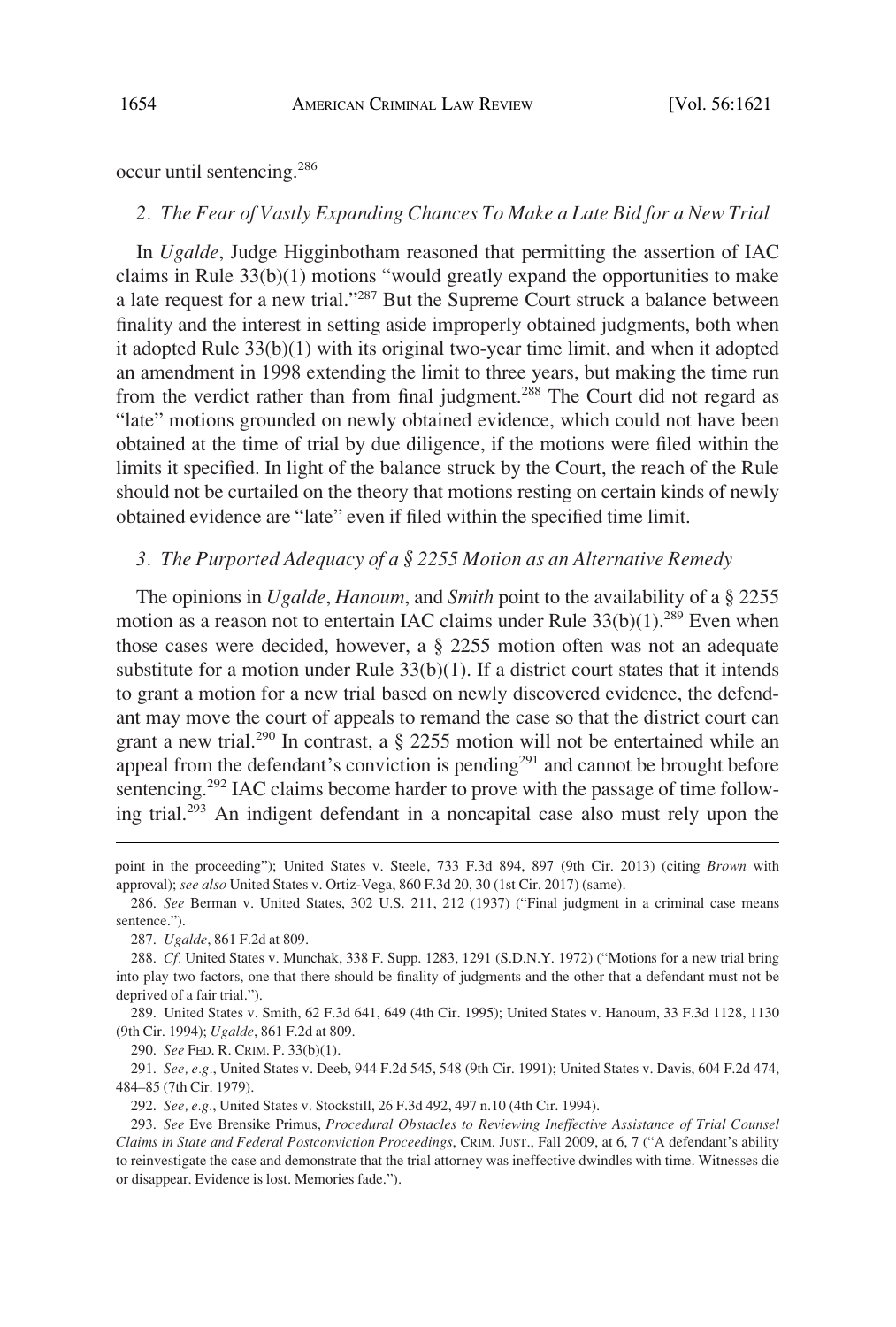court's discretion in seeking appointment of counsel in  $\S 2255$  proceedings,<sup>294</sup> but in the original proceedings a defendant is entitled by statute to counsel "at every stage of the proceedings from his initial appearance  $\dots$  through appeal,"<sup>295</sup> and many motions under Rule  $33(b)(1)$  are filed in that time period.<sup>296</sup> And because in many jurisdictions a high percentage of collateral attacks lack merit, compelling a defendant to litigate a claim in a collateral attack rather than under Rule 33(b)(1) is bound to make it harder to prevail. As Justice Jackson observed in the context of federal collateral attacks on state convictions pursuant to 28 U.S.C. § 2254, "[i]t must prejudice the occasional meritorious application to be buried in a flood of worthless ones. He who must search a haystack for a needle is likely to end up with the attitude that the needle is not worth the search."<sup>297</sup>

After *Ugalde*, *Hanoum*, and *Smith* were decided, the enactment of AEDPA in 1996 made § 2255 motions inferior to Rule  $33(b)(1)$  motions in other respects as well. First, whereas denials of Rule 33 motions are appealable as of right, under AEDPA a denial of a § 2255 motion is appealable only if a circuit justice or judge issues a certificate of appealability (COA).<sup>298</sup> The standard governing issuance of a COA requires a showing that "reasonable jurists could debate whether . . . the [motion] should have been resolved in a different manner or that the issues presented were 'adequate to deserve encouragement to proceed further."<sup>299</sup> In some circumstances, the need to obtain a COA can be a major obstacle even for a prisoner with a substantial claim. For example, in *Miller-El v. Dretke*, 300 a federal habeas corpus case decided in 2005, the Supreme Court overturned a capital murder conviction, accepting an argument that the Fifth Circuit believed did not even warrant issuance of a COA.<sup>301</sup> More generally, in an analysis of several years of

<sup>294.</sup> *See* 18 U.S.C. § 3006A(a)(2) (2012) (permitting appointment of counsel if the court "determines that the interests of justice so require . . . for any financially eligible person who . . . is seeking relief under section . . . 2255 of title 28"). When the court determines that an evidentiary hearing is required, appointment of counsel is mandatory. RULES GOVERNING SECTION 2255 CASES IN UNITED STATES DISTRICT COURT, R. 8(c).

<sup>295. 18</sup> U.S.C. § 3006A(c).

<sup>296.</sup> Courts disagree as to whether the Sixth Amendment right to counsel applies to a Rule 33(b)(1) motion filed while the defendant's appeal from his conviction is pending. *Compare* United States v. Williamson, 706 F.3d 405, 415 (4th Cir. 2013) ("[A]fter an appeal has been filed and the window has closed on the record of conviction, Rule 33 'newly discovered evidence' proceedings in the district court are truly collateral proceedings to which the Sixth Amendment right to counsel does not attach."), *with* Kitchen v. United States, 227 F.3d 1014, 1019 (7th Cir. 2000) ("[B]ecause Kitchen's motion for a new trial [grounded on newly discovered evidence] was decided before our decision in his direct appeal, it may not be deemed a 'collateral attack' on his conviction, and Kitchen had a right to counsel in prosecuting such a motion and in taking an appeal from its denial.").

<sup>297.</sup> Brown v. Allen, 344 U.S. 443, 537 (1953) (Jackson, J., concurring in the result).

<sup>298.</sup> *See* 28 U.S.C. § 2253(c)(1)(B) (2012); United States v. Cepero, 224 F.3d 256, 258–59 (3d Cir. 2000) (en banc). Before 1996, denials of § 2255 motions were appealable as of right. *See* 28 U.S.C. § 2253 (1951); *Cepero*, 224 F.3d at 258.

<sup>299.</sup> Miller-El v. Cockrell, 537 U.S. 322, 336 (2003) (quoting Slack v. McDaniel, 529 U.S. 473, 484 (2000) (quoting Barefoot v. Estelle, 463 U.S. 880, 893 n.4 (1983))).

<sup>300. 545</sup> U.S. 231 (2005); *see also, e.g.*, Tennard v. Dretke, 542 U.S. 274 (2004).

<sup>301.</sup> The Justices had overturned the denial of a COA in an earlier decision in the same case. *Miller-El*, 537 U.S. 322.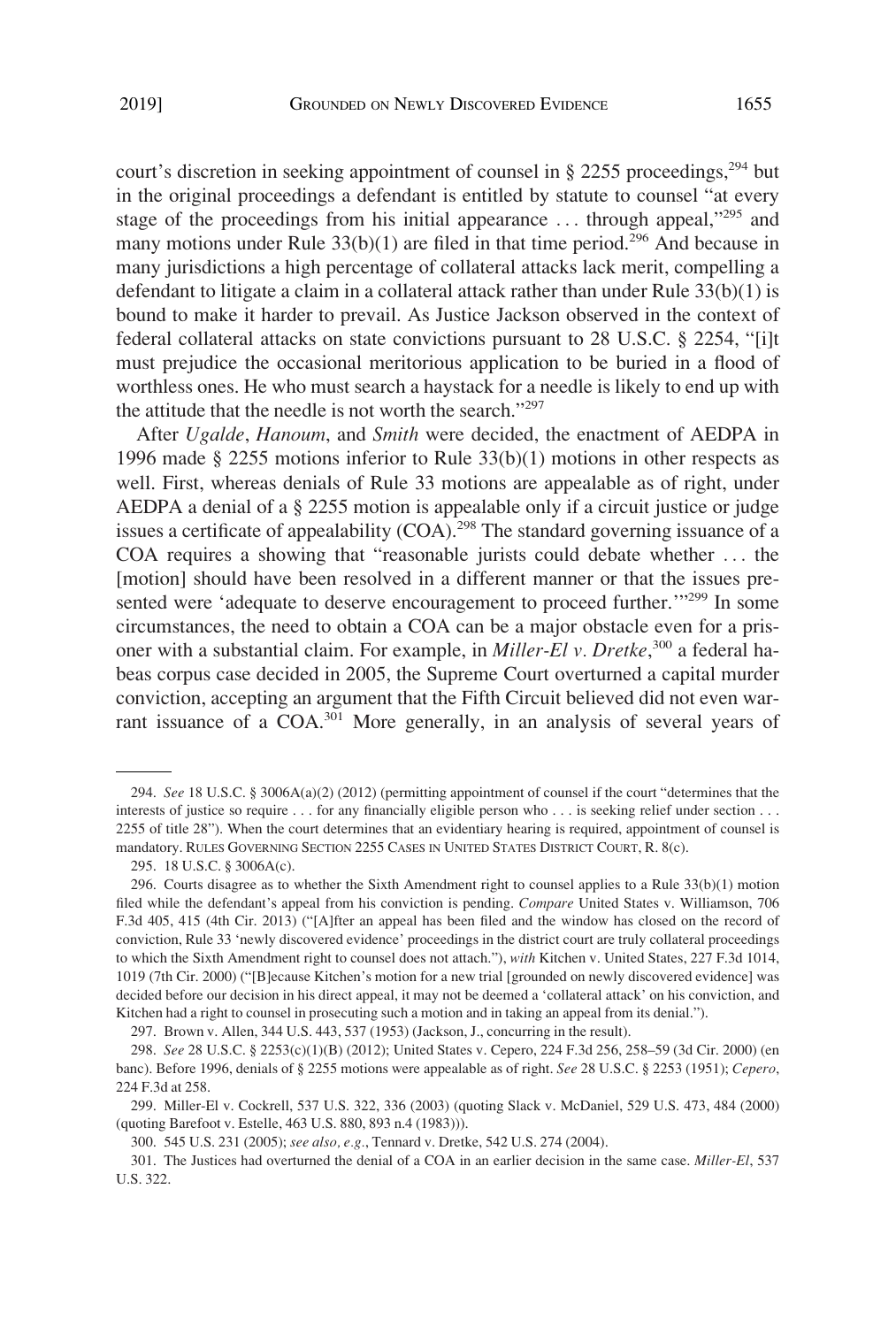decisions beginning on January 1, 2011 in federal habeas corpus cases brought by petitioners under sentence of death, it was determined that the Fifth Circuit denied a COA on all claims  $58.9\%$  of the time.<sup>302</sup>

Second, whereas Rule 33(b)(1) does not limit the number of motions a defendant may file,303 under AEDPA a defendant may file a second § 2255 motion only in two narrow circumstances and only if the circuit court certifies that one of those circumstances is applicable.<sup>304</sup> Yet important new evidence may not be unearthed until after a § 2255 motion has been filed.

In sum, there are compelling reasons to permit all constitutional claims, if based on newly obtained evidence that could not have been obtained earlier through due diligence, to be presented under Rule  $33(b)(1)$ , and no adequate reasons for excluding IAC claims.<sup>305</sup>

### *C. The Standards Governing the Entitlement to Relief*

Determining what standards should govern the ultimate grant or denial of Rule 33(b)(1) motions is more difficult, but the Seventh and Eighth Circuits went astray on this subject. The Seventh Circuit wrote in *O'Malley* that Rule 33(b)(1) "encompasses all claims based on newly discovered evidence which likely would lead to acquittal whether or not because of actual innocence."306 The Eighth Circuit rested its decision in *Rubashkin* on the premise that "[t]he rule *requires* that the newly discovered evidence 'probably will result in an acquittal."<sup>307</sup> Yet it is demonstrably wrong to suggest that in all circumstances relief under Rule 33(b)(1) is dependent upon showing that the defendant probably would be acquitted at a retrial.

One need look no further than the Supreme Court's decisions in *Giglio* and *Agurs* to appreciate that the likelihood-of-acquittal standard does not apply across the board. The Court ordered a new trial in *Giglio*, on the basis of evidence the defense presented in a Rule  $33(b)(1)$  motion, because the evidence showed that the government had stood by when its principal witness falsely denied having been

<sup>302.</sup> *See* Brief for Petitioner 1a–34a, Buck v. Davis, 137 S. Ct. 759 (2017) (No. 15-8049).

<sup>303.</sup> *See* United States v. O'Malley, 833 F.3d 810, 812 n.1 (7th Cir. 2016).

<sup>304.</sup> *See* 28 U.S.C. § 2255(h) (2012).

<sup>305.</sup> Occasionally defendants seek relief under Rule 33(b)(1) on the basis of newly obtained evidence, not of an alleged constitutional violation, but of an alleged violation of a statute or of a standard adopted by the Supreme Court in the exercise of its supervisory power over the federal courts. *See, e.g.*, United States v. Rubashkin, 655 F.3d 849, 857–59 (8th Cir. 2011) (evidence that allegedly required district judge to recuse herself under 28 U.S.C. § 455(a)); United States v. Agnew, 147 Fed. Appx. 347, 352–53, 353 & n.3 (4th Cir. 2005) (unpublished) (same); Holmes v. United States, 284 F.2d 716, 717–20, 718 n.2, 719 n.5 (4th Cir. 1960) (evidence of improper communication with a juror requiring relief in part because of Supreme Court decision in Marshall v. United States, 360 U.S. 310 (1959), exercising supervisory power). As long as the legal principle involved is intended in substantial part to protect defendants, the claim should be entertained, if the evidence is newly obtained and could not have been obtained earlier through due diligence. The happenstance that the evidence was unavailable to the defense earlier does not justify denial of relief.

<sup>306. 833</sup> F.3d at 814.

<sup>307. 655</sup> F.3d at 858 (quoting United States v. Baker, 479 F.3d 574, 577 (8th Cir. 2007)); *see also* United States v. Winters, 600 F.3d 963, 970 (8th Cir. 2010).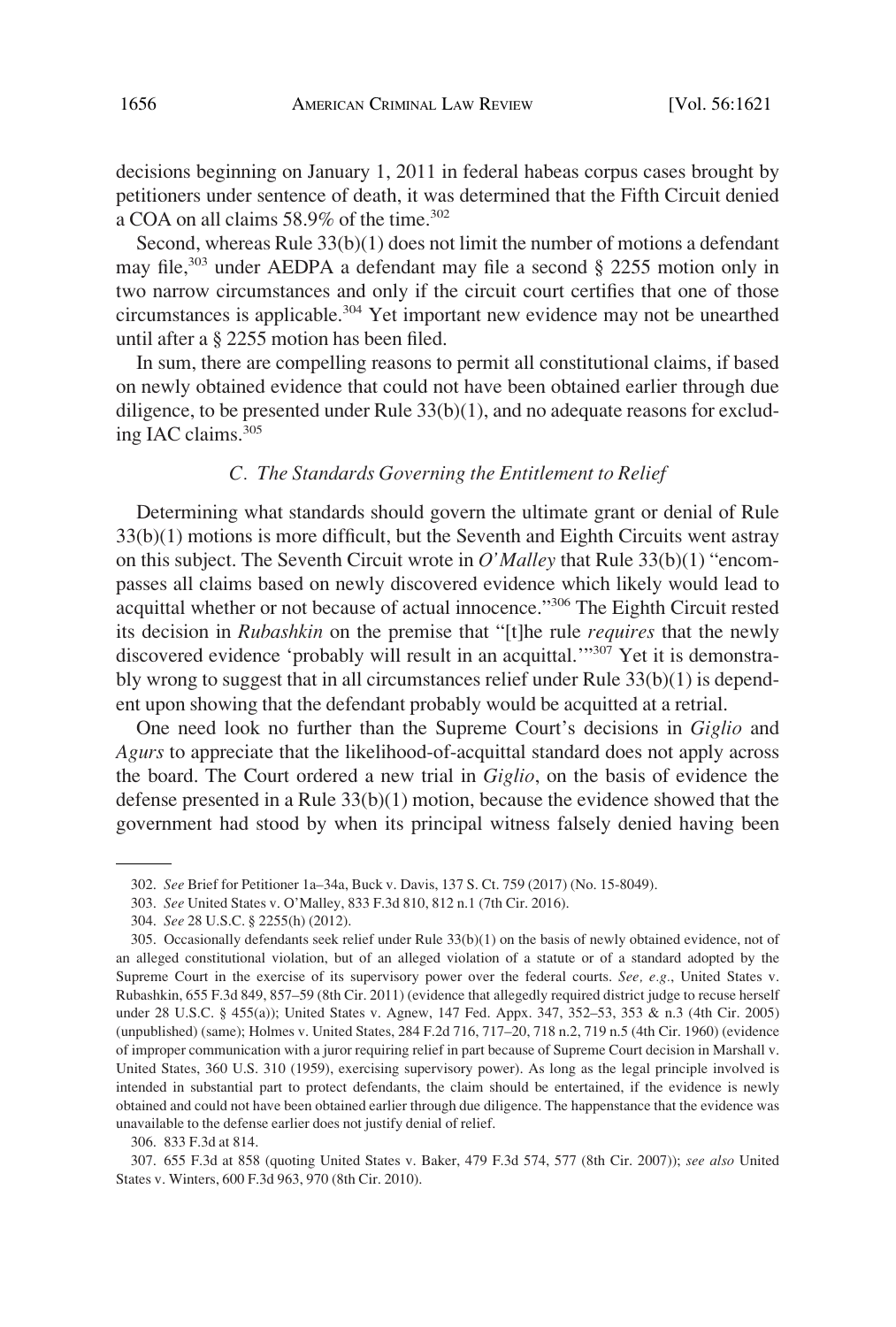promised he would not be prosecuted if he testified for the government. The standard the Court referred to focused on whether "the false testimony could . . . in any reasonable likelihood have affected the judgment of the jury."308 The Court readily determined that the defendant was entitled to relief because the credibility of the witness in question was "an important issue in the case, and evidence of any understanding or agreement as to a future prosecution would be relevant to his credibility."309 The Court did *not* attempt to determine whether acquittal would be likely at a retrial. Similarly, in *Agurs*, which involved a Rule 33(b)(1) motion asserting a failure to disclose exculpatory information, in alleged violation of *Brady*, the Court made clear that the defendant did not have to carry "the severe burden of demonstrating that newly discovered evidence probably would have resulted in acquittal," a burden the Court aptly described as part of "the standard applied to *the usual* motion for a new trial based on newly discovered evidence."<sup>310</sup>

The circuit courts also uniformly recognize that, when the government fails to disclose exculpatory evidence, or knowingly presents false evidence (or allows such evidence to go corrected), a Rule 33(b)(1) motion presenting evidence of the government's breach of duty need not demonstrate a likelihood of acquittal at a new trial. In the words of the Sixth Circuit in *United States v. Frost*: 311

[W]hen the defendant asserts that the new evidence at issue is exculpatory evidence which the government failed to turn over in violation of *Brady*, . . . the defendant must show only that the favorable evidence at issue was "material," with "materiality" defined according to opinions interpreting the *Brady*  doctrine.<sup>312</sup>

<sup>308.</sup> Giglio v. United States, 405 U.S. 150, 154 (1972) (quoting Napue v. Illinois, 360 U.S. 264, 271 (1959)); *accord* United States v. Stein, 846 F.3d 1135, 1147 (11th Cir. 2017) (explaining, on review of denial of Rule 33 (b)(1) motion, that defendant would be entitled to relief upon proof that "(1) the prosecutor knowingly used perjured testimony or failed to correct what he subsequently learned was false testimony; and (2) . . . that there is any reasonable likelihood that the false testimony could have affected the judgment."); United States v. Shepard, 462 F.3d 847, 869–70 (8th Cir. 2006) ("[Appellants] contend that the Government withheld information from them . . . and that the district court should have granted them a new trial based on this newly-discovered evidence. . . . If the conviction was obtained through the prosecution's knowing use of perjured testimony, . . . the conviction must be set aside if there is any reasonable likelihood that the false testimony could have affected the judgment of the jury."); United States v. Wong, 78 F.3d 73, 81 (2d Cir. 1996) ("If newly discovered evidence indicates that testimony given at trial was perjured, the grant of a new trial depends on the materiality of the perjury to the jury's verdict and the extent to which the prosecution was aware of the perjury. Where the prosecution knew or should have known of the perjury, a new trial is warranted if there is any reasonable likelihood that the false testimony could have affected the judgment of the jury.") (citation omitted); United States v. Endicott, 869 F.2d 452, 456 (9th Cir. 1989) (holding on appeal from denial of Rule 33(b)(1) motion that, "assuming the government knowingly failed to disclose the use of false testimony, [defendant's] conviction must be set aside if there is any reasonable likelihood that the false testimony could have affected the jury verdict") (footnote omitted); United States v. O'Dell, 805 F.2d 637, 641 (6th Cir. 1986).

<sup>309.</sup> *Giglio*, 405 U.S. at 155.

<sup>310.</sup> United States v. Agurs, 427 U.S. 97, 111 (1976) (emphasis added).

<sup>311. 125</sup> F.3d 346 (6th Cir. 1997).

<sup>312.</sup> *Id.* at 382 (citation omitted).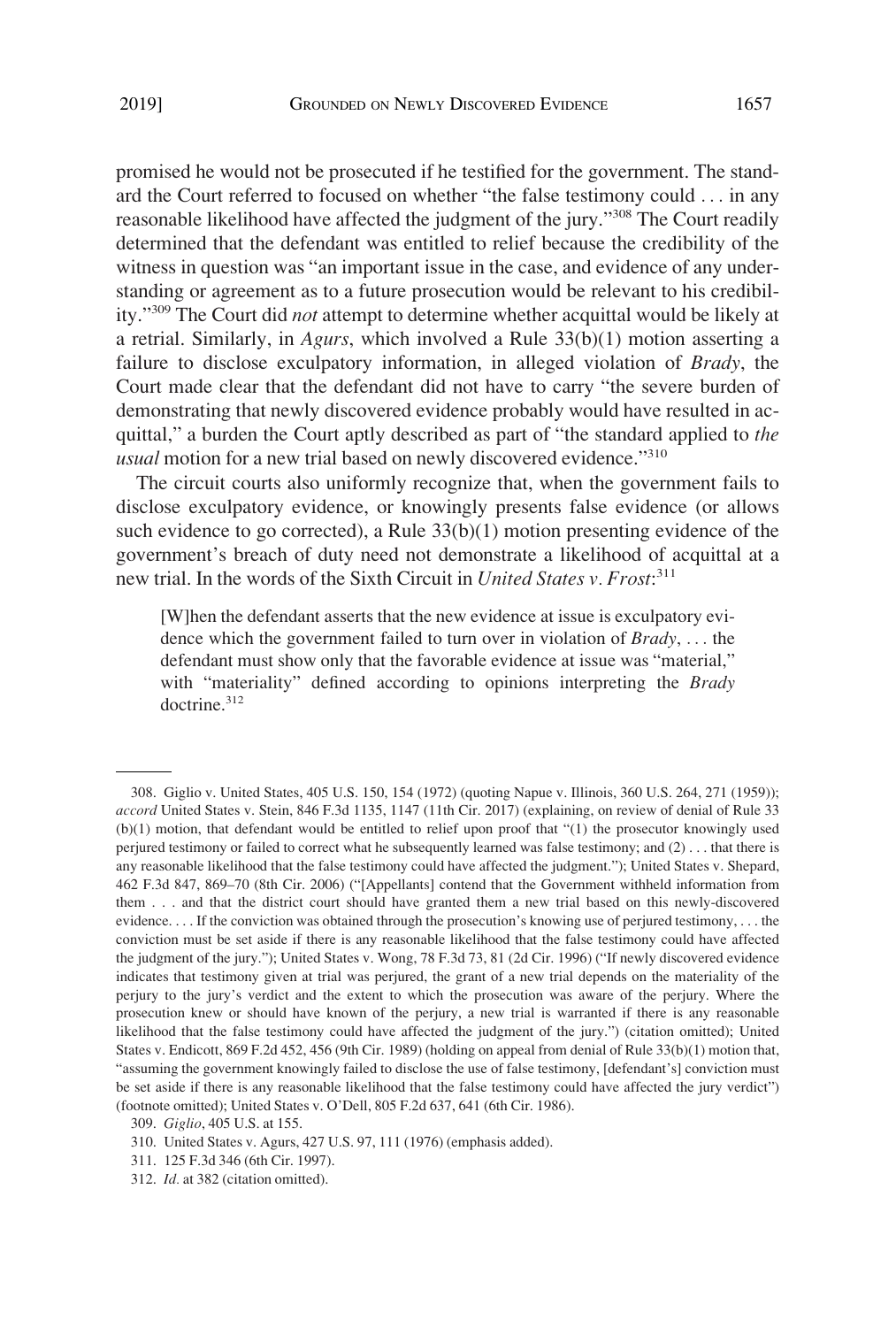The First Circuit puts it this way: "The standard applied to new trial motions based on *Brady* violations is ... more favorable to defendants ... ."<sup>313</sup> When a District of Columbia Circuit panel that included Judge Antonin Scalia remanded for an evidentiary hearing on a Rule 33(b)(1) motion asserting a *Brady* claim, the panel explained that "the usual standards for a new trial are not controlling."<sup>314</sup> There are comparable decisions by almost all of the other circuits<sup>315</sup>—including the Seventh and Eighth Circuits.<sup>316</sup>

Although this body of precedent establishes that *O'Malley* and *Rubashkin* are erroneous insofar as they assume that likelihood of acquittal is a general requirement for relief under Rule  $33(b)(1)$ , it might be argued that applying a less demanding standard to Rule 33(b)(1) motions based on *Brady* and *Napue* violations reflects the government's responsibility, when such a violation is demonstrated, for the fact that the evidence was not disclosed earlier, and that, therefore, the application of a less demanding standard to such motions does not hold significance for other kinds of claims presented under Rule 33(b)(1). When the Court concluded in *Agurs* that the likelihood-of-acquittal requirement should not apply, it emphasized that "the fact that evidence was available to the prosecutor and not submitted to the defense places it in a different category than if it had simply been discovered from a neutral source after trial."317 There are, however, many situations not involving *Brady* violations or *Napue* violations in which a Rule 33(b)(1) motion rests on evidence that the government has endeavored to keep secret from the defense. In *Coplon*, for example, the new trial motion, which was supported by affidavits, asserted that the government had intercepted telephone conversations between the defendant and her attorney,<sup>318</sup> and that the defense had not learned of the interceptions until after trial.<sup>319</sup>

There is another reason, however, that the likelihood-of-acquittal requirement does not have the broad application that the *O'Malley* and *Rubashkin* courts

<sup>313.</sup> United States v. Josleyn, 206 F.3d 144, 152 (1st Cir. 2000).

<sup>314.</sup> United States v. Kelly, 790 F.2d 130, 135 (D.C. Cir. 1986).

<sup>315.</sup> *See, e.g.*, United States v. Vallejo, 297 F.3d 1154, 1164 (11th Cir. 2002) (To obtain a new trial based on a *Brady* claim of newly discovered evidence, "the defendant must show that: (1) the government possessed favorable evidence to the defendant; (2) the defendant does not possess the evidence and could not obtain the evidence with any reasonable diligence; (3) the prosecution suppressed the favorable evidence; and (4) had the evidence been disclosed to the defendant, there is a reasonable probability that the outcome would have been different."); United States v. Perdomo, 929 F.2d 967, 972 (3d Cir. 1991); United States v. Shaffer, 789 F.2d 682, 689 (9th Cir. 1986).

<sup>316.</sup> United States v. Ballard, 885 F.3d 500, 504 (7th Cir. 2018); United States v. Beckman, 787 F.3d 466, 492–93 (8th Cir. 2015); United States v. Librach, 602 F.2d 165, 166–67 (8th Cir. 1979). Likewise, when newly obtained evidence allegedly demonstrates a violation of the Jencks Act, 18 U.S.C. § 3500, the Eighth Circuit applies its own established standard for alleged violations of that statute, rather than asking whether there is a probability of acquittal at a retrial. *Beckman*, 787 F.3d at 492–93.

<sup>317.</sup> *Agurs*, 427 U.S. at 111.

<sup>318.</sup> *See* Coplon v. United States, 191 F.2d 749, 757 (D.C. Cir. 1951), *rev'g* 91 F. Supp. 867, 868 (D.D.C. 1950).

<sup>319.</sup> *See id.* at 756–57.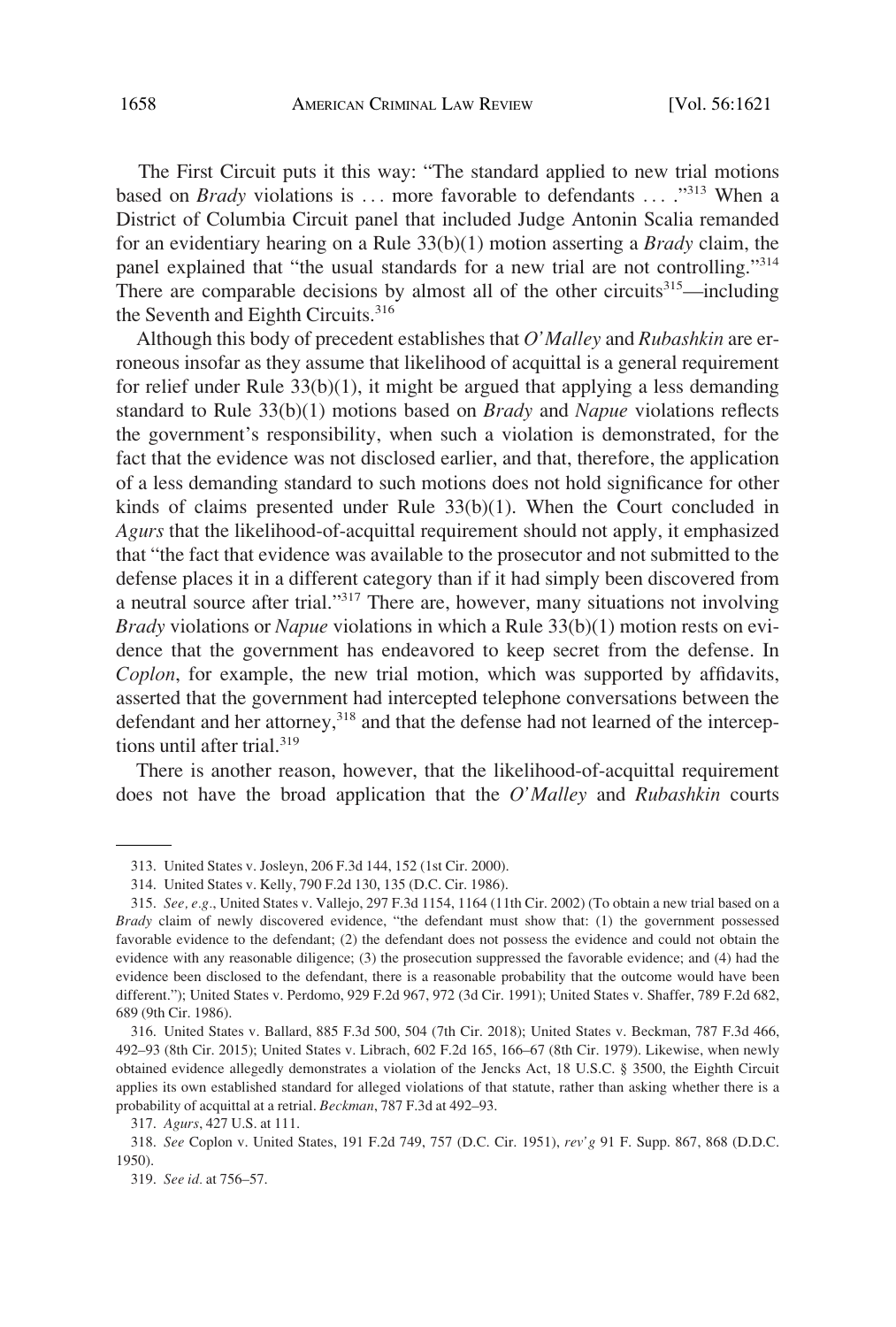assumed. That requirement is an element of the usual standard for new trial motions based on newly discovered evidence, which "presupposes," as the Supreme Court explained in *Strickland*, "that all the essential elements of a presumptively accurate and fair proceeding were present in the proceeding whose result is challenged."320 Wholly apart from *Brady* violations and *Napue* violations, many violations revealed by evidence obtained by defendants for the first time after trial may directly undermine that assumption.

For example, "the criminal trial of an incompetent defendant violates due process."321 In the Supreme Court's words,

Competence to stand trial is rudimentary, for upon it depends the main part of those rights deemed essential to a fair trial, including the right to effective assistance of counsel, the rights to summon, to confront, and to cross-examine witnesses, and the right to testify on one's own behalf or to remain silent without penalty for doing so.<sup>322</sup>

The prohibition against trying incompetent defendants is "fundamental to an adversary system of justice."<sup>323</sup> To stand trial, a defendant must have "the capacity to understand the nature and object of the proceedings against him, to consult with counsel, and to assist in preparing his defense."<sup>324</sup> When the defense obtains after trial new evidence that the defendant lack such capacity at the time of trial, that evidence necessarily calls into question whether "all the essential elements of a presumptively accurate and fair proceeding were present."<sup>325</sup>

The Second and Ninth Circuits have considered the standard that should govern Rule 33(b)(1) motions based on new evidence of incompetence to stand trial. Both circuits have sensibly concluded that a likelihood of acquittal need not be shown, and that, instead, the proper inquiry is whether the new evidence demonstrates that the defendant lacked the abilities that the Supreme Court has said a defendant must possess in order to be competent.<sup>326</sup>

Confirmation that a likelihood of acquittal need not be shown to obtain relief under Rule  $33(b)(1)$  is provided by the many decisions recognizing that newly obtained evidence of improper communications with a juror, $327$  or misconduct by a

<sup>320.</sup> Strickland v. Washington, 466 U.S. 668, 694 (1984).

<sup>321.</sup> Medina v. California, 505 U.S. 437, 453 (1992).

<sup>322.</sup> Cooper v. Oklahoma, 517 U.S. 348, 354 (1996) (quoting Riggins v. Nevada, 504 U.S. 127, 139–40 (1992) (Kennedy, J., concurring)).

<sup>323.</sup> Drope v. Missouri, 420 U.S. 162, 172 (1975).

<sup>324.</sup> *Id.* at 171.

<sup>325.</sup> *Strickland*, 466 U.S. at 694.

<sup>326.</sup> *See* United States v. McCarthy, 54 F.3d 51, 55 (2d Cir. 1995) (quoting Dusky v. United States, 362 U.S. 402, 402 (1960) (per curiam)); United States v. Herrera, 481 F.3d 1266, 1270 (10th Cir. 2007) (quoting *McCarthy* with approval).

<sup>327.</sup> *See, e.g.*, United States v. Endicott, 869 F.2d 452, 457 (9th Cir. 1989); Gov't of V.I. v. Joseph, 685 F.2d 857, 863 n.3 (3d Cir. 1982); United States v. Williams, 613 F.2d 573, 575 (5th Cir. 1980); United States v. Jones, 597 F.2d 485, 488 (5th Cir. 1979); Richardson v. United States, 360 F.2d 366, 368 (5th Cir. 1966); Holmes v. United States, 284 F.2d 716, 720 (4th Cir. 1960).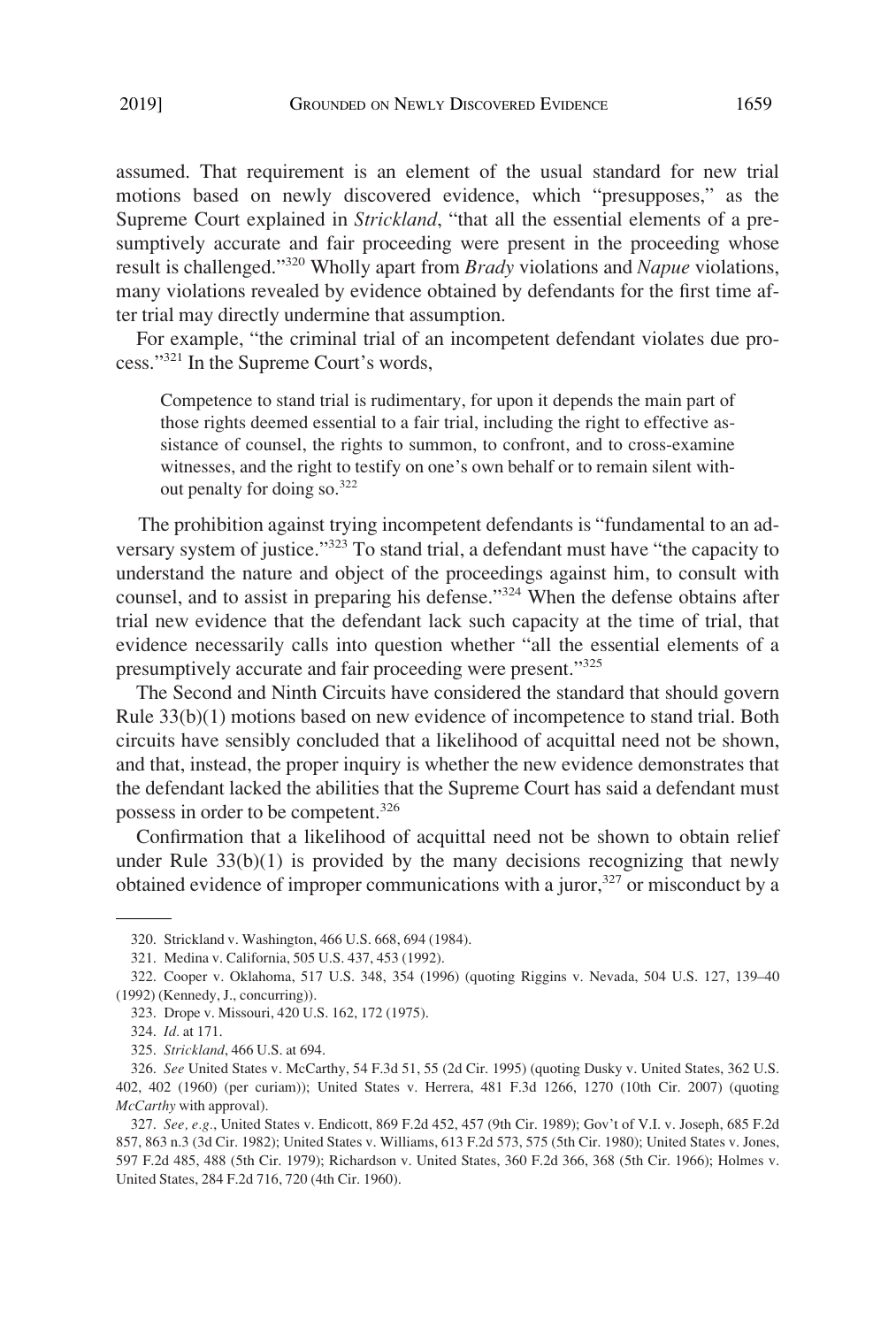juror, $328$  may be presented in a Rule  $33(b)(1)$  motion. Such evidence, of course, does not demonstrate a likelihood of acquittal at a new trial; and the courts have not demanded such a showing.<sup>329</sup>

Denying relief under Rule 33(b)(1) to any defendant unable to demonstrate a likelihood of acquittal at a retrial also would produce arbitrary results. For example, it would preclude relief based on newly obtained evidence that all twelve jurors had been paid bribes in return for agreeing to find the defendant guilty. Such evidence would demand a new trial to preserve basic fairness and the right to jury trial, but it would not make it likely that a new trial would end in an acquittal.

The Seventh and Eighth Circuits were thus mistaken in *O'Malley* and *Rubashkin* when they treated likelihood of acquittal at a new trial as a hurdle that all defendants seeking a new trial under Rule 33(b)(1) must clear.

#### **CONCLUSION**

"There is a tide in the affairs of men."330 In the 1960s, the Warren Court brought about a "'revolution' in American criminal procedure."331 Among other things, the Court held that indigent defendants are entitled to have counsel appointed to defend them, $332$  extended the Fourth Amendment exclusionary rule to the states,  $333$ recognized new protections against coercive interrogation of suspects<sup>334</sup> and against interrogation<sup>335</sup> or lineups<sup>336</sup> absent counsel after adversarial proceedings have begun, and adopted new procedural standards facilitating post-conviction

<sup>328.</sup> United States v. Noel, 905 F.3d 258, 266 (3d Cir. 2018) (entertaining claim based on new evidence that juror provided false information on voir dire); United States v. Parse, 789 F.3d 83, 110 (2d Cir. 2015) (same).

<sup>329.</sup> *See Parse*, 789 F.3d at 110 ("Where the newly discovered evidence concerns materially false information provided by a prospective juror in response to clear and unambiguous questions on voir dire, the court should grant the new-trial motion where the juror's false responses 'obstructed the voir dire and indicated an impermissible partiality on the juror's part[.]'" (quoting United States v. Colombo, 869 F.2d 149, 151 (2d Cir. 1989))); *Endicott*, 869 F.2d at 457 ("Because neither Endicott nor the court were previously aware of the improper juror contact, this evidence can be considered 'newly discovered' for the purposes of Rule 33. If improper juror-witness contact does not prejudice the defendant, a new trial need not be ordered.") (citations omitted); *Williams*, 613 F.2d at 575 ("[A]ppellant's evidence goes to the fairness of the trial rather than to the question of guilt or innocence. . . . [F]or this case, a corollary to the [probability-of-acquittal] requirement . . . would be that the newly discovered evidence would 'afford reasonable grounds to question . . . the integrity of the verdict.'" (quoting S. Pac. Co. v. Francois, 411 F.2d 778, 780 (5th Cir. 1969))); United States v. Pratt, 807 F.3d 641, 645 (5th Cir. 2015) (following holding in *Williams*); Holmes v. United States, 284 F.2d 716, 720 (4th Cir. 1960), discussed *supra* text accompanying notes 100–06.

<sup>330.</sup> WILLIAM SHAKESPEARE, JULIUS CAESAR act 4, sc. 3.

<sup>331.</sup> Yale Kamisar, *The Warren Court and Criminal Justice: A Quarter-Century Retrospective*, 31 TULSA L.J. 1, 3 (1995).

<sup>332.</sup> *See* Gideon v. Wainwright, 372 U.S. 335 (1963).

<sup>333.</sup> *See* Mapp v. Ohio, 367 U.S. 643 (1961).

<sup>334.</sup> *See* Miranda v. Arizona, 384 U.S. 436 (1966).

<sup>335.</sup> *See* Massiah v. United States, 377 U.S. 201 (1964).

<sup>336.</sup> *See* United States v. Wade, 388 U.S. 218 (1967).